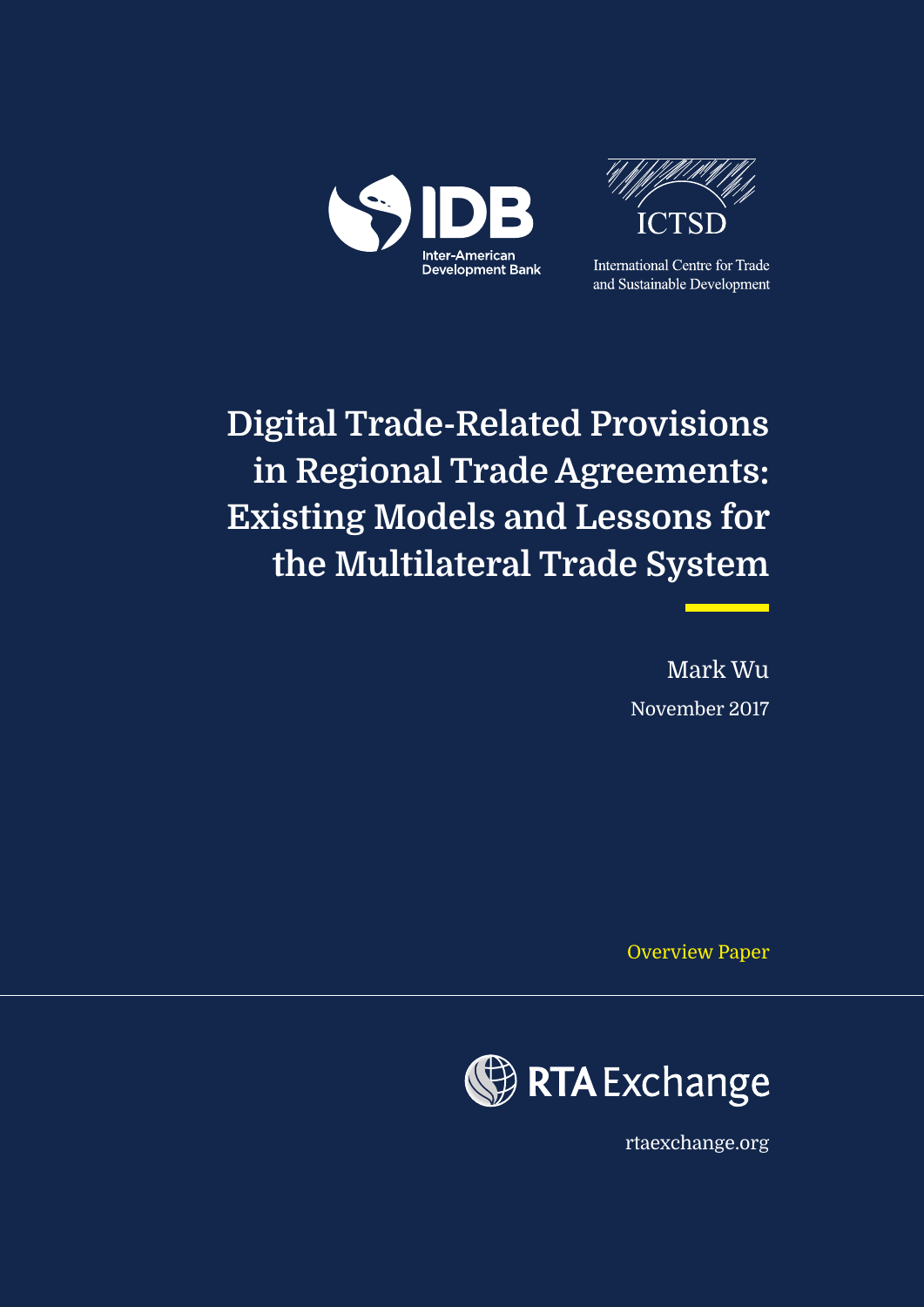# **Acknowledgements**

#### **Published by**

International Centre for Trade and Sustainable Development (ICTSD) 7 Chemin de Balexert, 1219 Geneva, Switzerland Tel: +41 22 917 8492 – ictsd@ictsd.ch – www.ictsd.org Publisher and Chief Executive: Ricardo Meléndez-Ortiz

Inter-American Development Bank (IDB) 1300 New York Avenue, N.W., Washington, D.C., 20577, USA Tel: +1 202 623 1000 – www.iadb.org

#### **Acknowledgements**

This paper has been produced under the RTA Exchange, jointly implemented by the International Centre for Trade and Sustainable Development (ICTSD) and the Inter-American Development Bank (IDB). For more information on the RTA Exchange, please visit [www.rtaexchange.org/](http://www.iadb.org)

The RTA Exchange is managed by Marie Chamay, Director of Strategic Initiatives, and Christophe Bellmann, Senior Resident Research Associate, with the support of Emily Bloom, Project Officer, RTA Exchange at ICTSD, in collaboration with Antoni Estevadeordal, Manager, Integration and Trade Sector, Jeremy Harris, Economist and Integration and Trade Specialist, and Mayra Salazar Rivera, Consultant at the IDB.

This overview paper is one of a series of papers developed by the RTA Exchange that explore digital trade-related provisions in regional trade agreements.

Mark Wu is Assistant Professor at Harvard Law School.

Special thanks to Timothy Saviola for his excellent research assistance.

**Citation:** Wu, Mark. 2017. Digital Trade-Related Provisions in Regional Trade Agreements: Existing Models and Lessons for the Multilateral Trade System. RTA Exchange. Geneva: International Centre for Trade and Sustainable Development (ICTSD) and the Inter-American Development Bank (IDB). www.rtaexchange.org/

Any views expressed in this publication are the author's personal responsibility and should not be attributed to ICTSD or IDB.

**Copyright** ©ICTSD and IDB, 2017. Readers are encouraged to quote and reproduce this material for educational and non-profit purposes, provided the source is acknowledged. This work is licensed under the Creative Commons Attribution-NonCommercial-NoDerivates 4.0 International License. To view a copy of this license, visit: [https://creativecommons.org/licenses/](http://www.fda.gov/bbs/topics/NEWS/2007/NEW01628.html) [by-nc-nd/4.0/](http://www.fda.gov/bbs/topics/NEWS/2007/NEW01628.html)

ISSN 2520-2278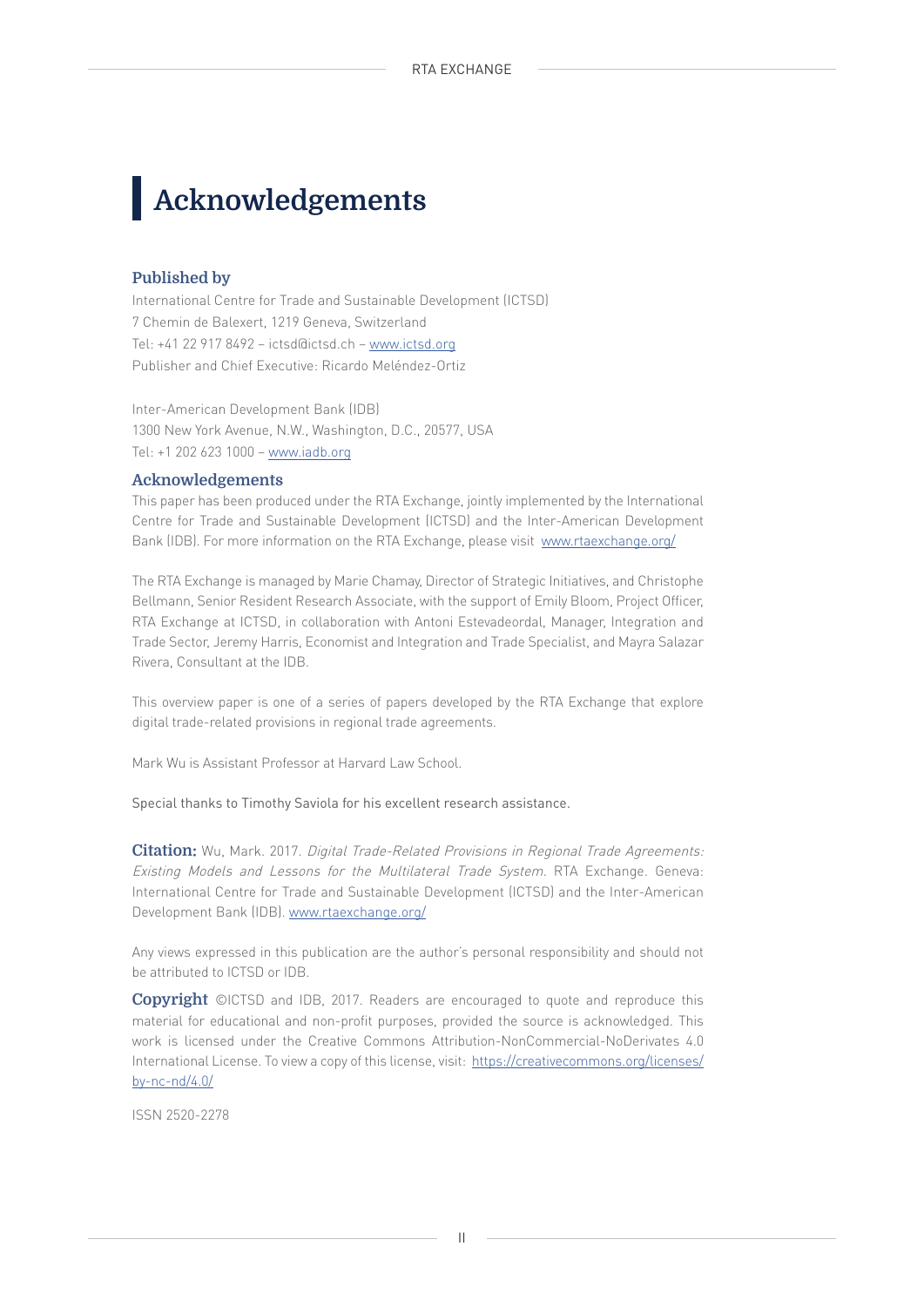# **Contents**

| 1. INTRODUCTION                                                | 1              |
|----------------------------------------------------------------|----------------|
| 2. EXISTING WTO AGREEMENTS AND THEIR LIMITATIONS               | $\sqrt{2}$     |
| 2.1 How Existing WTO Agreements Govern Digital Trade           | $\overline{2}$ |
| 2.2 The Limitations of Existing WTO Rules                      | 4              |
| 3. CURRENT STATE OF RTAs WITH DIGITAL TRADE-RELATED PROVISIONS | 6              |
| 4. GENERAL PROVISIONS                                          | 9              |
| 4.1 Definitions                                                | 9              |
| 4.2 Non-discriminatory Treatment of Digital Products           | 9              |
| 4.3 Affirmation of WTO Rules                                   | 10             |
| 5. MARKET ACCESS                                               | 11             |
| 5.1 Customs Duties                                             | 11             |
| 5.2 Services                                                   | 13             |
| 6. ENABLING DIGITAL TRADE                                      | 13             |
| 6.1 Adoption of the UNCITRAL Model Law                         | 13             |
| 6.2 Electronic Authentication/Electronic Signatures            | 15             |
| 6.3 Paperless Trading                                          | 17             |
| 7. PROTECTION OF USERS OF ELECTRONIC COMMERCE                  | 19             |
| 7.1 Consumer Protection                                        | 19             |
| 7.2 Protection of Personal Information                         | 20             |
| 7.3 Unsolicited Electronic Messages                            | 21             |
| 8. OTHER CUTTING-EDGE ISSUES                                   | 22             |
| 8.1 Cross-Border Information Flows                             | 22             |
| 8.2 Data Localisation                                          | 23             |
| 8.3 Treatment of Source Code                                   | 24             |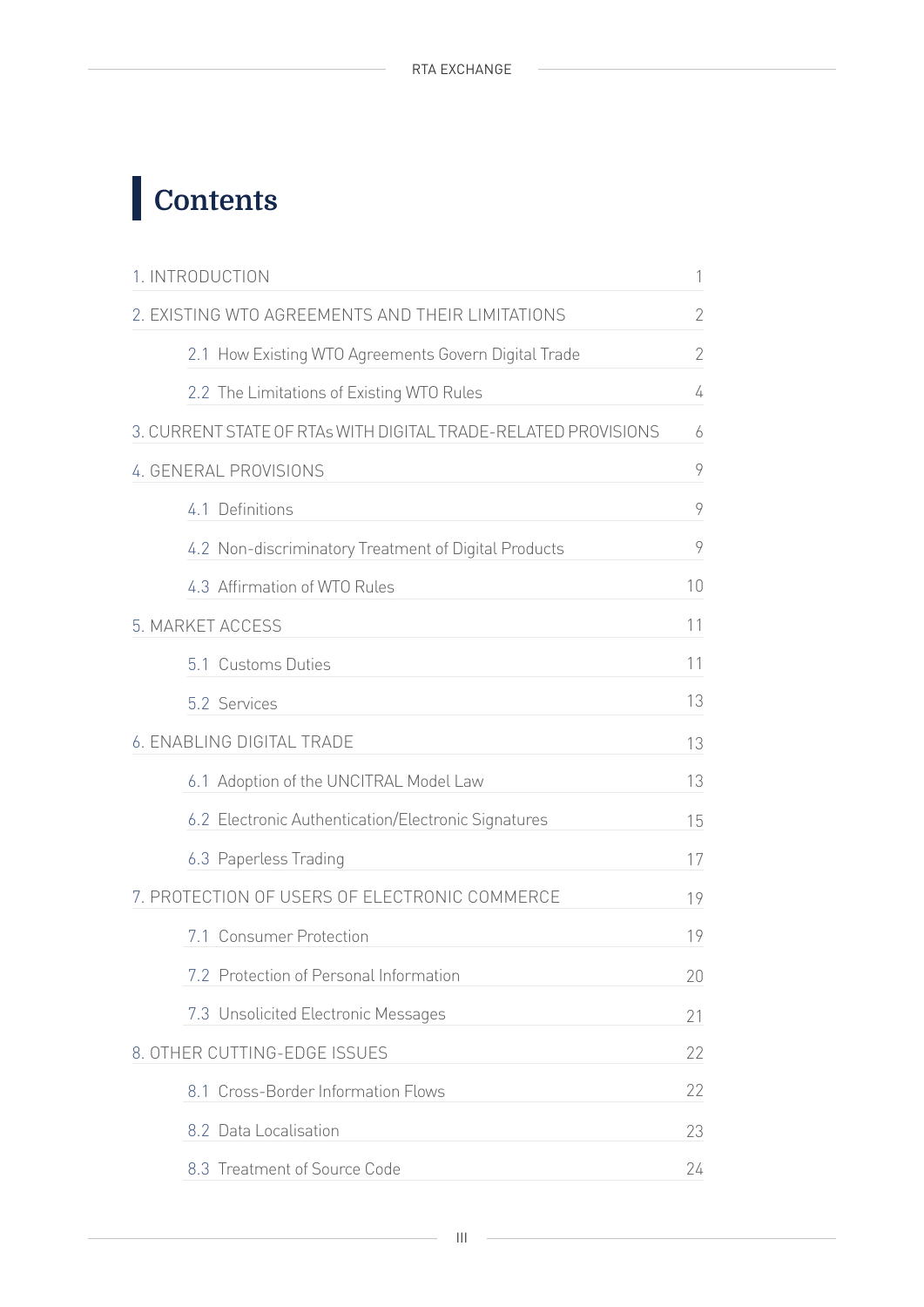| 9. COOPERATION AND DISPUTE SETTLEMENT OF E-COMMERCE<br><b>CHAPTERS</b>          | 25. |
|---------------------------------------------------------------------------------|-----|
| 9.1 Cooperation                                                                 | 25. |
| 9.2 Dispute Settlement                                                          | 26  |
| 10. INTELLECTUAL PROPERTY PROVISIONS                                            | 26  |
| 11. LOOKING AHEAD: PROSPECTS FOR GREATER CONVERGENCE<br>THROUGH MULTILATERALISM | 28  |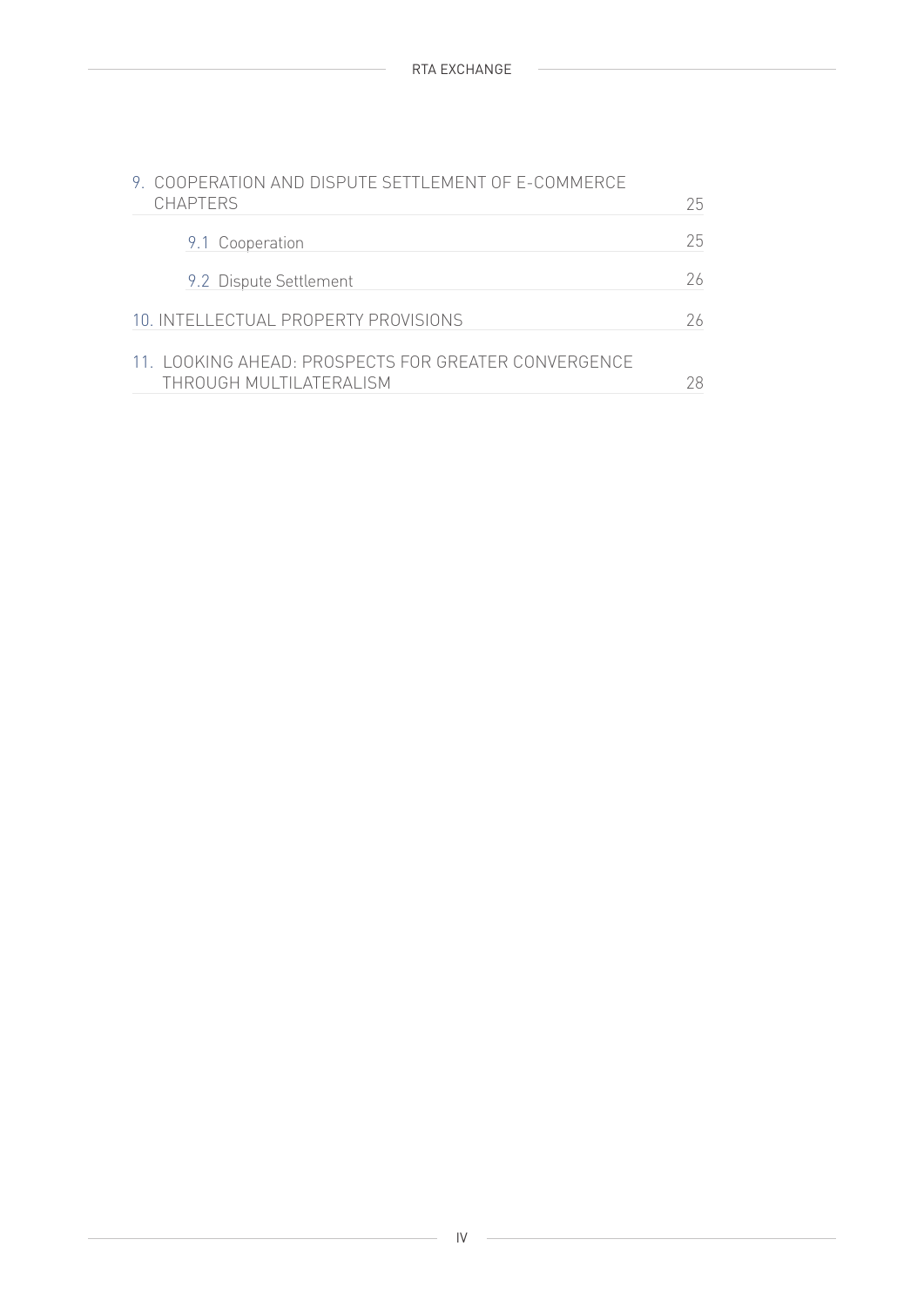# **List of Abbreviations**

| APEC             | Asia-Pacific Economic Cooperation                    |
|------------------|------------------------------------------------------|
| <b>ASEAN</b>     | Association of Southeast Asian Nations               |
| CARIFORUM        | Caribbean Forum                                      |
| ccTLD            | country-code top-level domain                        |
| CPC              | <b>Central Product Classification</b>                |
| <b>EFTA</b>      | European Free Trade Association                      |
| EPA              | economic partnership agreement                       |
| EU               | European Union                                       |
| <b>FTA</b>       | free trade agreement                                 |
| GATS             | General Agreement on Trade in Services               |
| GATT             | General Agreement on Tariffs and Trade               |
| <b>IPR</b>       | intellectual property rights                         |
| <b>ISP</b>       | internet service provider                            |
| ITA              | Information Technology Agreement                     |
| MC <sub>11</sub> | Eleventh Ministerial Conference (WTO)                |
| <b>MFN</b>       | most-favoured nation                                 |
| <b>RCEP</b>      | Regional Comprehensive Economic Partnership          |
| <b>RMI</b>       | rights management information                        |
| <b>RTA</b>       | regional trade agreement                             |
| SPS              | sanitary and phytosanitary standards                 |
| <b>TBT</b>       | technical barriers to trade                          |
| TFA              | <b>Trade Facilitation Agreement</b>                  |
| <b>TiSA</b>      | Trade in Services Agreement                          |
| <b>TPA</b>       | trade promotion agreement                            |
| <b>TPM</b>       | technological protection measure                     |
| <b>TPP</b>       | Trans-Pacific Partnership                            |
| <b>TRIPS</b>     | Trade-Related Intellectual Property Rights           |
| UNCITRAL         | United Nations Commission on International Trade Law |
| US               | <b>United States</b>                                 |
| <b>WCO</b>       | World Customs Organization                           |
| <b>WIPO</b>      | World Intellectual Property Organization             |
| <b>WTO</b>       | World Trade Organization                             |
|                  |                                                      |

V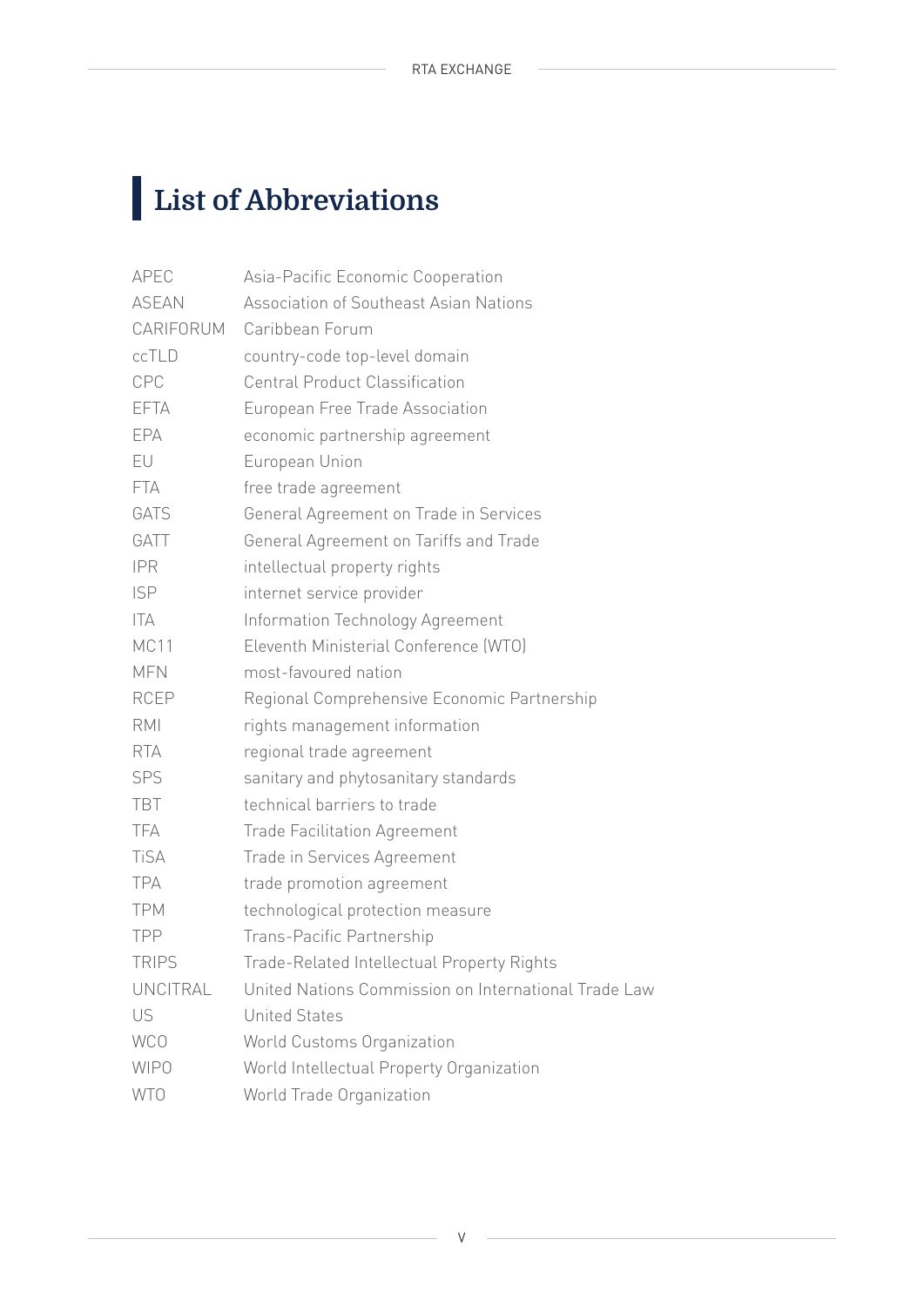## **1. Introduction**

The rapid growth and diffusion of internet and digital technologies are rapidly upending global trade. As internet penetration, speed, and reliability increase, industries worldwide are being transformed in the way they structure production, do business, and trade. Digital technologies can increase business productivity and have facilitated the growth of global value chains by allowing for further disaggregation of production. They are also transforming the means through which firms communicate with suppliers and customers and through which they raise funds.

While digital trade was once seen largely as the domain of advanced economies, that is no longer the case today. Increasingly, developing countries are affected by these developments. Internet technologies allow producers and individuals in developing countries an easier means to capture a place along the global value chains, particularly for services. They also allow small and medium-sized enterprises to tap into global markets, while also bringing new services into rural communities. Some of the most promising companies for facilitating digital trade and services are situated in developing countries. Nevertheless, a large digital divide persists, both within and across countries in the developing world.

The rules of the World Trade Organization (WTO) are agnostic as to the medium through which trade is conducted. The obligations and disciplines found within the General Agreement on Trade in Services (GATS) do not distinguish between different technological means through which services are delivered. Furthermore, the Agreement on Trade-Related Intellectual Property Rights (TRIPS) is also technology-neutral. TRIPS protections extend to online digital content. Hence, trade conducted via e-commerce and digital means are also subject to WTO rules.

As early as 1998, governments recognised the need to clarify the relationship between trade rules and emerging online modes for trade. The WTO Work Programme on Electronic Commerce was tasked with exploring WTO rules and the production, distribution, marketing, sale or delivery of goods and services by electronic means. Nevertheless, efforts to update digital trade rules at the multilateral level have stalled. Among most trade policymakers, the view exists that WTO rules are increasingly outdated for the digital era.

As trade is moving progressively more online, businesses are raising growing concerns over digital protectionism. Governments do possess multiple valid reasons to regulate the internet, including online content and platforms. These include concerns for public security, law enforcement, national security, privacy, consumer protection, speech, and so forth. However, some raise worries that certain forms of regulation are essentially disguised restrictions on trade, designed to protect local producers from foreign competitors. Additionally, some fear that governments may be using related digital regulations to assist domestic producers in obtaining access to new technologies from foreign competitors as a condition for market access.

The possible barriers affecting digital trade are numerous. One set of major issues concerns impediments to the free flow of data across borders and the requirements to store data locally. Related to this are limitations on digital finance, including ensuring a secure digital payment system. Another set of issues concerns market access restrictions for digital services and goods related to the Internet of Things. Governments may also limit investment or establish certain conditions for the provision of digital and electronic services. This may include disclosure of source code for review by national authorities. Additionally, other digital protectionist measures concern traditional trade-related measures extended to the digital sphere. For example, customs procedures, licensing and so forth for e-commerce might be applied in a discretionary pattern favouring certain local players.

1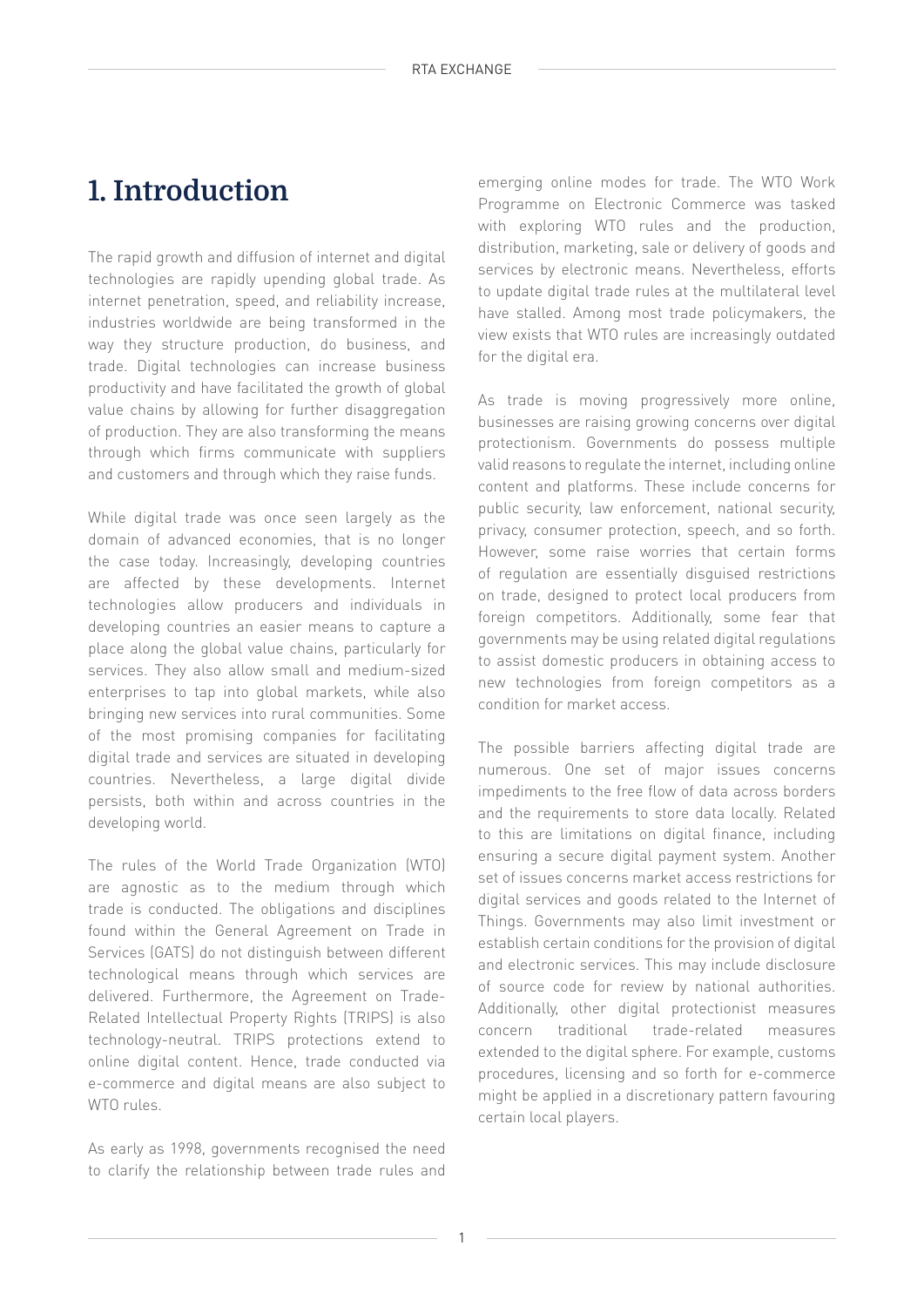Due to the slow pace at which the multilateral trading system is updating trade rules for the digital era, much of the innovation is occurring in regional trade agreements (RTAs). This paper provides an overview of the types of provisions found within RTAs that impact e-commerce and digital trade. In the absence of a wide-ranging WTO mandate for digital trade, RTAs have emerged as the primary laboratories for new rules and disciplines. As will be discussed, the rules emerging out of these RTAs draw on existing contributions to the regulation of e-commerce and digital trade made in a variety of international bodies such as the United Nations Commission on International Trade Law (UNCITRAL), World Customs Organization (WCO) and the World Intellectual Property Organization (WIPO).

This project reviewed almost all of the RTAs which were signed between 2001 and 2016 and notified to the WTO, with an eye towards identifying those RTAs with a standalone e-commerce chapter or with provisions specifically addressing e-commerce/digital trade. It identified 69 RTAs with a standalone e-commerce chapter or article(s), dating back to 2001, including a small number that have not yet entered into force as of this writing. It also identified at least 21 other RTAs without a dedicated e-commerce chapter or article, but with one or more provisions specifically addressing paperless trading, digital rights management, or general promotion. The content of these 90 agreements were then examined in depth.

The aim of this paper is threefold: First, it attempts to provide an inventory of the various legal disciplines and obligations found within RTAs that impact digital trade. Second, it provides a typology and overview of the different approaches taken by major trading powers towards drafting digital trade-related provisions within RTAs. Third, it identifies areas of potential convergence across RTAs as well as points of tension/conflict in the system. This includes a discussion of best practices, innovative approaches, and areas where additional thinking will be required.

As the trade community debates whether and/or how to address digital trade issues at the WTO's

Eleventh Ministerial Conference (MC11) in Buenos Aires, Argentina, and beyond, the hope is that this overview paper will serve to inform policymakers as they decide what positions to take on the series of proposals being floated by WTO members.

This paper is organised as follows: Section 2 discusses how existing WTO agreements affect digital trade and highlights shortcomings, some of which RTA provisions attempt to fix. Section 3 then provides an overview of the current state of RTAs with standalone e-commerce chapters and other provisions related to digital trade. The next six sections (Sections 4–9) discuss the details and variations of specific digital trade-related provisions organised around the themes of general provisions, market access, trade facilitation, user protection, cutting-edge issues, and cooperation/dispute settlement. Section 10 then highlights the key provisions in the intellectual property rights (IPR) chapter of RTAs. The final section then concludes with a discussion of the prospects for greater convergence in trade agreements ahead and highlights a number of challenges that will need to be resolved among WTO members.

## **2. Existing WTO Agreements and Their Limitations**

## **2.1. How Existing WTO Agreements Govern Digital Trade**

To understand the impetus for additional rules on digital trade in RTAs, it is important to understand how existing WTO rules touch upon digital trade and their shortcomings. The WTO agreements date back to 1994, when many of today's digital technologies and applications did not exist. Nevertheless, several WTO agreements do have bearing on digital trade.

The most significant of these for digital trade is the General Agreement on Trade in Services. The GATS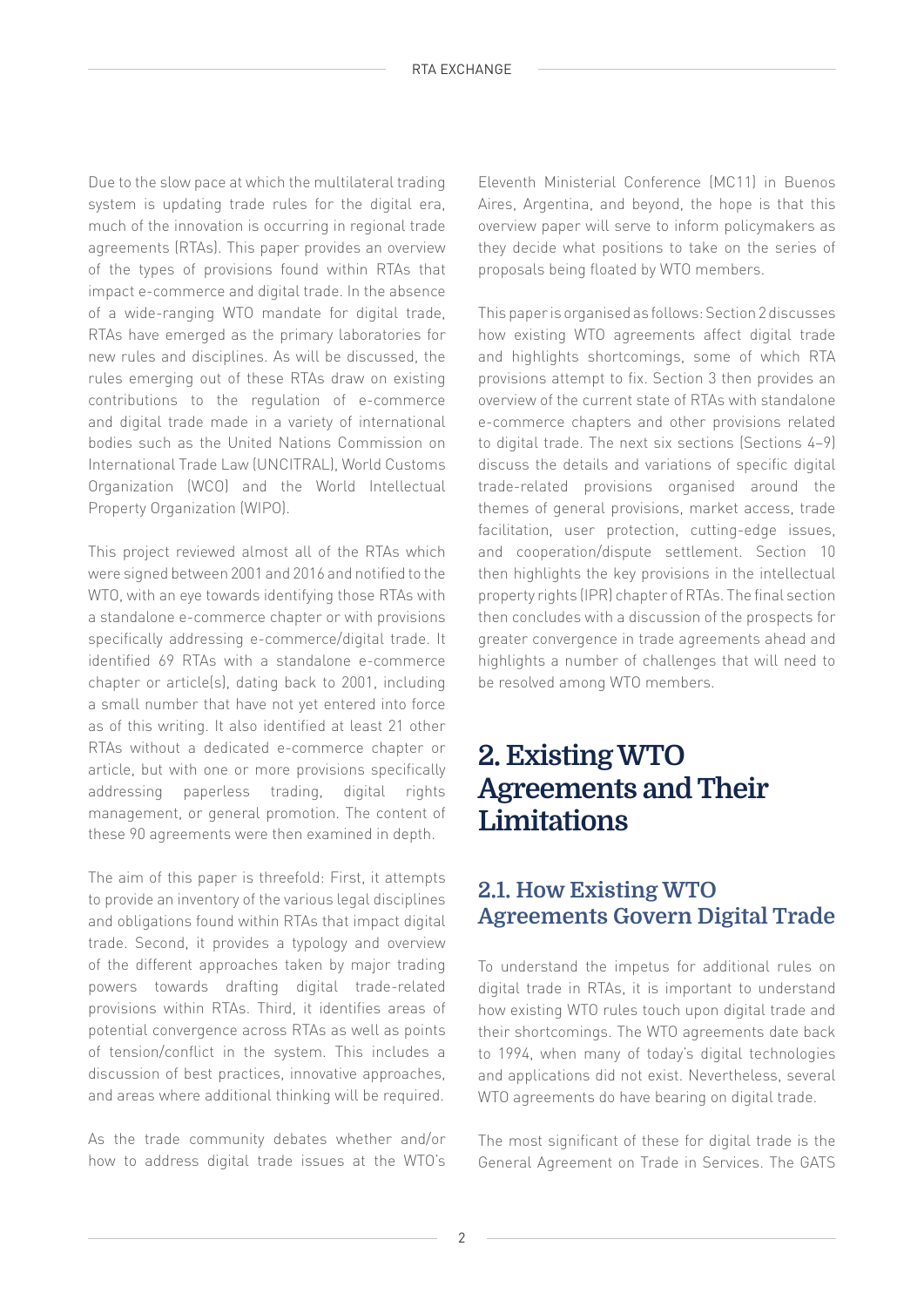defines trade in services through four different modes of supply. Mode 1 covers cross-border supply of service from one territory to another and is technology-neutral. It therefore includes the delivery of a service via electronic means. Hence, any WTO member that has made commitments to open up a given sector to mode 1 delivery has agreed to open up that service sector to digital trade of that service, subject to the limitations listed in its GATS schedule. Furthermore, mode 2 covers the provision of a service in the territory of one WTO member to a consumer from another WTO member. To the extent that venturing onto the internet to procure a service is considered "consumption abroad," mode 2 commitments are also of relevance.

In addition, the GATS schedule covers commitments in a number of service sectors critical for enabling digital trade. Foremost among these are computer and related services, as well as telecommunications services. For example, the WTO Annex on Telecommunications requires that each WTO member allow service suppliers to use any protocol of choice in the supply of telecommunications services.<sup>1</sup> Other relevant sectors include banking and other financial services, postal and courier services, insurance services, distribution services, storage services, and so forth. For such sectors, GATS commitments in modes 3 and 4 are particularly relevant. Mode 3 commitments clarify whether a foreign service provider is allowed to establish a commercial presence in the territory to deliver such a service. Mode 4 commitments clarify whether an individual foreigner from a given WTO member may be temporarily present in the territory to supply such a service.

GATS requires that WTO members extend certain general principles across the board, such as mostfavoured nation (MFN) treatment. It also requires certain transparency elements concerning the promulgation of regulations governing service sectors. Beyond these principles, GATS schedules

govern market access, including limitations on the number, value, type of legal entity, and the extent of foreign capital that may participate in the given sector.

Several WTO cases have confirmed that GATS disciplines and obligations extend to services supplied electronically. For example, in US – Gambling, the Panel report confirmed that mode 1 covers all means of delivery, including those over the internet.<sup>2</sup> In *China* – Audiovisual Products, the Panel found that the service commitments extend to services delivered in a non-physical form, such as via the internet.<sup>3</sup> WTO dispute settlement, therefore, has further confirmed that the reach of existing GATS commitments can extend to new online means for delivering services that have emerged since the GATS was concluded in 1994.

Beyond the GATS, other existing WTO agreements are also of relevance. For example, if the internet is simply the channel through which the transaction for a given physical product is made, the good will still need to be delivered physically across borders from the territory of one WTO member to another. The legal disciplines and obligations established in the General Agreement on Tariffs and Trade (GATT) 1994, which govern trade in goods, will be of relevance in such circumstances. This extends to various forms of e-commerce, including business-to-consumer, business-to-business, and business-to-government.

Beyond the GATT 1994 itself, the various multilateral agreements found under Annex 1A of the WTO Agreement are also of relevance. Foremost among these is the Agreement on Technical Barriers to Trade (TBT) which governs technical regulations and standards. These obligations affect a wide range

<sup>1</sup> WTO Annex on Telecommunications, para. 5(a)(iii).

<sup>&</sup>lt;sup>2</sup> Panel Report, United States - Measures Affecting the Cross-Border Supply of Gambling and Betting Services, WT/DS285/R, 10 Nov. 2004.

<sup>&</sup>lt;sup>3</sup> Panel Report, *China - Measures Affecting Trading Rights* and Distribution Services for Certain Publications and Audiovisual Entertainment Products, WT/DS363/R, 12 Aug. 2009.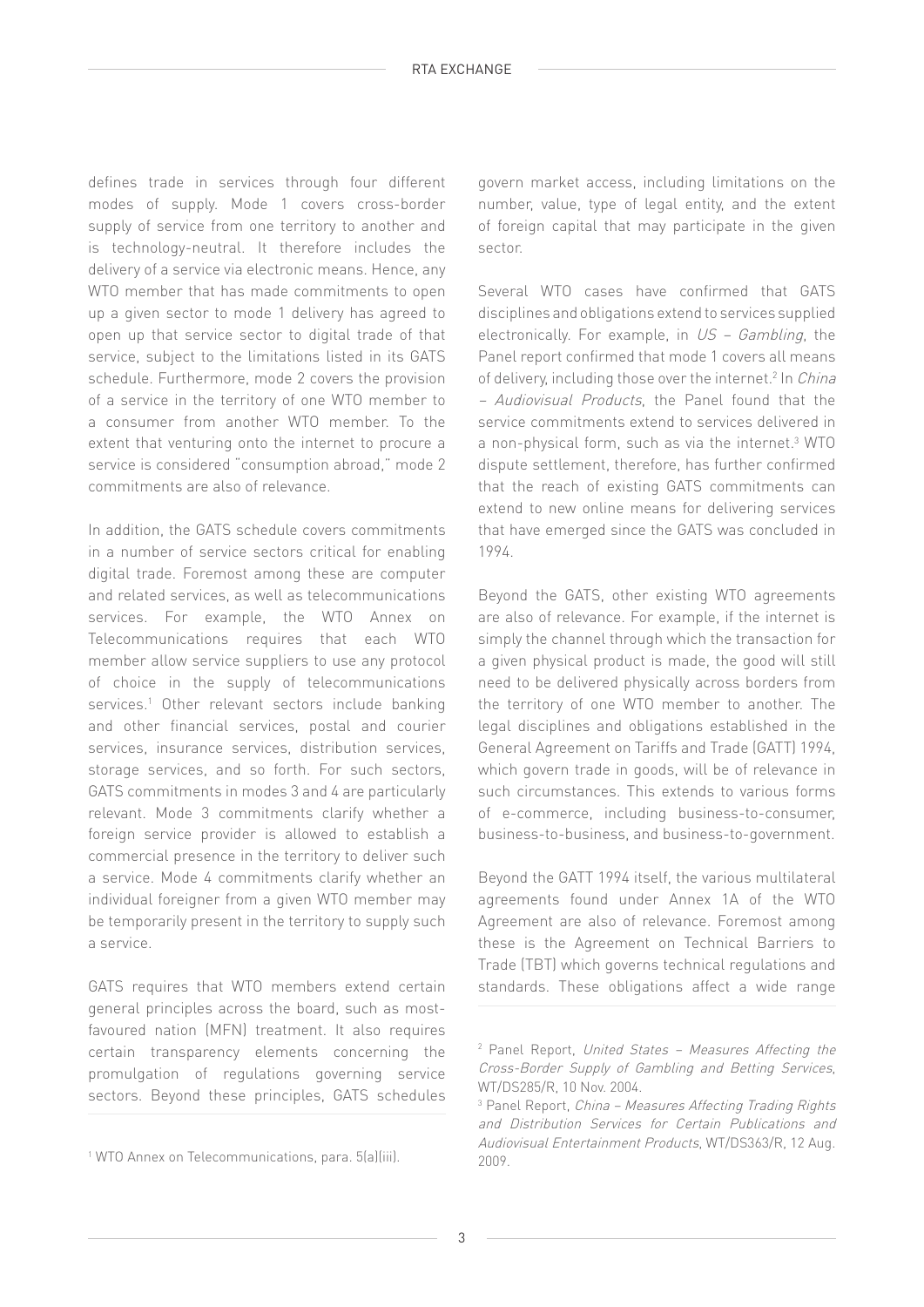of governmental measures with implications for digital trade. Examples include standards governing the telecommunications and broadband networks, interoperability and portability standards across carriers and networks, regulations on encryption and security, privacy regulations, data storage regulations, and so forth. Other Annex 1A agreements that are also of relevance, including the Agreement on Customs Licensing, the Agreement on Import Licensing Procedure, and the Agreement on Sanitary and Phytosanitary Standards (SPS) (for electronic phytosanitary certification, for example).

In addition, the legal disciplines and obligations found in the TRIPS Agreement also impact digital trade. E-commerce platforms and digital services trade often implicate IPRs. For example, use rights defined through the copyright regime are implicated when music or audiovisual services are traded via the internet. Again, the TRIPS Agreement is technologyneutral and extends to IPRs embedded in digital form.

More recent plurilateral agreements also impact digital trade. The market access commitments made under the Information Technology Agreement (ITA) and its subsequent expansion at the Nairobi Ministerial Conference (ITA-II) have lowered barriers for trade in much of the critical infrastructure equipment necessary for digital trade. In addition, the WTO Trade Facilitation Agreement (TFA) includes commitments for WTO members to adopt and maintain procedures, to the extent practicable, for electronic pre-arrival processing of documents; for electronic payment of customs duties, fees, and other charges; and for acceptance of electronic versions of supporting documentation required by customs authorities.

## **2.2. The Limitations of Existing WTO Rules**

If the existing WTO agreements are cross-cutting, technology-neutral, and can evolve to cover new technologies, then what is the problem? Why do certain WTO members seek to establish additional

legal obligations to govern digital trade through RTAs? Several problems exist:

- **Definitional:** What exactly constitutes a digitally traded product? How are non-physical digital goods and services to be treated as compared to physical ones? This gives rise to several questions. While the classification over certain digitally traded services falls clearly under the ambit of GATS mode 1, it is not necessarily as clear for others. For example, a longstanding debate exists over whether internet services are governed under mode 1 or mode 2. For goods traded over the internet, the impact of digital technologies can vary from simply serving as the interface where a producer and consumer interact (such as on an e-commerce platform) to the medium in which a given good is created, produced, stored and transmitted (such as for digital video or software). Which of these fall under the ambit of existing GATT commitments or commitments made under the moratorium on customs duties collection for e-commerce, for example? RTA provisions seek to clarify some, but not necessarily all of these questions. In addition, as the distinction between services and goods blurs with the rise of the Internet of Things and service-embedded goods, additional definitional questions lurk on the horizon.
- **Classification:** Several services that play a key role in digital trade concern technological advances that have emerged since 1994. For example, although the technology for search engines existed at the time, their ubiquitous role in the digital economy emerged in the latter half of the 1990s. Questions exist as to how they are to be treated under the existing GATS schedules of WTO members. The classification scheme underlying those schedules stem from a sectoral classification list (commonly referred to as the W/120) dating back to 1991.4 The classification

4 World Trade Organization, "Services Sectoral Classification List," MTN.GNS/W/120, 10 July 1991.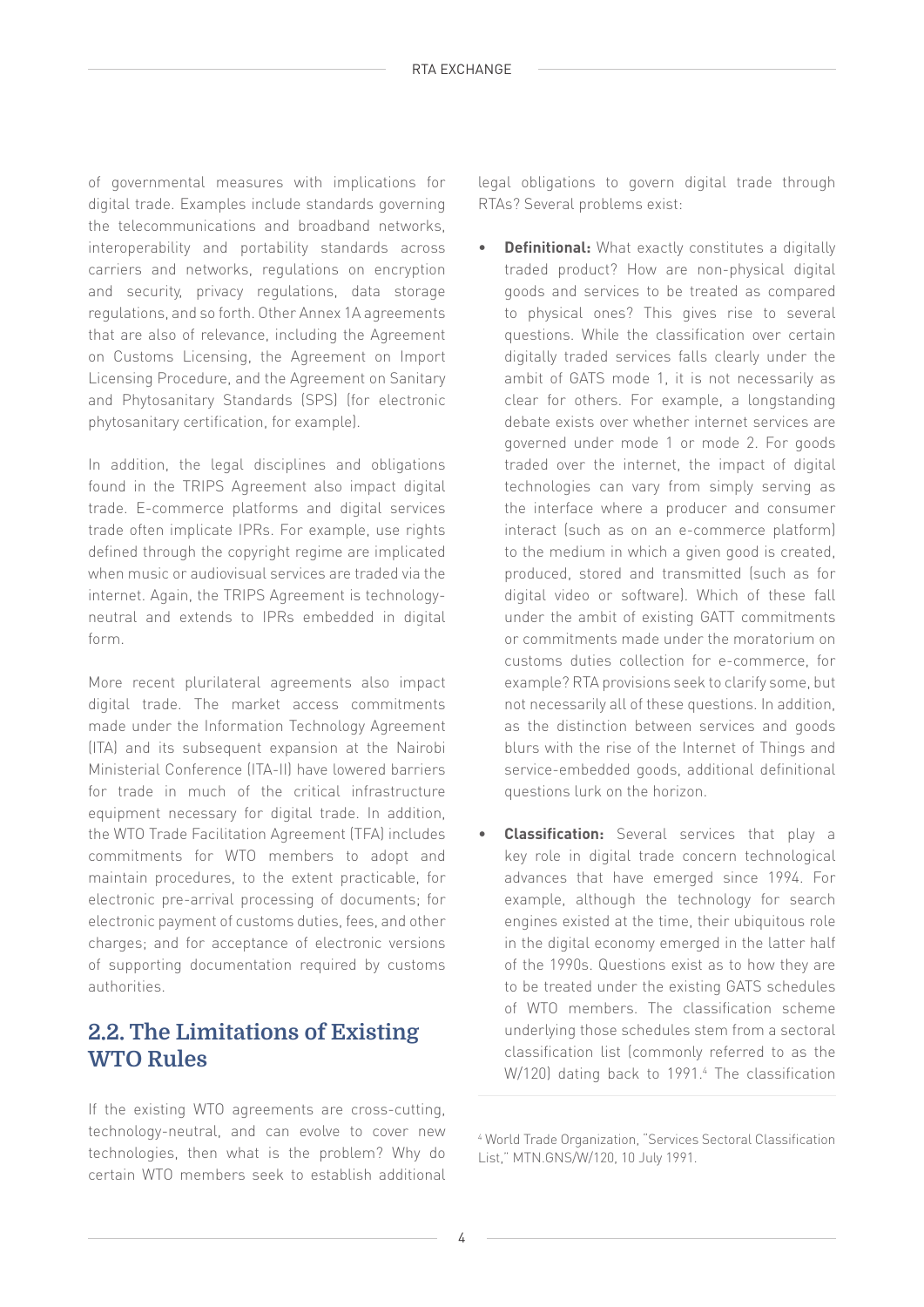scheme cross-references the Provisional Central Product Classification (CPC) of the United Nations. Although the CPC has undergone intermittent revisions in the intervening quartercentury, WTO members have not agreed to update their commitments to reflect the revised CPC. This gives rise to how services tied to new digital technologies are to be treated under the existing GATS schedules. Beyond search engine services, multiple other examples exist, such as cloudrelated services, internet platform services, mobile application services, and so forth.

- **Market access:** The lack of progress in multilateral trade negotiations for market access since the Uruguay Round has given rise to complaints that existing GATT and GATS commitments are inadequate for facilitating trade of all forms, including digital trade, between WTO members. Several WTO members have been reluctant to grant additional market access commitments at the multilateral level until legacy Doha Round issues, such as agricultural subsidies, are addressed. Hence, RTAs have emerged as the primary means to further market access commitments between trading partners.
- **Cross-border data flows:** Increasingly, with the rise of big data and advances in artificial intelligence, data take on increasing commercial importance. Several WTO members have passed measures regulating how companies that obtain these data from its citizens are to handle their treatment of such data. This may include data localisation measures requiring that the data be stored in its territory and/or not be transmitted outside of its jurisdiction. Such measures to impede the free flow of data across WTO members have given rise to increased trade conflicts as companies complain that they raise operational costs and complicate their ability to deliver services efficiently to customers. RTAs again serve as a possible means to clarify the boundaries of what is permissible in terms of such measures and to establish common principles across a subset of WTO members.
- **Consumer-related regulatory measures:**  Beyond data, the rise of the digital economy has given rise to a host of other regulations that impact digital trade. These include several rules designed to protect consumers, including measures that must be taken to protect personal data provided by individuals who use internet services and measures to prevent unsolicited electronic messages such as internet spam. In addition, some WTO members have also enacted regulations designed to protect their citizens' privacy on the internet, such as the European Union (EU) and the right to be forgotten. RTAs can also serve as a means to establish common principles across a subset of WTO members and to enhance cooperation between them.
- **Security-related regulatory measures:** In recent years, governments in several WTO members have also enacted regulations to protect national security and domestic law enforcement concerns to counteract criminal activities over the internet. Such activities may take place exclusively in the digital realm, such as cybertheft, cyberattacks, and cyberespionage. They may also simply concern the use of digital tools to foster traditional criminal practices and terrorism. The range of relevant regulations include those concerning electronic signatures and other forms of electronic authentication, as well as regulations requiring the disclosure of source code for inspection by national authorities or requiring that certain data must be turned over to law enforcement authorities under certain circumstances. Again, RTAs can serve as a means to set boundaries on what constitutes a permissible practice and to establish a set of common principles across a subset of WTO members.
- **Trade facilitation:** Although the TFA includes several references to electronic documentation and other electronic means for facilitating trade at the border, e-commerce was not included as an explicit part of the WTO negotiations on trade facilitation. RTAs can also serve as a mechanism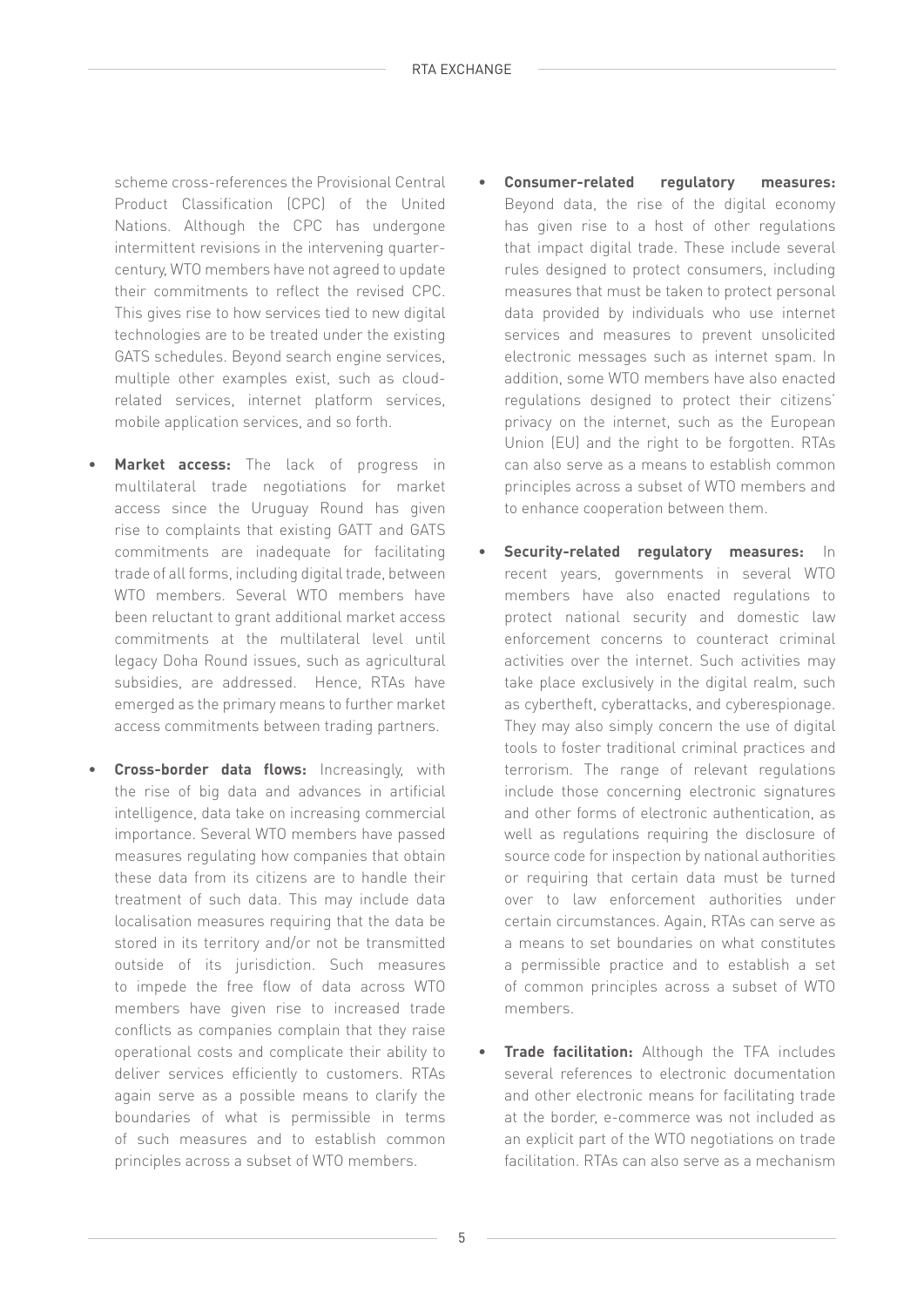for further promoting enhanced trade facilitation through electronic means and to promote such cooperation among customs authorities.

Not all RTAs necessarily tackle the full range of problems just noted. In particular, given the intractability and political sensitivities associated with certain issues, many RTAs continue to skirt some, if not most, of these issues. Nevertheless, with the stalled nature of WTO multilateral negotiations, RTAs have served as a means by which a number of WTO members have sought to advance trade rules in this emergent domain.

## **3. Current State of RTAs with Digital Trade-Related Provisions**

The first RTA to include an explicit standalone chapter to address e-commerce was the free trade agreement (FTA) between Australia and Singapore, which entered into force on 28 July 2003.<sup>5</sup> In the 18 months following, four more RTAs would also enter into force that would include e-commerce chapters. Each of these involved Australia, Singapore, the United States, or some combination thereof. These included the US–Chile FTA and the US–Singapore FTA (both of which entered into force on 1 January 2004), as well as the US–Australia FTA and the Thailand– Australia FTA (both of which entered into force on 1 January 2005).

Beyond the e-commerce chapter, several of these RTAs included provisions in the IPR chapter that impact digital trade. For example, many US FTAs contained provisions addressing digital rights management. Furthermore, commitments made on service sectors, such as financial and telecommunications services as well as computerrelated services, also impact digital trade.

This project found that as of September 2017, at least 69 RTAs exist which include an e-commerce chapter or article(s) dedicated to e-commerce. This includes several RTAs that have been negotiated but not yet entered into force, as of this writing, such as the Trans-Pacific Partnership (TPP) negotiated between 12 countries in the Asia-Pacific but from which the US has already withdrawn, the EU–Singapore FTA, and the EU–Vietnam FTA.

However, the scope and depth of these chapters differ widely. At one extreme are a number of relatively recent RTAs whose e-commerce chapters address a wide range of digital trade issues, including data localisation and the treatment of source code. At the other extreme are those that do no more than mandate no customs duties for e-commerce transactions and seek cooperation between regulatory authorities.

Beyond these 69 RTAs, several other major trade agreements are being negotiated with provisions impacting digital trade. As of this writing, the EU and Japan already have announced agreement in principle on an FTA, but the specific text has yet to be released. In addition, several other yet-to-becompleted negotiations, including the Regional Comprehensive Economic Partnership (RCEP) in Asia and the plurilateral Trade in Services Agreement (TiSA), also seek to address digital trade-related issues.

One myth that should be dispelled upfront is that advanced economies are the only ones demanding robust e-commerce chapters of their RTA partners while developing countries are almost always reluctant to agree to such provisions. Undoubtedly, a number of WTO members do conform to these stereotypes. For example, the e-commerce chapters in US and Australian FTAs are consistently robust. On

<sup>&</sup>lt;sup>5</sup> Several earlier agreements included one or more limited articles dedicated to e-commerce, but not a standalone chapter. These include the US–Jordan FTA, Japan–Singapore Economic Partnership Agreement (EPA), the EC–Chile FTA, and the Gulf Cooperation Council Economic Agreement. Note that the Japan–Singapore EPA did include a chapter on paperless trading.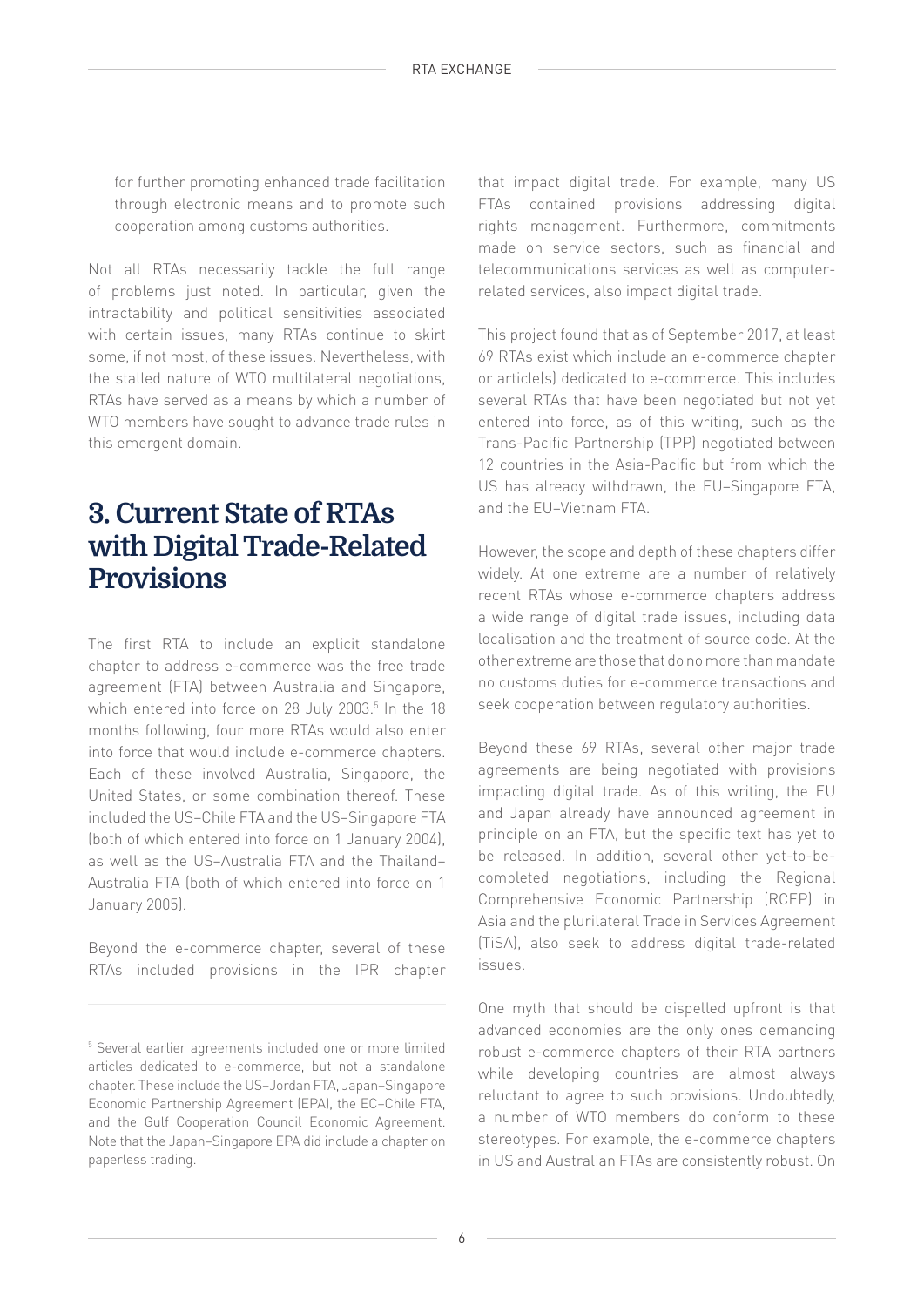the other hand, Brazil, India, Nigeria, and South Africa all have been reluctant to agree to RTAs with extensive digital trade provisions. But these stereotypes do not hold across the board. For example, the Costa Rica– Colombia FTA includes an extensive e-commerce chapter that addresses issues such as paperless trading and consumer protection. On the other hand, the EU–Vietnam FTA and the Canada–Ukraine FTA both represent relatively recent RTAs where an advanced economy has agreed to a light-touch e-commerce chapter, rather than demanding more of a developing country partner.

Altogether, of the 164 WTO members, approximately half have entered into at least one RTA with an e-commerce chapter. Several have done so only in the context of RTAs negotiated through regional integration institutions to which it belonged, such as the Association of Southeast Asian Nations (ASEAN), Caribbean Forum (CARIFORUM), or the Gulf Cooperation Council.

The triad of Australia, Singapore, and the US has played a particularly important role in the proliferation of RTAs with e-commerce chapters. More than 30 WTO members first agreed to such an RTA with one of these three countries.

Besides Australia, Singapore, and the US, other WTO members that have actively sought to include e-commerce chapters in its free trade agreements include Canada, the EU, Japan, and more recently, South Korea. However, their efforts began at a later stage than the initial three.

The first EU trade agreement to include an e-commerce chapter was the EU–CARIFORUM Economic Partnership Agreement (EPA), which entered into force in 2008.<sup>6</sup> The first Canadian agreement to do so was the Canada–Peru FTA, while the first Japanese agreement to do so was the Japan–

Switzerland EPA, both of which entered into force in 2009.7 South Korea has negotiated e-commerce chapters dating back to the Korea–Singapore FTA in 2006; however, it was only with the Korea–Vietnam FTA, which entered into force in 2015, where South Korea is clearly identified as the party pushing for including such a chapter in an RTA with a developing country.

To date, no WTO member classified as a least developed country by the United Nations or as a low-income country by the World Bank has agreed to an RTA with an e-commerce chapter. Haiti signed the EU–CARIFORUM EPA, but has yet to ratify it. Furthermore, no WTO member in sub-Saharan Africa has ever agreed to an RTA with an e-commerce chapter or dedicated e-commerce provisions.

Among WTO members classified as lower-income countries by the World Bank, 15 countries, or slightly less than one-third of the group, have agreed to an RTA with e-commerce provisions. These include Cambodia, El Salvador, Georgia, Guatemala, Honduras, India, Indonesia, Jordan, Lao PDR, Mongolia, Morocco, Nicaragua, the Philippines, Ukraine, and Vietnam. All have done so only in the context of an RTA with an advanced economy that insisted upon it as a condition for the agreement. While many of these were with the US, EU, or Japan, some were with other smaller advanced economies. For example, India agreed to a limited number of e-commerce provisions in its Comprehensive Economic Cooperation Agreement with Singapore in 2005. However, e-commerce provisions do not feature in the EPAs that India subsequently negotiated with larger advanced economies such as Japan or South Korea.

Thirteen countries classified as upper-middleincome countries by the World Bank have also

<sup>6</sup> Note that the EC–Chile FTA, concluded in 2003, included a limited article covering basic cooperation in e-commerce, but did not have a dedicated chapter.

<sup>7</sup> Note that Japan–Singapore EPA, which was concluded several years earlier in 2002, had several provisions addressing e-commerce but did not have a dedicated chapter. However, there was a chapter for paperless trading.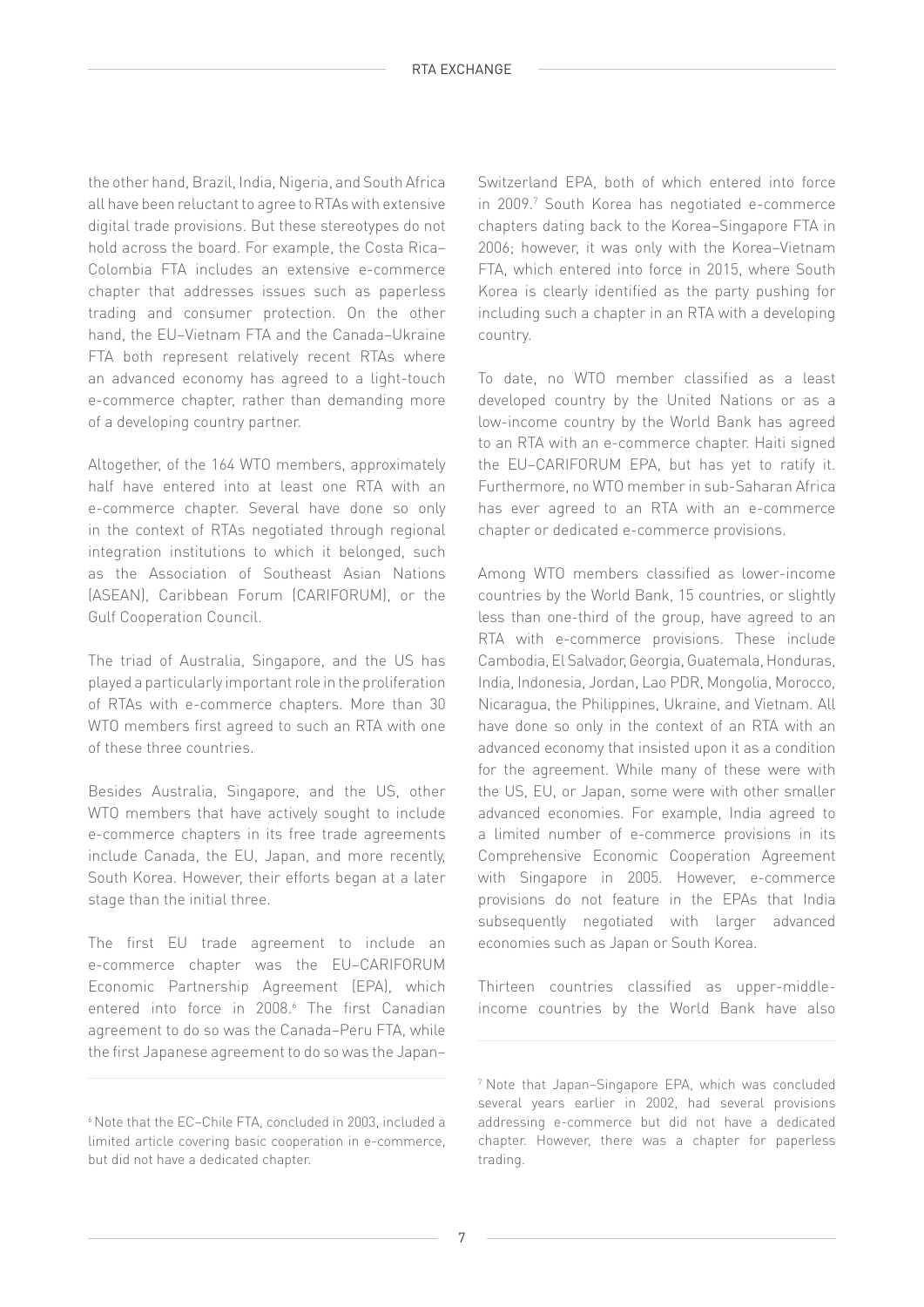entered into RTAs with e-commerce provisions. They include Belize, Bulgaria, China, Colombia, Costa Rica, the Dominican Republic, Jamaica, Malaysia, Mexico, Panama, Peru, Romania, and Thailand. A few did so as EU members.<sup>8</sup> Among the others, all first agreed to include e-commerce provisions in an RTA with an advanced economy. However, several of the developing countries in Latin America have gone on to insist upon including such provisions in their own RTAs. For example, such provisions can be found in the FTA concluded between Colombia and the Northern Triangle countries (El Salvador, Guatemala, and Honduras) which entered into force in 2009. They are also found in Mexico's FTAs with Central America and Panama, which entered into force in 2012 and 2015, respectively.

The scope and depth of commitments reflected in the various RTAs vary greatly. Over time, the scope of these provisions has expanded to cover a broader range of issues. For example, earlier RTAs did not include provisions directly addressing data localisation and data flows. However, as more governments have enacted measures to this effect, more recent RTAs negotiated by the US and others have included provisions seeking to restrict their use. In general, RTAs negotiated with an advanced economy tend to cover a broader and deeper range of issues.

Not all advanced economies have necessarily sought a broad-reaching e-commerce chapter. For example, the European Free Trade Association (EFTA) which consists of Iceland, Liechtenstein, Norway, and Switzerland—has included a brief Annex on e-commerce in three of the most recent FTAs that it has concluded since 2008. These focus primarily on information exchange between the parties rather than more robust substantive provisions. The e-commerce sections of the EU's trade agreements also place a greater emphasis on regulatory dialogue and are less

ambitious in scope than the RTAs negotiated by WTO members in the Asia-Pacific region.

Besides having a dedicated e-commerce chapter, an RTA will affect digital trade through market access provisions in its services schedule. Because expanded service sector openings are relatively common in RTAs, this project does not focus on examining these terms in depth. In addition, a number of RTAs have provisions that are directed at digital trade without a dedicated chapter to this effect. For example, the ASEAN–Korea Framework Agreement on Comprehensive Economic Cooperation includes a provision that requires increased cooperation in information and communication technology, including the promotion of e-commerce and of antispam efforts.9

Finally, whereas most RTAs treat e-commerce as its own standalone chapter, a few embed e-commerce provisions as part of a broader chapter. In particular, the EU has tended to conclude RTAs with a chapter dedicated to "Trade in Services, Establishment, and Electronic Commerce." Within that chapter, a section is devoted specifically to e-commerce. In some instances, commitments relevant for digital trade can be found in the telecommunications or financial services chapter of an RTA.

With this background in mind, let us turn to examine similarities and differences in the content of specific provisions found in the RTAs themselves.

<sup>&</sup>lt;sup>8</sup> Bulgaria and Romania both entered into commitments as a result of their accession to the European Union in January 2007.

<sup>9</sup> See Annex of the Framework Agreement on Comprehensive Economic Cooperation Among the Governments of the Member Countries of the Association of Southeast Asian Nations and the Republic of Korea, art. 8, 13 Dec. 2005.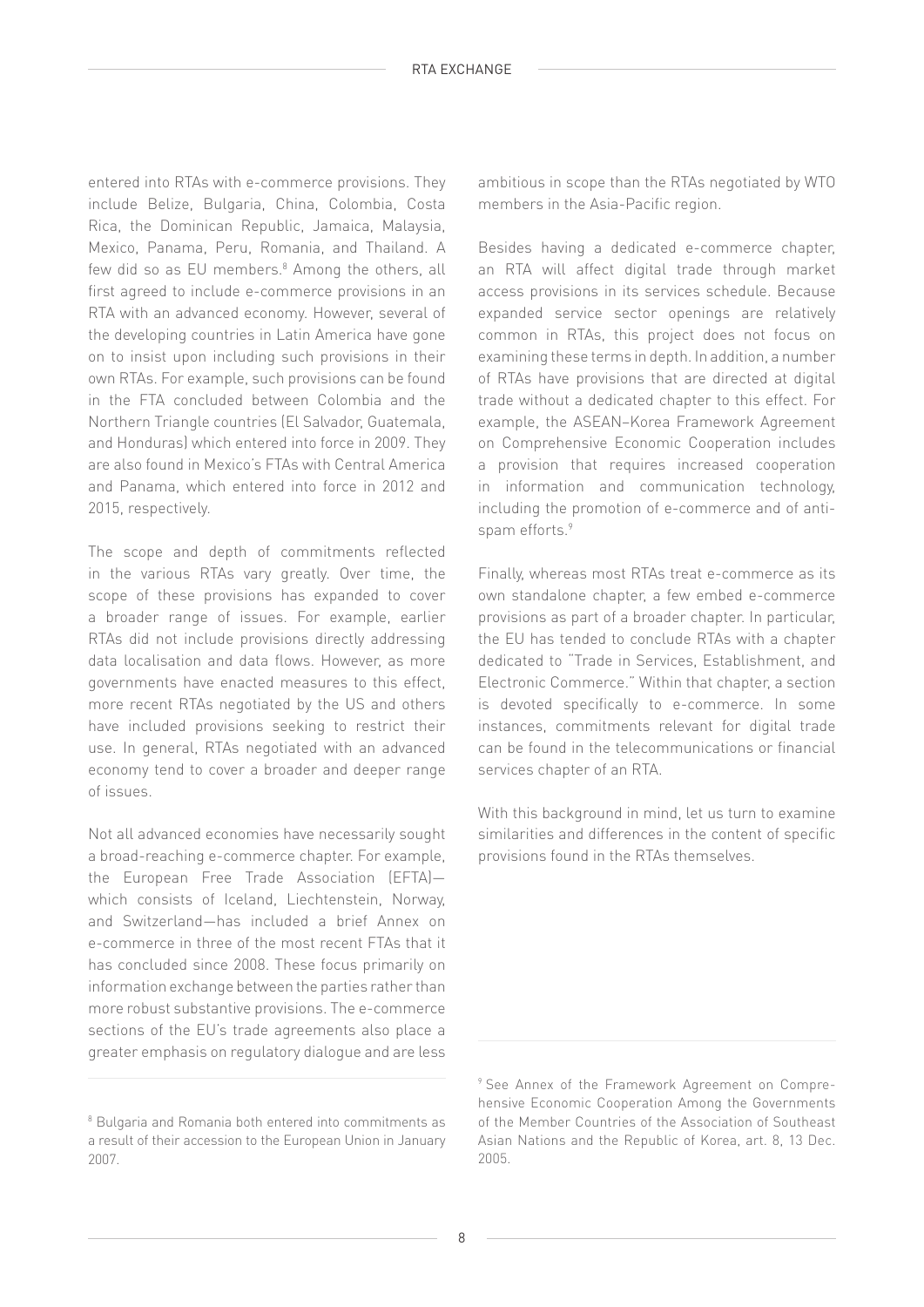## **4.1. Definitions**

Many RTAs contain definitions of terms to be found in the e-commerce chapter. Interestingly, however, the choice of terms requiring definition is not necessarily consistent across agreements. Among the more common terms that are defined are the following:

- **Digital product:** Most US, Singaporean, and several recent Canadian FTAs have included a definition of what constitutes a digital product. As elaborated upon in the TPP, a "digital product means a computer programme, text, video, image, sound recording or other product that is digitally encoded, produced for commercial sale or distribution and that can be transmitted electronically." Furthermore, the TPP includes a footnote clarifying that the term "does not include a digitised representation of a financial instrument, including money." This clarification is found in other American and Singaporean FTAs, but not necessarily others that include a definition of the term. Furthermore, the TPP also includes a footnote that clarifies that "[t]he definition of a digital product should not be understood to reflect a Party's view on whether trade in digital products through electronic transmission should be categorized as trade in services or trade in goods." Again, this clarification emerges out of earlier US FTAs and is not necessarily found in other RTAs with a definition of a digital product.
- **Electronic authentication:** Several RTAs include a definition of this term. While the concept is relatively consistent across agreements, the exact language does differ. For example, the TPP defines the term as "the process or act of verifying the identity of a party to an electronic communication or transaction and ensuring the integrity of an electronic communication." The ASEAN–Australia–New Zealand FTA defines the term as "the process of testing an electronic

**4. General Provisions** statement or claim, in order to establish a level of confidence in the statement's or claim's reliability."

- **Electronic transmission:** Many RTAs also include a definition of what constitutes an electronic transmission. This definition is relatively standard. It tends to emphasise that the terminology refers to a transmission made by electromagnetic means, including photonic means.
- **Unsolicited commercial electronic message:** To the extent that RTAs choose to include this term in its definitions, it is relatively standard. The TPP defines this term as "an electronic message which is sent for commercial or marketing purposes to an electronic address, without the consent of the recipient or despite the explicit rejection of the recipient, through an Internet access service supplier or, to the extent provided for under the laws and regulations of each Party, other telecommunications service." A similar definition is found, for example, in the Korea–Australia FTA, except that it uses the term "Internet carriage service."

Other terms that are commonly defined include digital certificates, trade administration documents, carrier medium, and telecommunications.

As issues of data, privacy, and localisation requirements take on increasing importance, the definitions will likely broaden to include terms such as "computing facilities" and "personal information." Both terms, for example, are defined in the TPP, but are not defined in most earlier RTAs that do not cover these concepts.

## **4.2. Non-discriminatory Treatment of Digital Products**

Non-discrimination is a core principle underlying the rules-based international trade regime. Most of the RTAs with a relatively robust e-commerce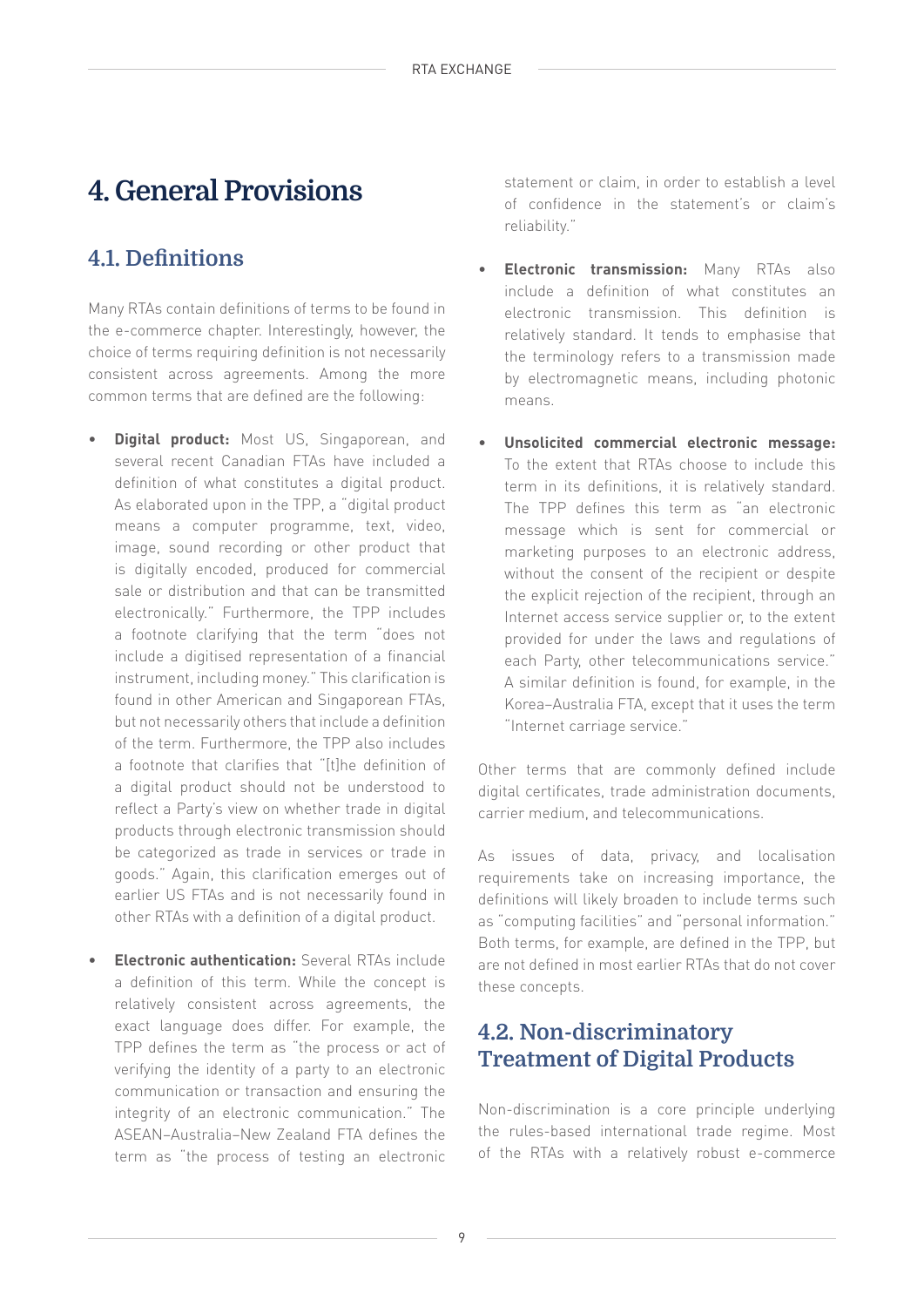chapter include a provision that seeks to extend the principles of national treatment and MFN treatment to the digital realm. To that end, they tend to include a specific provision mandating non-discrimination of like digital products.

The TPP provision on this commitment, which emulates the formulation of the Singapore–Australia FTA, reads as follows: "No Party shall accord less favourable treatment to digital products created, produced, published, contracted for, commissioned or first made available on commercial terms in the territory of another Party, or to digital products of which the author, performer, producer, developer or owner is a person of another Party, than it accords to other like digital products."10 It includes a footnote further clarifying that "to the extent that a digital product of a non-Party is a 'like digital product', it will qualify as an 'other like digital product' for the purposes of this paragraph."11

Most RTAs requiring non-discriminatory treatment of like digital products will also include stipulations clarifying the extent of this obligation. For example, the Australia–Singapore FTA and the TPP note that the obligation does not apply to the extent of any inconsistency with the obligations of the IPR chapter<sup>12</sup> nor does it extend to broadcasting.13 In addition, the agreements further note that the obligation "does not apply to subsidies or grants provided by a Party, including government-supported loans, guarantees and insurance."14 Some RTAs also include a carveout for government procurement; several Japanese RTAs contain such an exception.15

10 Trans-Pacific Partnership, art. 14.4.1.

14 Trans-Pacific Partnership, art. 14.4.3; Australia– Singapore FTA, art 5.3.

Besides having an explicit carve-out in the text of the provision itself, a large number of RTAs use an approach of including a schedule or a list of nonconforming measures. For example, this is the approach taken generally with US FTAs as well as in other agreements such as the Korea–Singapore FTA, the Mexico–Central America FTA, and the Japan– Mongolia EPA.16 Such schedules can take the form of either a positive-list or negative-list approach.

Note that some FTAs also include additional language prohibiting the accordance of less favourable treatment "so as otherwise to afford protection to the other like digital products that are created, produced, published, stored, transmitted, contracted for, commissioned, or first made available on commercial terms in its territory."17 In addition, some non-discrimination provisions make use of the "disguised restriction on trade" language commonly found in WTO agreements. For example, the India– Singapore Comprehensive Economic Cooperation Agreement states that a "Party shall not accord treatment less favourable to some products on digital trade . . . which have the effect of affording protection to its own digital products and/or which act as a disguised restriction to trade in digital products of the other Party."18 Presumably, such language is included to ensure that the comprehensiveness of the national treatment obligation for digital products is in line with physical goods.

## **4.3. Affirmation of WTO Rules**

A number of RTAs also include an explicit provision affirming the applicability of WTO rules to measures affecting e-commerce. Note that US FTAs have included such language in their introductory general

<sup>11</sup> Trans-Pacific Partnership, art. 14.4.1, fn. 4.

<sup>12</sup> Trans-Pacific Partnership, art. 14.4.2; Australia– Singapore FTA, art. 5.2.

<sup>13</sup> Trans-Pacific Partnership, art. 14.4.4; Australia– Singapore FTA, art 5.4.

<sup>15</sup> See, e.g. Australia–Japan EPA, art. 13.4.3(c); Japan– Mongolia EPA, art. 9.4.2(a).

<sup>16</sup> Korea–Singapore FTA, art. 14.4.4; Mexico–Central America FTA, art. 15.4.5; Japan–Mongolia EPA, art. 9.4.2(e). 17 See, e.g. US–Morocco FTA, art. 14.3.4(b); US–Oman FTA, art. 14.3.3(b); Korea–Singapore FTA, art. 14.4.3(b).

<sup>18</sup> India–Singapore Comprehensive Economic Cooperation Agreement, art. 10.4.4.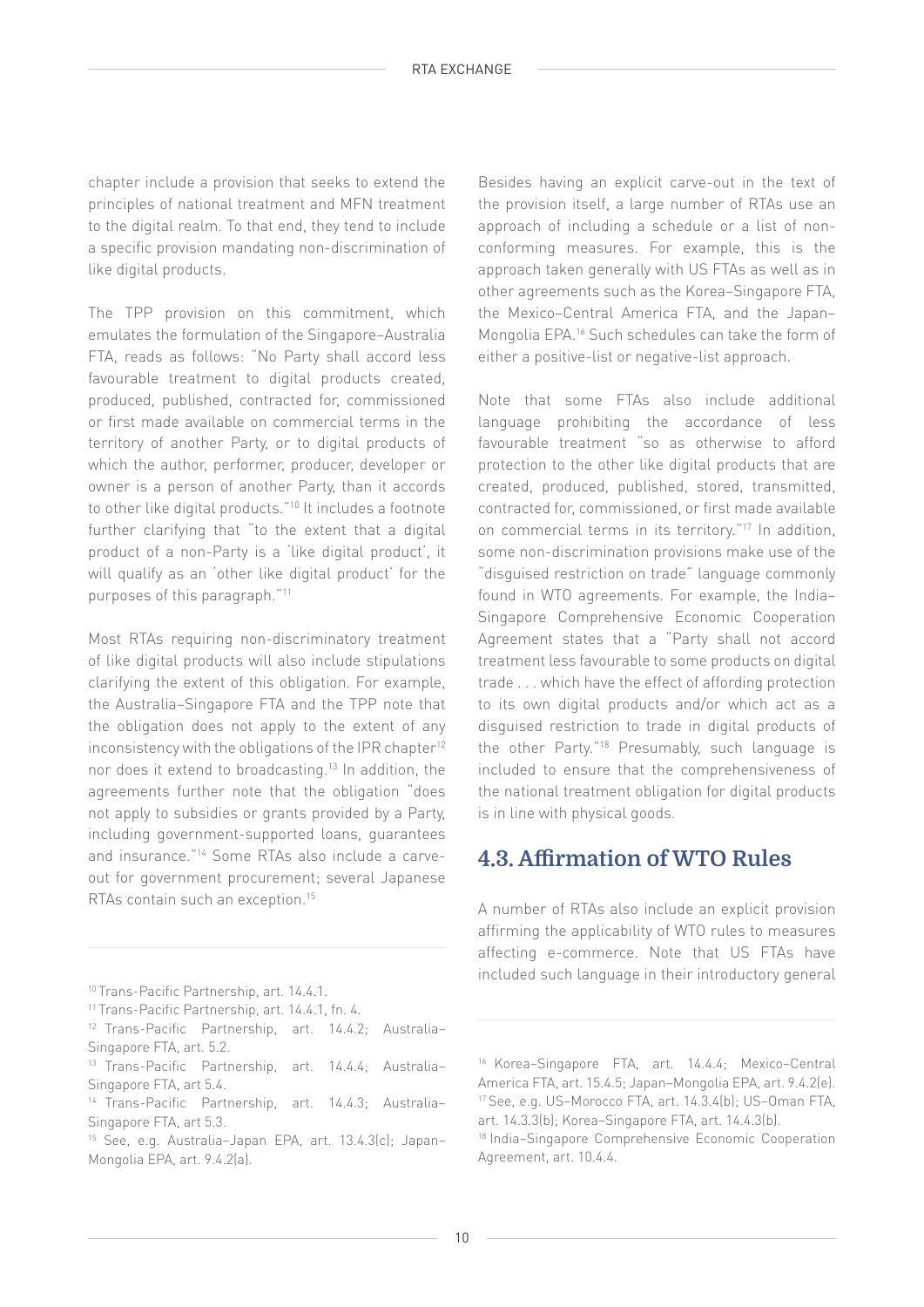provision.19 Several of Singapore's FTAs also do so, including those with Costa Rica, India, Panama, and South Korea.<sup>20</sup> Other examples of RTAs where such language can be found include the Australia– Thailand FTA, the FTA negotiated between Nicaragua and Taiwan, and the Peru-Korea FTA.<sup>21</sup> However, such language is noticeably absent from the TPP.

## **5. Market Access**

Several provisions within RTAs are designed to ensure continued or increased market access for digital products to the markets of RTA partners. In addition, traditional market access concessions for physical goods (such as information technology products) and services that enable digital trade are also standard in many RTAs. The breadth and scope of concessions will vary, depending on the agreement, as well as the timeframe for enacting them.

## **5.1. Customs Duties**

By far, the most common provision found in RTAs with digital trade provisions is an obligation to not impose customs duties on digital products. This provision facilitates commerce in downloadable products such as software, e-books, music, movies, and other digital media. A study from the WTO Secretariat suggests that refraining from imposition of customs duties on digital products encourages a wider adoption of e-commerce; this has a number of positive economic spillover effects with only a limited negative effect on

customs revenues.22 Despite the commonality of this provision, some differences exist in how the language of the obligation is drafted.

The most common approach taken in RTAs is to ban the imposition of customs duties, fees, or charges in connection with the importation or exportation of a digital product by electronic transmission. Note that certain EU agreements, instead of referring to electronic transmissions, simply ban duties on "deliveries by electronic means."23

In many instances, this obligation extends across the board to all digital products, regardless of source. This approach is highly practicable. In a world where the data necessary to create a digital product can be stored in and flow through various jurisdictions, determining the origin of a digital product can be complicated.

However, in select RTAs, the obligation extends only to digital products of the RTA partner and does not extend on an MFN basis to non-RTA partners. For example, this narrower approach is taken in the Korea–Singapore FTA.24 In such agreements, the origin of a digital product takes on additional importance. While the e-commerce chapter in the Korea–Singapore FTA is silent on this question, a

<sup>19</sup> See, e.g. US–Panama Trade Promotion Agreement, art. 14.1.1; US–Peru Trade Promotion Agreement, art. 15.1.1.

<sup>20</sup> Costa Rica–Singapore FTA, art. 12.1.1; India–Singapore Comprehensive Economic Cooperation Agreement, art. 10.1; Panama–Singapore FTA, art. 13.1; Korea–Singapore FTA, art. 14.2.1.

<sup>21</sup> Australia–Thailand FTA, art. 1101; Nicaragua–Republic of China (Taiwan) FTA, art. 14.01.2; Peru–Korea FTA, art. 14.1.

<sup>&</sup>lt;sup>22</sup> World Trade Organization, Fiscal Implications of the Customs Moratorium on Electronic Transmissions: The Case of Digitisable Goods, 20 December 2016, JOB/ GC/114. The study found that digitisable goods—in other words, physical goods that can be digitised and sent across borders electronically—represented less than 1% in global goods trade and generated fiscal customs revenue of about 0.25% of all customs revenues.

<sup>23</sup> See EU–Central America Association Agreement, art. 201.3. In the EU's agreement with Colombia and Peru, the agreement specifically states that delivery by electronic means "shall be considered as a provision of services" and subject to no customs duties, but other agreements leave open whether electronic products are goods or services. See Trade Agreement Between the EU and Columbia and Peru, art. 162.3.

<sup>24</sup> Korea–Singapore FTA, art. 14.4.1.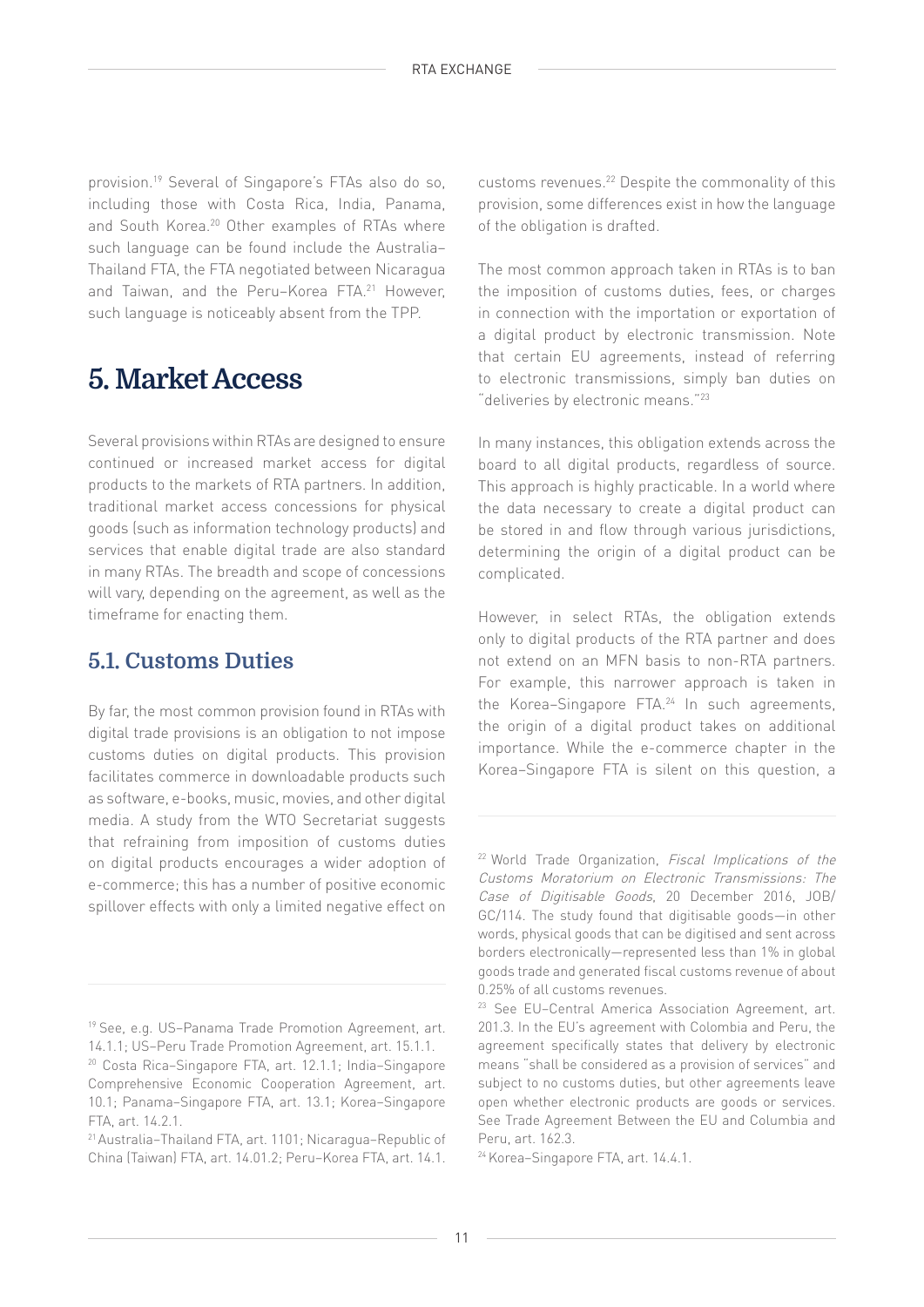small number of RTAs do raise it. For example, the Japan–Switzerland EPA states that the parties "shall cooperate in international organisations and fora to foster the development of criteria determining the origin of a digital product, with a view to considering the incorporation of such criteria into the Agreement."25

With digital trade, a dichotomy exists between digital products which are transmitted by electronic means and those whose sale occur over the internet but are physically transported over borders. Consider, for example, the difference between a book purchased over the internet which is then downloaded electronically onto a tablet, laptop, mobile phone, or other reader versus a book which is then shipped in hard copy to a physical address. Some RTAs choose to address this difference explicitly, while others are silent.

In many US FTAs, for example, customs duties are prohibited on "digital products by electronic transmission," but when transmitted physically, the customs value is limited to the value of the carrier medium alone and not the value of the electronic content.26 A similar stipulation can be found in the Chile–Colombia FTA, the Gulf Cooperation Council– Singapore FTA, and the Colombia–Northern Triangle FTA.27 The Korea–Singapore FTA requires that each government "shall determine the customs value of an imported carrier medium bearing a digital product in accordance with the Customs Valuation Agreement."28

A few RTAs explicitly link this obligation to the contours of the WTO Work Programme on Electronic Commerce. For example, the Australia–China FTA states that the obligation to not impose customs

duties extends only so far as it is consistent with the WTO Ministerial Decision of 7 December 2013, extending the Work Programme at the WTO's Bali Ministerial.<sup>29</sup> It stipulates that such an obligation may be extended given future Ministerial Declarations but does not make this mandatory.<sup>30</sup> In the EFTA-Central America FTA, the parties simply "confirm their current practice under the terms of the decision of 17 December 2011 of the WTO Ministerial Conference of not imposing customs duties on electronic transmission."31 Similarly, in the Japan–Switzerland EPA, the two parties simply "confirm their current practice of not imposing customs duties on electronic transmissions under paragraph 46 of the Hong Kong Ministerial Declaration of December 2005" and agree to "cooperate to make this practice binding within the framework of the World Trade Organization, with a view to considering its incorporation into this Agreement."32 As compared to the more commonly found language prohibiting customs duties for electronic transmissions altogether, this type of provision simply reaffirms WTO obligations rather than seeking to expand towards a WTO-plus obligation.

Finally, some RTAs make clear that the obligation extends only to customs duties and not internal taxes or other charges. For example, the TPP includes language that clarifies that the obligation "shall not preclude a Party from imposing internal taxes, fees or other charges on content transmitted electronically, provided that such taxes, fees or charges are imposed in a manner consistent with this Agreement."33 Similar language is found in other RTAs such as the Canada–Honduras FTA, Colombia–Northern Triangle FTA, Costa Rica–Singapore FTA, and the Additional Protocol of the Pacific Alliance, among others.<sup>34</sup>

<sup>25</sup> Japan–Switzerland EPA, art. 73.4.

<sup>26</sup> See, e.g. US–Columbia Trade Promotion Agreement art. 15.3.1-15.3.2; US–Morocco FTA, art. 14.3.1–14.3.2.

<sup>27</sup> Chile–Colombia FTA, art. 12.3; Gulf Cooperation Council– Singapore FTA, art. 7.4; Colombia–Northern Triangle FTA, art. 14.4.2.

<sup>28</sup> Korea–Singapore FTA, art. 14.4.2.

<sup>29</sup> Australia–China FTA, art. 12.3.1.

<sup>30</sup> Australia–China FTA, art. 12.3.2.

<sup>31</sup> EFTA–Central America FTA, Annex II, art. 2.

<sup>32</sup> Japan–Switzerland EPA, art. 76.

<sup>33</sup> Trans-Pacific Partnership, art. 14.3.2.

<sup>34</sup> Canada–Honduras FTA, art. 16.3.2; Colombia–Northern Triangle FTA, art. 14.2.2; Costa Rica–Singapore FTA, art. 12.1.2; Additional Protocol to the Framework Agreement of the Pacific Alliance, art. 13.4.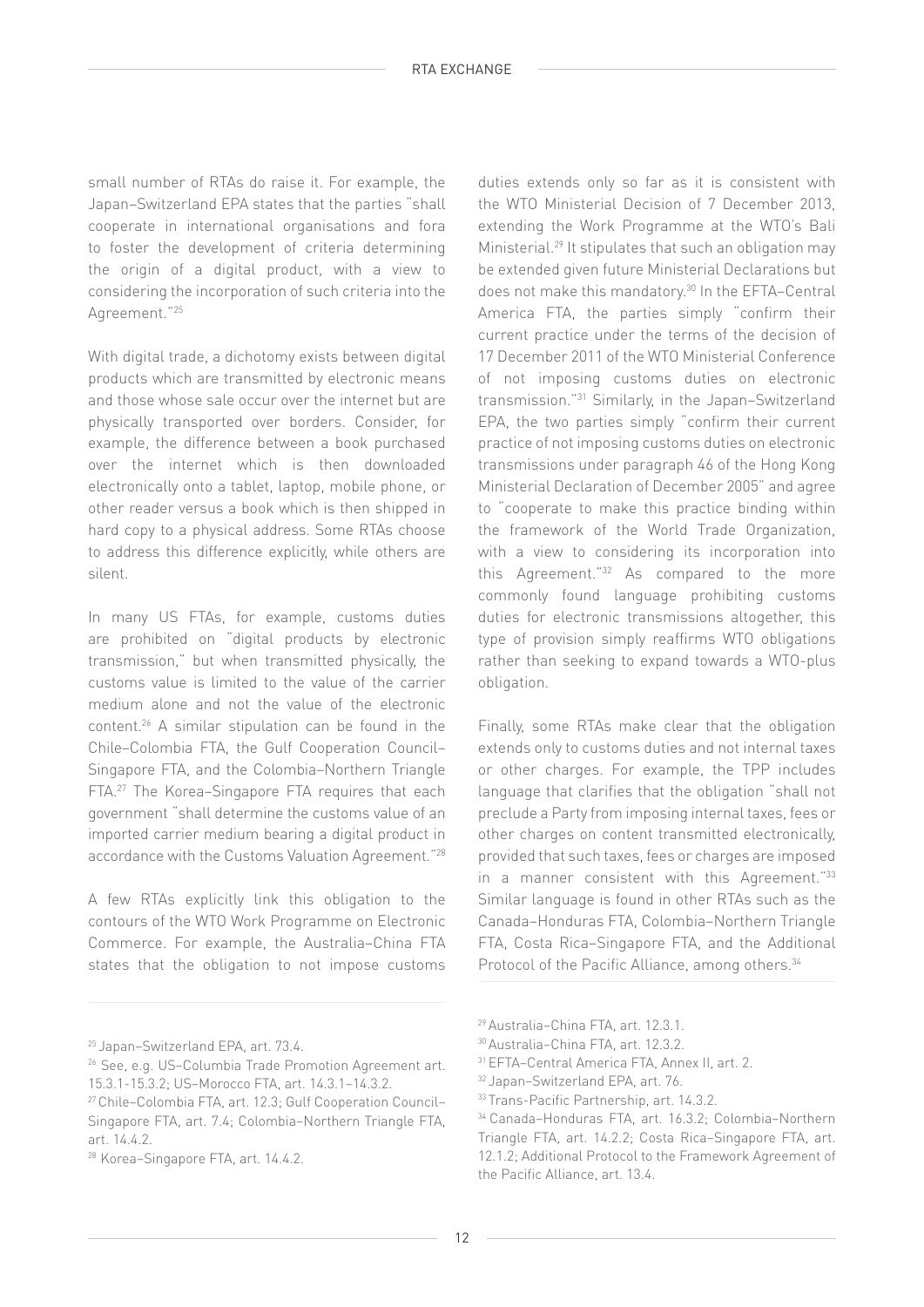In select instances, the obligation on non-imposition of customs duties on digital products by electronic transmissions serves as the central crux of the e-commerce chapter. For example, this is the only binding legal obligation found in the e-commerce chapter of the Canada–Jordan FTA and the EU– Central America Association Agreement.35 In the India–Singapore Comprehensive Economic Cooperation Agreement, the only instance in which India has ever agreed to digital trade provisions in an RTA, this serves as one of the two key legal provisions in the chapter (with the other being a nondiscrimination obligation).<sup>36</sup>

#### **5.2. Services**

The expansion of market access opportunities in service sectors in RTAs can have significant bearing on digital trade as well. This is particularly true of expanded commitments for modes 1 and 2 for services that can be delivered through electronic transmission. It is also true of expanded commitments in modes 3 and 4 for sectors such as telecommunications services, financial services, computer-related services, logistics services, and other services that enable digital trade. Because an examination of the services schedules in RTAs lies beyond the scope of the study, I simply note the relevance of market access commitments found in the services schedules of RTAs for digital trade.

#### 35 Canada–Jordan FTA, art. 3.1; EU–Central America Association Agreement, art. 201. The latter includes a second provision establishing a regulatory dialogue.

36 India–Singapore Comprehensive Economic Cooperation Agreement, art. 10.4. Note that the chapter does include a few other provisions concerning, for example, transparency.

## **6. Enabling Digital Trade**

Many RTAs also contain a series of provisions aimed at growing and facilitating digital trade. These include requirements to establish a domestic legal and regulatory framework for e-commerce, as well as various trade facilitation measures.

## **6.1. Adoption of the UNCITRAL Model Law**

Several RTAs require that the parties commit to adopt or maintain domestic laws and regulations governing electronic transactions. Most often, this takes the form of a binding commitment, although possibly subject to a caveat that the adoption be as soon as practicable.37

In 1996, UNCITRAL established a Model Law on Electronic Commerce. Its purported aim is to provide a set of model rules for national legislators to remove obstacles and establish a predictable legal framework for e-commerce. According to UNCITRAL, its Model Law on Electronic Commerce "was the first legislative text to adopt the fundamental principles of non-discrimination, technological neutrality and functional equivalence" of paper-based and paperless trading.38 As of November 2017, legislation based on or influenced by the UNCITRAL Model Law has been adopted in 71 countries.<sup>39</sup>

A number of Australian and New Zealand RTAs make reference to the UNCITRAL Model Law on Electronic Commerce as the basis for domestic laws and regulations for electronic transactions. Some agreements, such as the ASEAN–Australia–

<sup>37</sup> See, e.g. ASEAN–Australia–New Zealand FTA, art. 4.

<sup>38</sup> United Nations Commission on International Trade Law, UNCITRAL Model Law on Electronic Commerce (1996), [http://www.uncitral.org/uncitral/en/uncitral\\_texts/](http://www.uncitral.org/uncitral/en/uncitral_texts/electronic_commerce/1996Model.html) [electronic\\_commerce/1996Model.html](http://www.uncitral.org/uncitral/en/uncitral_texts/electronic_commerce/1996Model.html).

<sup>39</sup> See [http://www.uncitral.org/uncitral/en/uncitral\\_texts/](http://www.uncitral.org/uncitral/en/uncitral_texts/electronic_commerce/1996Model_status.html) [electronic\\_commerce/1996Model\\_status.html](http://www.uncitral.org/uncitral/en/uncitral_texts/electronic_commerce/1996Model_status.html).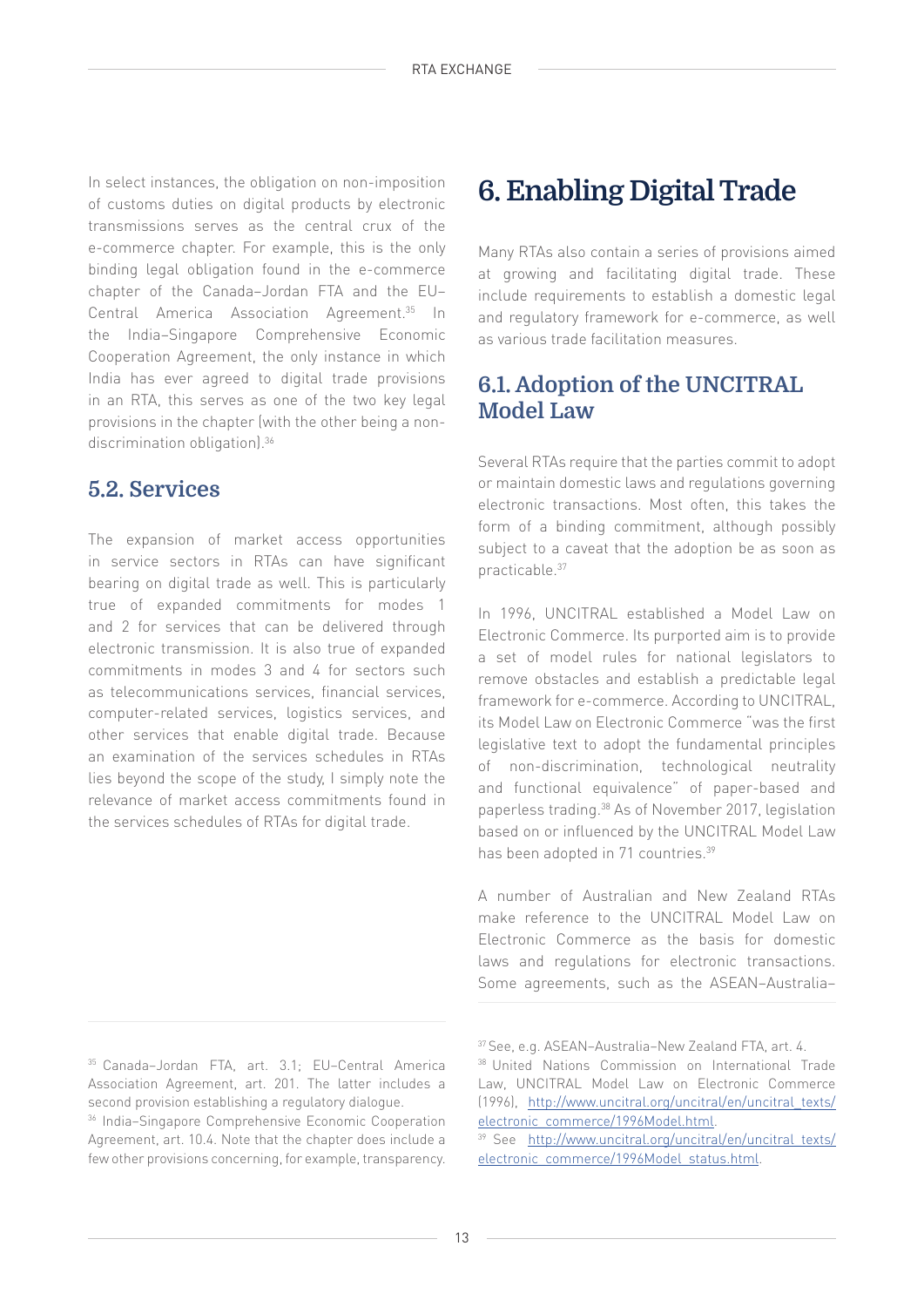New Zealand FTA and the New Zealand–Hong Kong EPA, simply require that the domestic laws and regulations "take into account" the UNCITRAL Model Law on Electronic Commerce.<sup>40</sup> Others explicitly require that the domestic legal framework be based on the UNCITRAL Model Law. Examples include the Malaysia–Australia FTA, Korea–Australia FTA and the Australia–China FTA.<sup>41</sup> The latter two both state that the parties should take into account, as appropriate, other relevant international standards.42

In addition to the UNCITRAL Model Law on Electronic Commerce, UNCITRAL has also promulgated the United Nations Convention on the Use of Electronic Communications in International Contracts (2005). This convention builds on the Model Law on Electronic Commerce and serves as a binding multilateral treaty in which its signatories grant assurance that contracts concluded and exchanged electronically are as valid and enforceable as their traditional paperbased equivalents.43 It entered into force in 2013. As of this writing, eight countries have ratified or acceded to the treaty, with the largest of these being Russia and Singapore; 13 other countries, including China and South Korea, have signed the convention but not yet ratified it.<sup>44</sup>

The TPP requires that each party shall maintain a domestic legal framework governing electronic transactions, but provides an option that the framework be consistent with either the UNCITRAL Model Law on Electronic Commerce or the United Nations Convention on the Use of Electronic Communications in International Contracts.45 It is unusual in offering this option. To date, other regional or bilateral trade agreements have not included a binding requirement which references the United Nations Convention on the Use of Electronic Communications in International Contracts.

Certain RTAs, such as several of the bilateral ones negotiated by Japan, make no reference whatsoever to the UNCITRAL Model Law but simply require that all domestic laws and regulations affecting e-commerce adhere to certain principles. For example, in the Japan–Mongolia EPA, each party commits that "all its measures are administered in a transparent, objective, reasonable and impartial manner, and are not more burdensome than necessary to meet legitimate policy objectives."46 Note that the Japan– Switzerland EPA has similar language, but the provision is drafted as a "shall endeavour" obligation rather than a hard "shall" obligation.<sup>47</sup>

In a few instances, the drafting of the obligation concerning domestic regulation within an RTA takes the form of a list of negative obligations (i.e. a list of what the parties will not do). For example, in the Australia–Japan EPA, both governments commit that they will not enact "measures regulating electronic transactions that (a) deny the legal effect, validity or enforceability of a transaction, including a contract solely on the grounds that it is in the form of an electronic communication, or (b) discriminate between different forms of technologies."48

The Australia–Japan EPA also includes a binding obligation for each government to "take into account the importance of industry-led development of electronic commerce" when formulating any new

<sup>40</sup> ASEAN–Australia–New Zealand FTA, art. 4.

<sup>41</sup> Malaysia-Australia FTA, art. 15.5; Australia–China FTA, art. 12.5; Korea–Australia FTA, art. 15.4.1.

<sup>42</sup> Australia–China FTA, art. 12.5; Korea–Australia FTA, art. 15.4.1.

<sup>43</sup> United Nations Commission on International Trade Law, United Nations Convention on the Use of Electronic Communications in International Contracts, 23 Nov. 2005, [http://www.uncitral.org/uncitral/en/uncitral\\_texts/](http://www.uncitral.org/uncitral/en/uncitral_texts/electronic_commerce/2005Convention.html) [electronic\\_commerce/2005Convention.html.](http://www.uncitral.org/uncitral/en/uncitral_texts/electronic_commerce/2005Convention.html)

<sup>44</sup> See [http://www.uncitral.org/uncitral/en/uncitral\\_texts/](http://www.uncitral.org/uncitral/en/uncitral_texts/electronic_commerce/2005Convention_status.html) [electronic\\_commerce/2005Convention\\_status.html](http://www.uncitral.org/uncitral/en/uncitral_texts/electronic_commerce/2005Convention_status.html).

<sup>45</sup> Trans-Pacific Partnership, art. 14.5.

<sup>46</sup> Costa Rica–Colombia FTA, art. 9.9; Japan–Mongolia EPA, art. 9.9.

<sup>47</sup> Japan–Switzerland EPA, art. 77.

<sup>48</sup> Agreement Between Australia and Japan for an Economic Partnership, art. 13.5.2.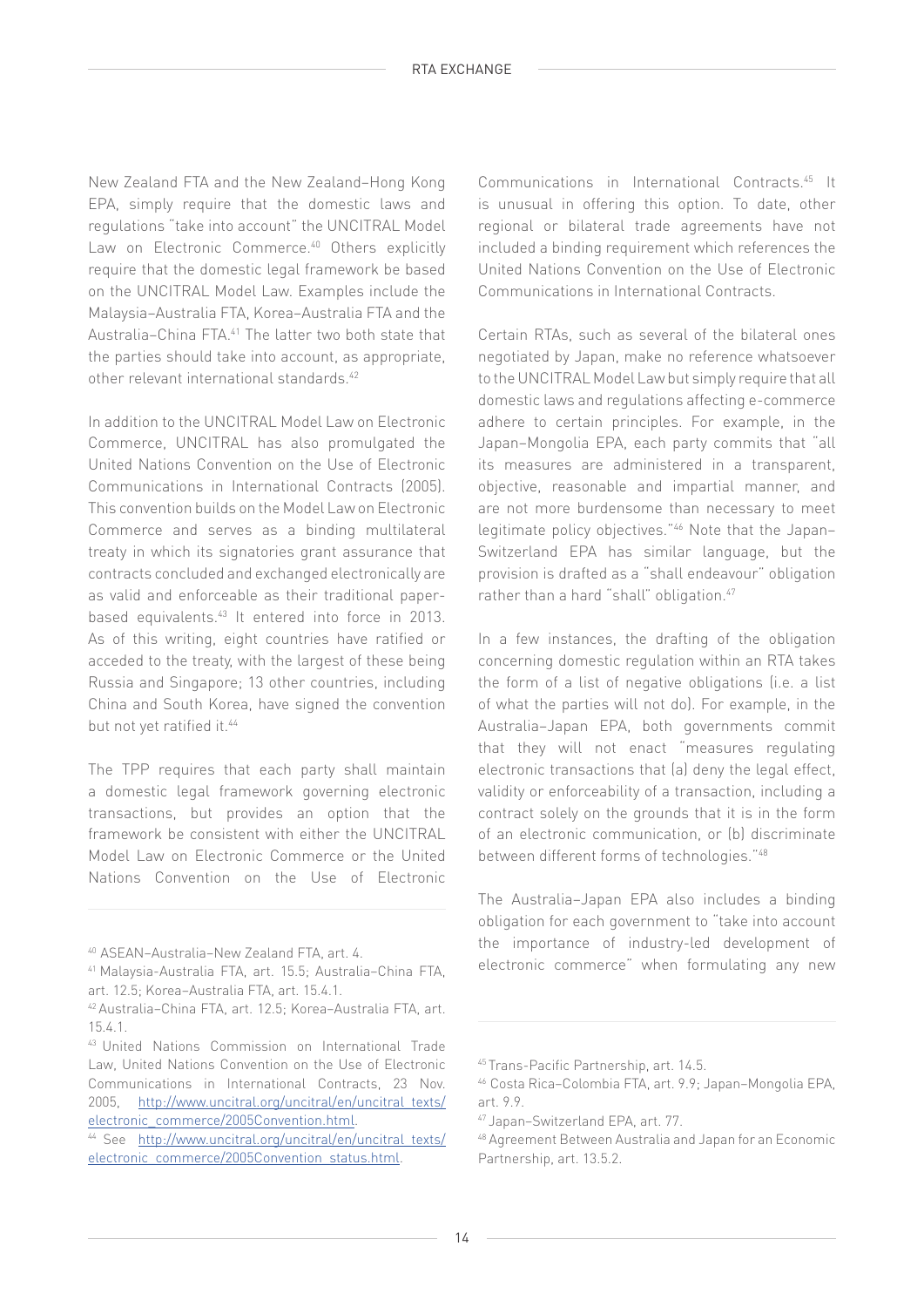regulations.49 Furthermore, it also requires that each government "shall encourage the private sector to adopt self-regulation, including codes of conduct, model contracts, guidelines and enforcement mechanisms, with a view to facilitating electronic commerce."50

The TPP adopts a weaker, non-binding version of this concept of consulting with industry in developing legal and regulatory frameworks. Furthermore, the TPP employs the language of "interested persons" rather than referring explicitly to industry. The relevant provision reads: "Each Party shall endeavour to: (a) avoid any unnecessary regulatory burden on electronic transactions; and (b) facilitate input by interested persons in the development of its legal framework for electronic transactions."51

## **6.2. Electronic Authentication/ Electronic Signatures**

Given the need for parties to validate an online transaction, electronic authentication technologies play a key role in enabling digital trade. Often, the authentication mechanism takes the form of an electronic signature, a digital counterpart to the handwritten version required for physical goods. Laws and regulations which limit and restrict the use of digital authentication technologies can serve to impede digital trade. At the same time, governments need to ensure that the accepted technologies are safe and secure, especially as their courts may be called upon to resolve disputes concerning digital transactions.

Some provision addressing the issue of digital authentication and/or e-signatures is to be found in approximately half of the RTAs examined as part of this project. These include RTAs concluded among

developing countries, such as the Mexico–Panama FTA. Among advanced economies, commitments on authentication/e-signatures are noticeably absent from bilateral FTAs negotiated by Canada. Note that this commitment also appears in some, but not all, US bilateral FTAs. For example, a provision addressing digital authentication exists in the US–Peru Trade Promotion Agreement (TPA) but not in the US–Oman FTA, which entered into force at the same time, or the US–Panama TPA, which entered into force later.

A key provision found in most RTAs is a requirement that a government not limit parties to an electronic transaction to certain designated authentication technologies and implementation models. Instead, the parties to an electronic transaction should be able to determine for themselves the appropriate authentication technology, with a chance to prove that they satisfy regulators' performance requirements.<sup>52</sup> Furthermore, if challenged, the parties should be allowed to prove in court that their electronic transactions comply with any legal requirement.<sup>53</sup>

Provisions of the form described in the preceding paragraph are found most frequently in bilateral RTAs negotiated by Australia, Japan, South Korea, and the US. Given that several of these countries were key players in the TPP, its provision on electronic authentication and electronic signature reflects this approach.54 Not surprisingly, then, they are also found in the FTAs that these countries have negotiated with each other, including the US–Australia FTA, the Australia–Japan EPA, Korea–Australia FTA, and the Korea–US FTA.55 They are also found in several of the bilateral RTAs that each of these four countries have negotiated with others. Examples include

<sup>49</sup> Agreement Between Australia and Japan for an Economic Partnership, art. 13.5.3.

<sup>50</sup> Agreement Between Australia and Japan for an Economic Partnership, art. 13.5.4.

<sup>51</sup> Trans-Pacific Partnership, art. 14.5.2.

<sup>52</sup> See, e.g. Korea–Australia FTA, art. 15.5; Japan– Switzerland EPA, art. 78.

<sup>53</sup> See, e.g. ASEAN–Australia–New Zealand FTA, art. 5.1.

<sup>54</sup> Trans-Pacific Partnership, art. 14.6.2–14.6.3.

<sup>55</sup> US–Australia FTA, art. 16.5.1; Agreement Between Australia and Japan for an Economic Partnership, art. 13.6.1; US–Korea FTA, art. 15.4.1.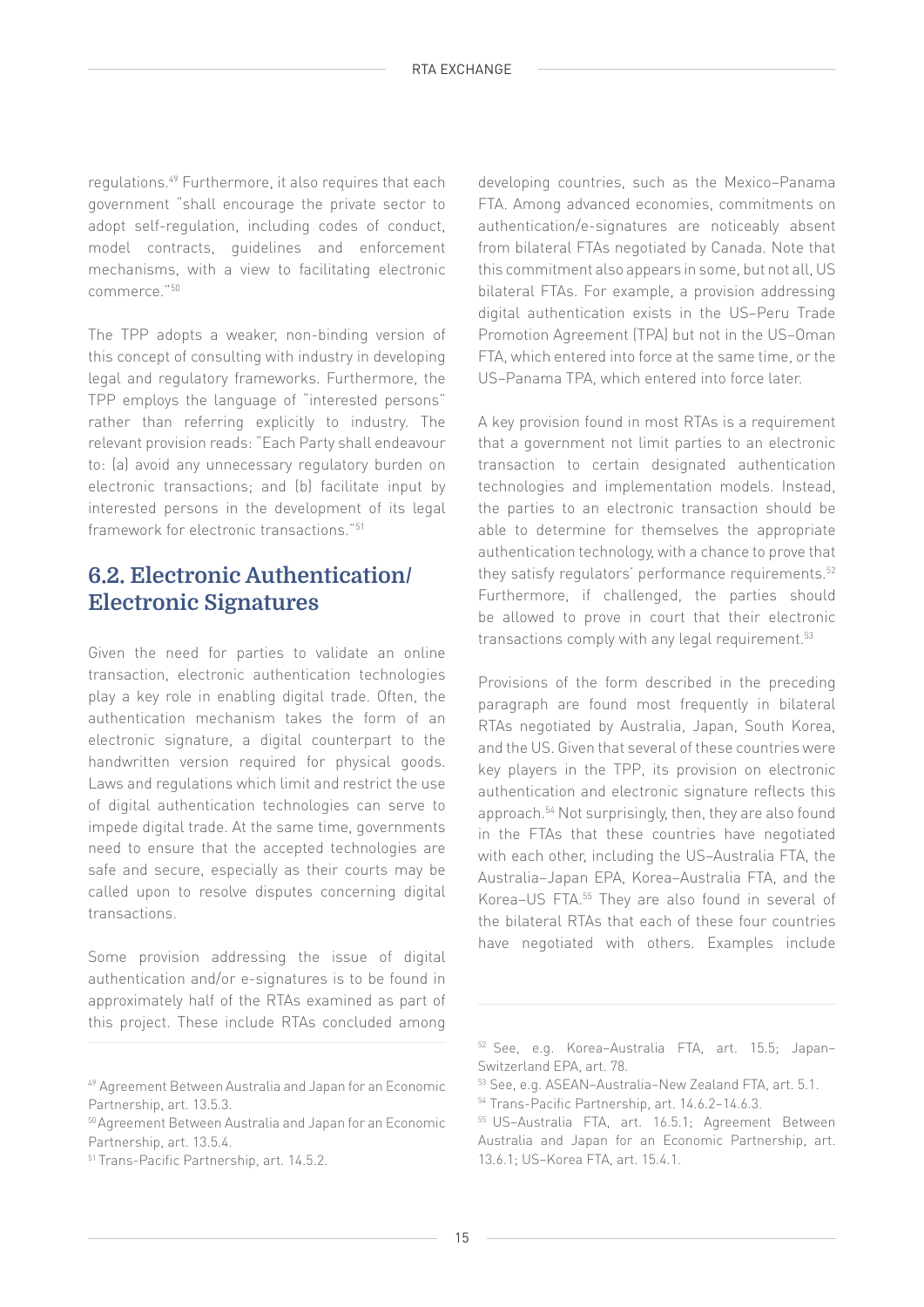Australia's FTAs with Chile, China, and Malaysia:<sup>56</sup> in Japan's RTAs with Mongolia and Switzerland;<sup>57</sup> in South Korea's FTA with China:<sup>58</sup> and in US TPAs with Colombia and Peru.<sup>59</sup> Beyond these four nations, the provision can also be found in a select number of other RTAs, such as the EPA between Singapore and Taiwan.<sup>60</sup> The ASEAN-Australia-New Zealand FTA not only requires the adoption of such measures, but also requires that they be based on international norms for electronic authentication.<sup>61</sup>

A handful of agreements specifically call out the right of government to establish performance requirements for authentication technologies, or are based on a specific electronic certificate issued by an accredited certification authority, provided that the requirement serves a legitimate policy objective and is substantially related to achieving that objective. This provision can be found, for example, in the Korea–US FTA, the Japan–Mongolia EPA, the Japan–Switzerland EPA, and the EPA signed between Singapore and Taiwan.<sup>62</sup> In the China-Korea FTA, China expressly reserved in a footnote that "for any electronic signature to be certified by a third party to the electronic transaction, the authentication service must be provided by a legally established authentication service provider which shall be approved by an authority accredited in accordance with domestic law."<sup>63</sup>

Some RTAs designate only a portion of the these requirements in its treaty text. Furthermore, some may draft the language in negative, rather than positive, terms. For example, the Chile–Colombia FTA simply states that neither party shall adopt or maintain legislation on authentication that prevents parties from having the opportunity to establish before a judicial or administration authority that the electronic transaction complies with any authentication requirement.<sup>64</sup> It is otherwise silent on other issues, including whether the parties are able to select their own authentication technology or implementation model. The Colombia–Northern Triangle FTA takes a similar approach.<sup>65</sup>

A number of predominantly Australian RTAs also provide that RTA partners should work towards mutual recognition of digital certificates and electronic signatures that are issued or recognised by governments. Examples include Australia's FTAs with Chile, China, Malaysia, South Korea, Thailand, and the US.<sup>66</sup> In addition, similar language is found in the China–Korea FTA.67 The ASEAN–Australia–New Zealand FTA contains an even softer commitment to such effect, using the language of "shall, where possible, endeavour to work towards [mutual recognition]."68 Note that the commitment in the US– Australia FTA is limited to the central government only.69

A number of RTAs further stipulate that the legal validity of a signature cannot be denied simply because it is in electronic form. The TPP contains such a provision, but with a caveat allowing for governments to designate conditions when this is the

<sup>56</sup> Australia–Chile FTA, art. 16.6.3; Australia–China FTA, art. 12.6; Australia–Malaysia FTA, art. 15.6.1.

<sup>57</sup> Japan–Mongolia EPA, art. 9.5.1; Japan–Switzerland EPA, art. 78.1.

<sup>58</sup> China–Korea FTA, art. 13.4.2.

<sup>59</sup> US–Colombia TPA, art. 15.6; US–Peru TPA, art. 15.6.

<sup>&</sup>lt;sup>60</sup> Agreement Between Singapore and the Separate Customs Territory of Taiwan, Penghu, Kinmen and Matsu on Economic Partnership, art. 11.5.1.

<sup>61</sup> ASEAN–Australia–New Zealand FTA, art. 5.1.

<sup>62</sup> US–Korea FTA, art. 15.4.2; Japan–Mongolia EPA, art. 9.5.2; Japan–Switzerland EPA, art. 78.2; Agreement Between Singapore and the Separate Customs Territory of Taiwan, Penghu, Kinmen and Matsu on Economic Partnership, art. 11.5.2.

<sup>63</sup> China–Korea FTA, chap. 13, fn. 5.

<sup>64</sup> Chile–Colombia FTA, art. 12.7.

<sup>65</sup> Colombia–Northern Triangle FTA, art. 14.7.

<sup>66</sup> Australia–Chile FTA, art. 16.2; Australia–China FTA, art. 12.6.2; Australia–Malaysia FTA, art. 15.6.2; Australia–Korea FTA, art. 15.5.3; Australia–Thailand FTA, art. 1104.2; US– Australia FTA, art. 16.5.2.

<sup>67</sup> China–Korea FTA, art. 13.4.3.

<sup>68</sup> ASEAN–Australia–New Zealand FTA, art. 5.2.

<sup>69</sup> US–Australia FTA, art. 16.5.2.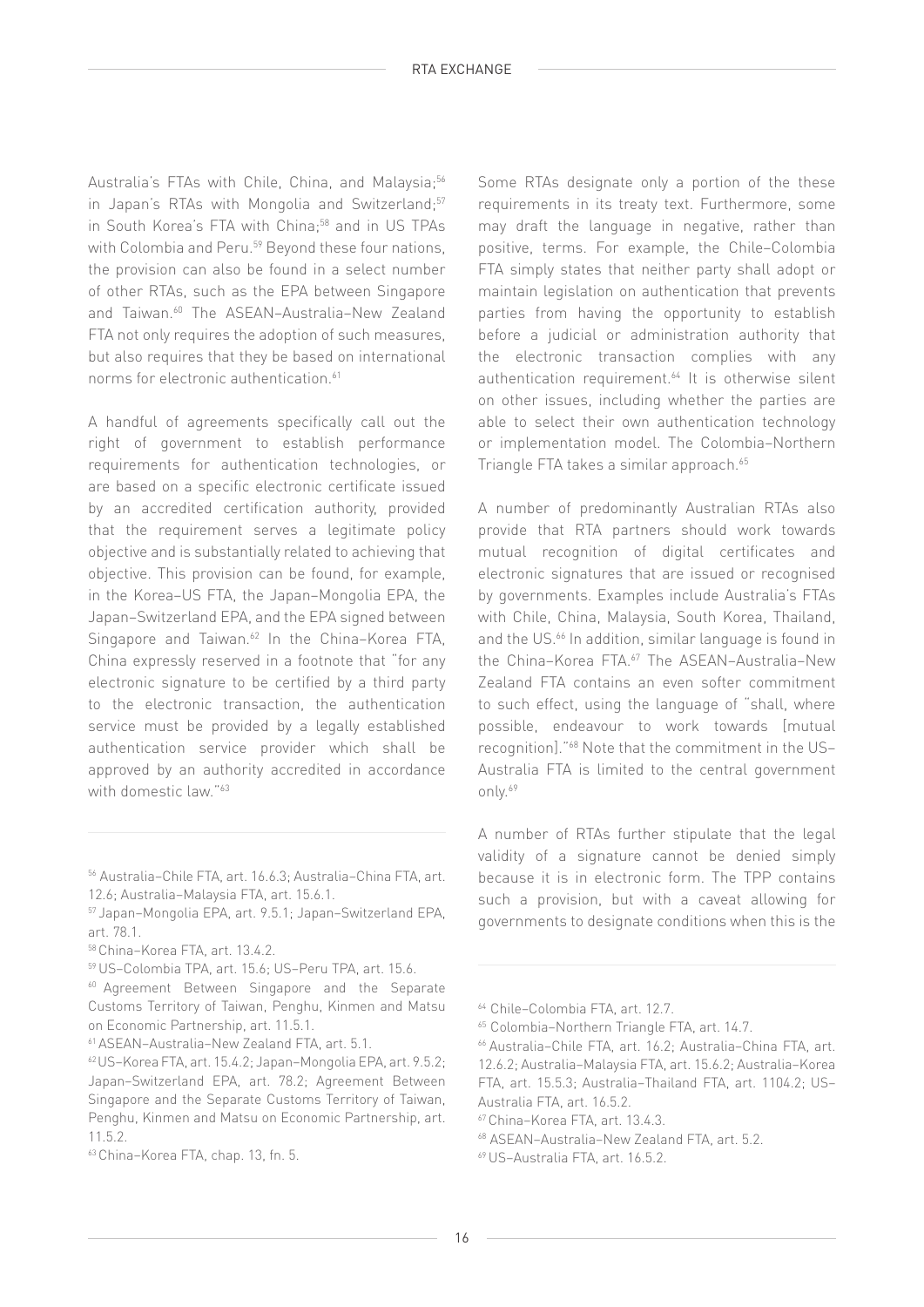case explicitly in its national law.70 Other examples include the US–Korea FTA, the China–Korea FTA, and the EPA between Singapore and Taiwan.<sup>71</sup>

A handful of RTAs also note the importance of interoperability among authentication technologies, but these tend to take the form of soft commitments. For example, the TPP encourages, but does not require, TPP countries to use interoperable electronic authentication.72 Note that among the RTAs that have such a provision, a small number limit the encouragement for interoperability to the business sector rather than across the board. Some examples include the Australia–Malaysia FTA, the Australia– Thailand FTA, and the China–Korea FTA.73

The EU has adopted a different and much lightertouch approach to this issue in its RTAs. Rather than require firm commitments from the parties, EU trade agreements simply seek to establish a dialogue on regulatory issues that includes "the recognition of certifications of electronic signatures issued by the public and the facilitation of cross-border certification services."74 Only in the EU–Singapore FTA does the EU proceed further to draft a dedicated article; however, it simply commits the two sides to "take steps to facilitate the better understanding of each other's electronic signatures framework . . . and to examine the feasibility of having in the future a mutual recognition agreement on electronic signatures."75

#### **6.3. Paperless Trading**

Paperless trading refers to the process of making trade administration documentation available in digital format and of allowing importers and exporters to submit such documentation electronically. Digitisation of the process increases the ease of completing the paperwork for traders as well as lowers the cost of administration for government officials. One study by a United Nations agency found that full implementation of cross-border paperless trade could generate an additional US\$257 billion worth of exports annually for the Asia-Pacific region alone.76 Despite potential long-term cost savings and increased trade facilitation, the cost of building and maintaining a digital trade administration system can be challenging for many countries, especially those in the developing world.

While those traders that would take advantage of a paperless trading system are not necessarily all engaged in digital trade, the lack of a paperless trading system can prove especially troubling and a hassle for those individuals engaged in digital trade. When much, if not all, of the transaction occurs electronically through a digital format, the prospect of then having to complete and maintain paperwork in a hard copy, physical format increases the transaction costs.

Approximately half of the RTAs with a standalone e-commerce chapter also contain provisions addressing paperless trading. While there is significant overlap between those RTAs with provisions addressing electronic authentication/ electronic signatures and those addressing paperless trade, they are not exactly identical. For example, Colombia has agreed to specific provisions on paperless trading but not digital authentication in the e-commerce chapters of its FTAs with Canada, Costa

<sup>70</sup> Trans-Pacific Partnership, art. 14.6.1.

<sup>71</sup> US–Korea FTA, art. 15.4.1(c); China–Korea FTA, art. 13.4.1; Agreement Between Singapore and the Separate Customs Territory of Taiwan, Penghu, Kinmen and Matsu on Economic Partnership, art. 11.5.1(c).

<sup>72</sup> Trans-Pacific Partnership, art. 14.6.4.

<sup>73</sup> Australia–Malaysia FTA, art. 15.6.3; Australia–Thailand FTA, art. 1104; China–Korea FTA, art. 13.4.4.

<sup>74</sup> See, e.g. EU–Korea FTA, art. 7.49.1; EU–Moldova Association Agreement, art. 255.1.

<sup>75</sup> EU–Singapore FTA, art. 8.60.

<sup>76</sup> UN Economic and Social Commission for Asia and the Pacific, "Estimating the Benefits of Cross-Border Paperless Trade," 24 June 2014, [http://www.unescap.org/resources/](http://www.unescap.org/resources/estimating-benefits-cross-border-paperless-trade) [estimating-benefits-cross-border-paperless-trade.](http://www.unescap.org/resources/estimating-benefits-cross-border-paperless-trade)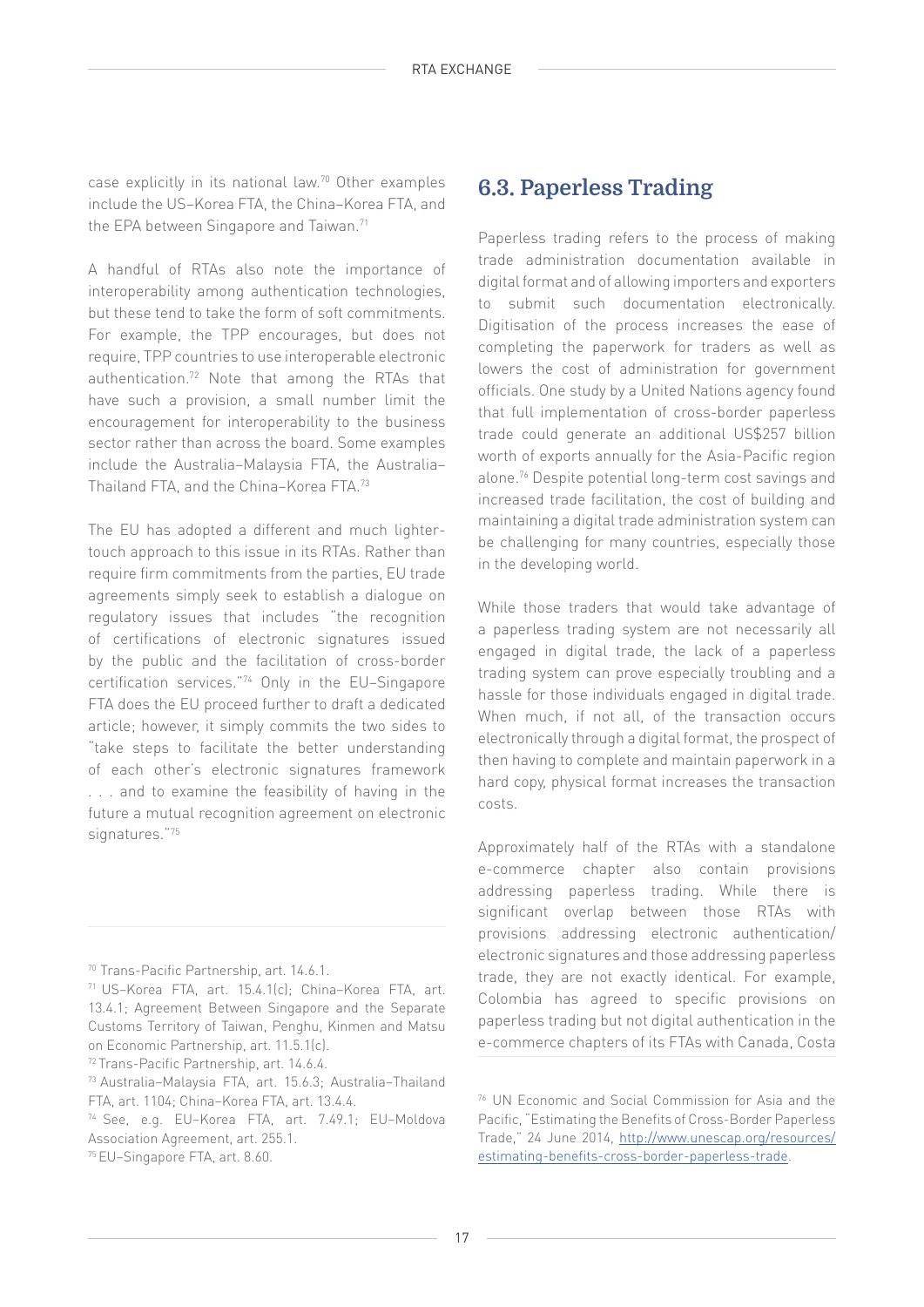Rica, and South Korea; the opposite, however, holds true of its FTA with the Northern Triangle countries (El Salvador, Guatemala, and Honduras).

The commitments made on paperless trading in RTAs most often take the form of soft, rather than hard binding commitments. Frequently, negotiators employ the "shall endeavour" language in their drafting. Among the RTAs with binding commitments are the Australia–Malaysia FTA, the Australia– Singapore FTA, the Australia–Thailand FTA, and the New Zealand–Thailand EPA.77

Two elements are frequently found in RTA provisions on paperless trading. The first is for a government to make publicly available electronic versions of all trade administration documents. The second element is for a government to accept trade administration documents submitted electronically as the legal equivalent of the paper version of such documents.

While many RTAs with provisions on paperless trading contain both elements, not all do. For example, the Australia–Thailand FTA and New Zealand–Thailand EPA contain only a binding commitment on the second element but are silent on the first.78 In the Australia–Malaysia FTA, only the second commitment is binding, while the first falls under a soft "shall endeavour" commitment.79

In instances where the second element is a binding requirement, there may be some exceptions listed in the treaty. For example, in the Australia–Singapore FTA and the Australia–Thailand FTA, exceptions exist for instances where: "(a) there is a domestic or international legal requirement to the contrary; or (b) doing so would reduce the effectiveness of the trade administration process."80

A handful of RTAs also contain language requiring the parties to cooperate bilaterally and in international fora to enhance the acceptance of electronic versions of trade administration documents. Examples include the Australia–Singapore FTA, the Japan–Mongolia EPA, the Japan–Switzerland EPA, and the New Zealand–Thailand EPA.<sup>81</sup> In addition, some require the RTA partners to take into account the methods agreed by international organisations when developing paperless trading initiatives. Some examples include the Australia–Malaysia FTA and the Australia-Korea FTA.<sup>82</sup> Among this subset, a few agreements, such as the Agreement Between New Zealand and Taiwan on Economic Cooperation, explicitly make mention of the WCO.<sup>83</sup>

As the examples above suggest, the push towards including commitments, especially binding ones, on paperless trade has been driven traditionally by Australia and New Zealand. Note that provisions on paperless trading are not found in all US FTAs, but have been included in most recent FTAs, albeit as a soft commitment. As far as the EU is concerned, a provision on paperless trading is not found in most agreements, with the major exception being the EU's FTA with Colombia and Peru.84

Paperless trading is one of the main areas where an RTA without a standalone e-commerce chapter might nevertheless have a treaty provision addressing the topic. Of the agreements examined for this study, 17 agreements had no e-commerce provisions but did have a provision addressing paperless trading. For example, the China–Peru FTA requires each country's

<sup>77</sup> Australia–Singapore FTA, art. 10; Australia–Thailand FTA, art. 1107; New Zealand–Thailand EPA, art. 10.6.

<sup>78</sup> Australia–Thailand FTA, art. 1107; New Zealand–Thailand EPA, art. 10.6.

<sup>79</sup> Australia–Malaysia FTA, art. 15.9.

<sup>80</sup> Australia–Singapore FTA, art. 10.2; Australia–Thailand FTA, art. 1107.1.

<sup>81</sup> Australia–Singapore FTA, art. 10.3; Japan–Mongolia EPA, art. 9.8.3; Japan–Switzerland EPA, art. 79.3.

<sup>82</sup> Australia–Malaysia FTA, art. 15.9; Australia–Korea FTA, art. 15.7.3.

<sup>83</sup> Agreement Between New Zealand and the Separate Customs Territory of Taiwan, Penghu, Kinmen and Matsu on Economic Cooperation, art. 3.2.

<sup>84</sup> Trade Agreement Between the EU and Colombia and Peru, art. 165. A commitment to cooperate in the development of paperless trading also features in Article 7.49 of the EU– Korea FTA.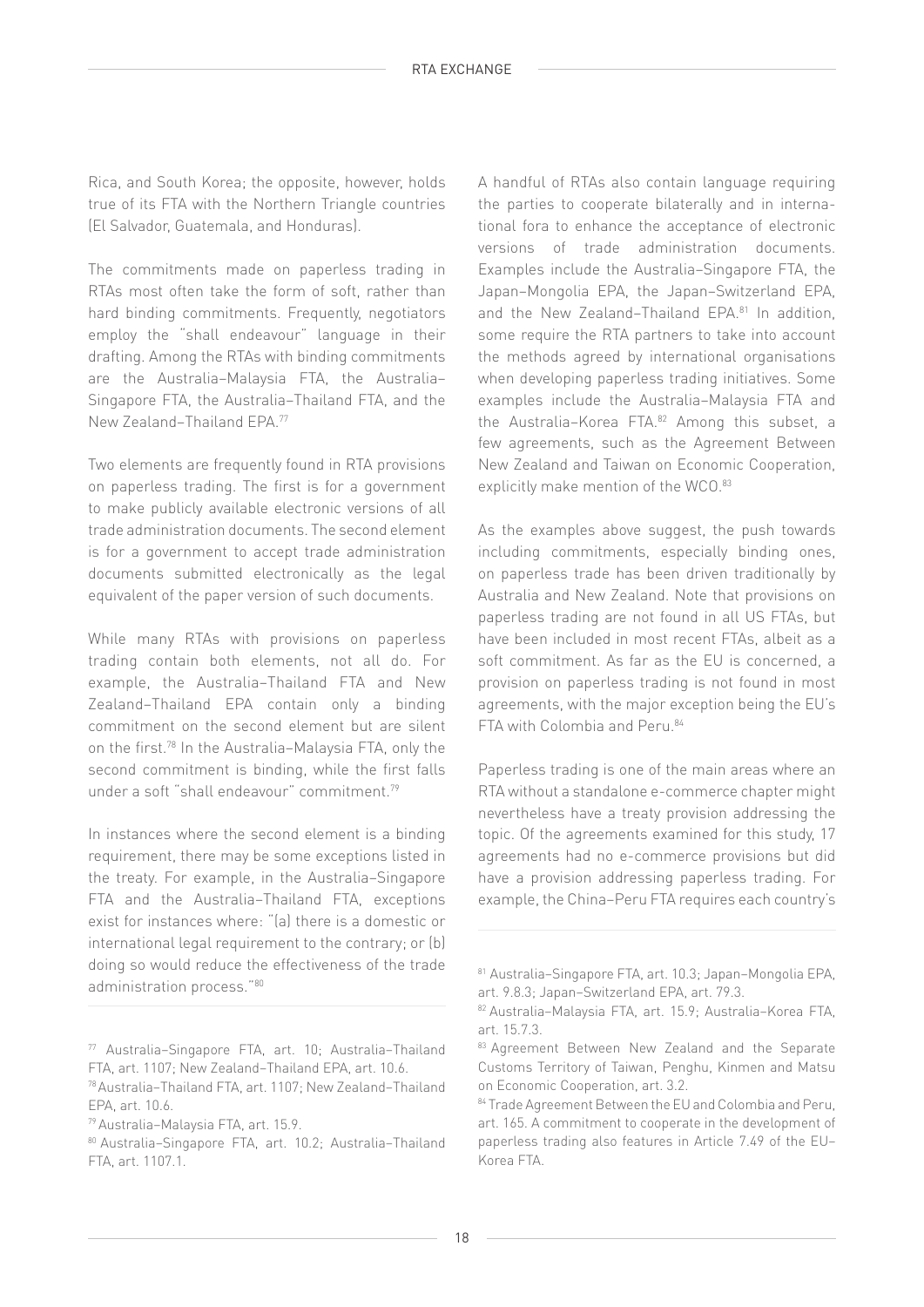customs administration to "apply information technology to support customs operations, where it is cost-effective and efficient, particularly in the paperless trading context, taking into account developments in this area within the WCO."85 In their RTA, Japan and Thailand have a chapter devoted exclusively to paperless trading, which requires the governments to exchange views and establish a subcommittee on the issue.<sup>86</sup> Interestingly, this is the only major digital trade issue addressed as the RTA does not otherwise have an e-commerce chapter. Similarly, Japan's FTA with Singapore in 2002 also includes a series of articles on paperless trading, but does not have a dedicated e-commerce chapter.

## **7. Protection of Users of Electronic Commerce**

A number of provisions in RTAs are also aimed at curtailing potential harm arising from the growth of digital trade, so as to increase the confidence and trust of consumers and producers in doing business electronically.

## **7.1. Consumer Protection**

One of the most common provisions found in the e-commerce chapter of RTAs is a provision aimed at consumer protection. Approximately two-thirds of the RTAs examined address this particular issue. However, the content varies across agreements.

A small number of RTAs contain a binding obligation requiring that the government adopt or maintain consumer protection laws. Examples include the TPP, the Australia–Singapore FTA, and the Japan– Mongolia EPA.87 These are often qualified by language

such as "to the extent possible" or "in accordance with [a party's] respective laws and regulations." Most RTAs that address consumer protection contain milder language in which the parties simply recognise the importance of adopting and maintaining measures that are aimed at protecting consumers from fraudulent and deceptive commercial activities. Several further qualify that such measures should be "transparent and effective."88

A number of RTAs also call on the government to provide for protection of e-consumers that is at least equivalent to that provided for consumers of other forms of commerce. Examples of RTAs with such a provision include the Australia–China FTA, the Australia–Malaysia FTA, the Korea–Vietnam FTA (with a qualifier of "where possible"), and New Zealand–Thailand EPA.<sup>89</sup> In some instances, such as the Australia–China FTA, this is the only commitment made on consumer protection in the RTA.

Finally, several RTAs also call for cooperation between their respective consumer protection agencies on providing for online consumer protection. The primary emphasis of EU FTAs is on regulatory dialogue for consumer protection.<sup>90</sup> Canada's FTAs with Colombia, Honduras, Peru, and South Korea all call for the exchange of information and experiences on national approaches for the protection of consumers engaging in e-commerce.<sup>91</sup> A similar provision also can be found, for example, in the Korea-Peru FTA 92

<sup>85</sup> China–Peru FTA, art. 61.1.

<sup>86</sup> Japan–Thailand Economic Partnership Agreement, arts. 57–61.

<sup>87</sup> Trans-Pacific Partnership, art. 14.7.2; Australia-Singapore FTA, art. 8.3; Japan–Mongolia EPA, art. 9.6.3.

<sup>88</sup> See, e.g. Trans-Pacific Partnership, art. 14.7.1; Japan-Switzerland EPA, art. 80.1.

<sup>89</sup> Australia–China FTA, art. 12.7; Australia–Malaysia FTA, art. 15.7; Korea–Vietnam FTA, art. 10.5.2; New Zealand– Thailand EPA, art. 10.4

<sup>90</sup> See, e.g. EU–Central America Association Agreement, art. 202; EU–Georgia Association Agreement, art. 128.

<sup>91</sup> Canada–Colombia FTA, art. 1504; Canada–Honduras FTA, art. 16.4; Canada–Peru FTA, art. 1505; Canada–Korea FTA, art. 13.6.2.

<sup>92</sup> Korea–Peru FTA, art. 14.5.2.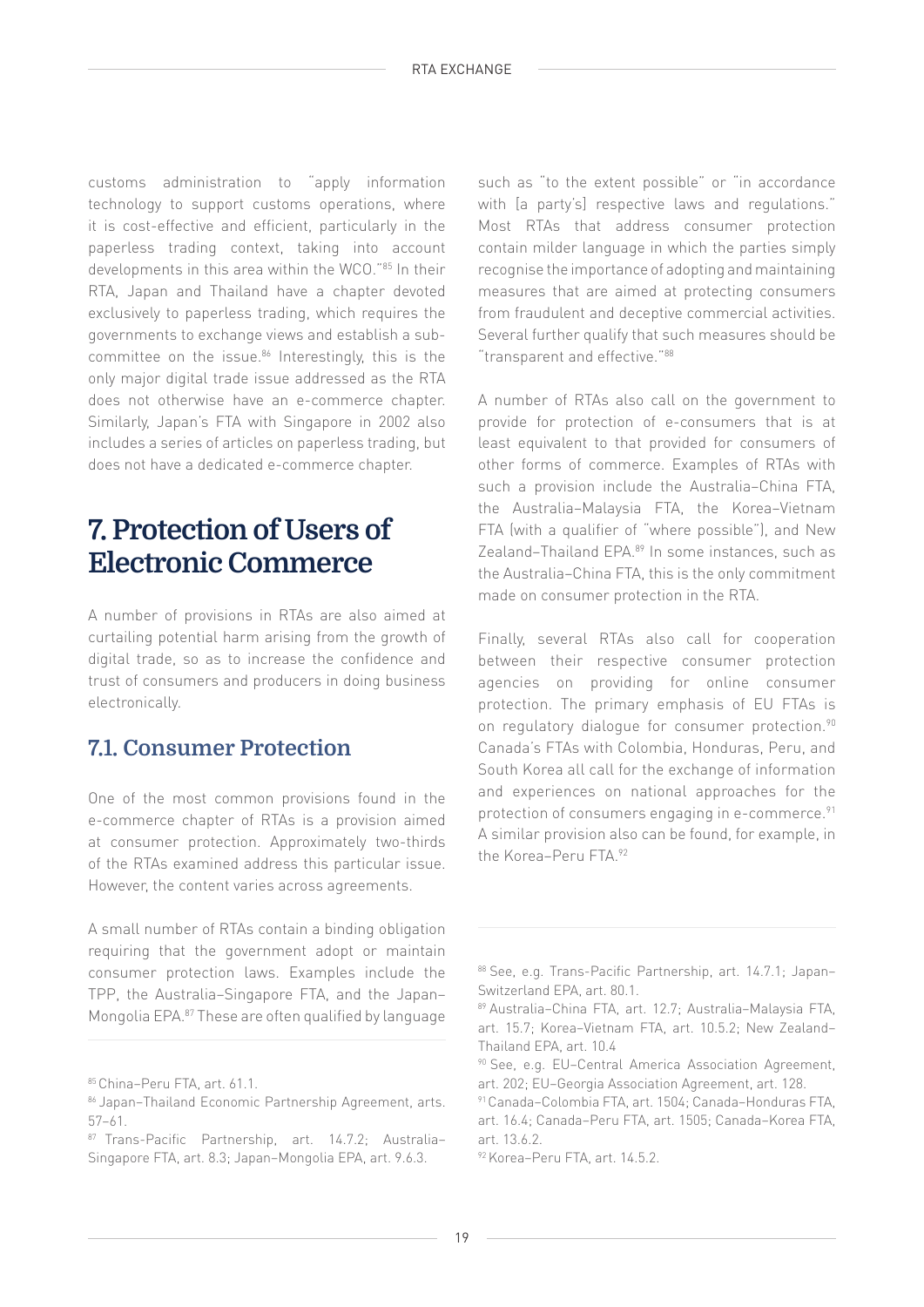## **7.2. Protection of Personal Information**

Approximately one-third of the RTAs also contain a provision with requirements for the protection of personal information of users of e-commerce. Although this issue features prominently in policy debates in the EU, European negotiators, to date, have not proactively sought such an obligation from their RTA partners. Instead, it is a handful of countries that form part of the Asia-Pacific Economic Cooperation (APEC) that have most frequently pushed to include such a provision in RTAs. Note that APEC ministers already have endorsed the APEC Privacy Framework, which has among its aims the protection of the data of individual natural persons in e-commerce.<sup>93</sup>

The Australia–Singapore FTA, for example, requires each party to adopt or maintain a legal framework that provides for the protection of personal information, while taking into account the principles and guidelines of relevant international bodies.<sup>94</sup> It also contains a clarification footnote noting that a country may comply with this obligation through a number of different approaches, including comprehensive privacy laws, sector-specific privacy laws, personal information or personal data protection laws, or laws that provide for the enforcement of voluntary undertakings on privacy by enterprises.<sup>95</sup> The identical language was then transplanted to the TPP.<sup>96</sup>

Binding language obliging the parties to adopt or maintain individual data protection laws can also be found in at least a dozen other RTAs. Many of these are RTAs that involve Australia, Canada, New Zealand, South Korea, or some combination thereof. Examples

93 Asia-Pacific Economic Cooperation, "APEC Privacy Framework," [https://www.apec.org/Publications/2005/12/](https://www.apec.org/Publications/2005/12/APEC-Privacy-Framework) [APEC-Privacy-Framework](https://www.apec.org/Publications/2005/12/APEC-Privacy-Framework).

include the China–Korea FTA, the Australia–Japan EPA, and the New Zealand–Thailand EPA.97 Many of the RTAs also include language requiring each party to take into account international standards and the criteria of relevant international bodies.<sup>98</sup>

More recently, Colombia and Peru have also regularly sought to include such a provision in their recent RTAs. For example, the Costa Rica–Colombia FTA includes a provision on the protection of personal information in its e-commerce chapter.<sup>99</sup> However, prior to the TPP, a provision on personal data protection was not a regular feature of US or Japanese FTAs, even though both are APEC members.

Some RTAs, such as the New Zealand–Thailand EPA, weaken the obligation by allowing each party to implement the measures that it considers appropriate and necessary. Others contain a loophole making clear that although the trade agreement may have binding language, it does not oblige a country to adopt domestic laws or regulations for personal data protection per se; the RTA's obligation only kicks in on the date when the government enacts a domestic law or regulation.<sup>100</sup>

A few RTAs have even weaker language in which the parties simply recognise the need for such protection and/or employ the "shall endeavour" language. For example, the EU's trade agreement with Colombia and Peru softens the commitment by using the qualifier that the parties "shall endeavour, insofar as possible, and within their respective competencies" to develop or maintain regulations for the protection of personal data.101 This is the only EU trade agreement

<sup>94</sup> Australia–Singapore FTA, art. 9.2.

<sup>95</sup> Australia–Singapore FTA, chap. 14, fn. 6.

<sup>96</sup> Trans-Pacific Partnership, art. 9.2.

<sup>97</sup> China–Korea FTA, art. 13.5; Agreement Between Australia and Japan for an Economic Partnership, art. 13.8; New Zealand–Thailand EPA, art. 10.5.

<sup>98</sup> See, e.g. Australia-Chile FTA, art. 16.8; Pacific Alliance Additional Protocol, art. 13.8.

<sup>99</sup> Costa Rica–Colombia FTA, art. 16.6.

<sup>100</sup> Trans-Pacific Partnership, chap. 14, fn. 5; Agreement Establishing the ASEAN–Australia–New Zealand Free Trade Area, art. 7.2.

<sup>&</sup>lt;sup>101</sup> Trade Agreement Between the EU and Colombia and Peru, art. 164.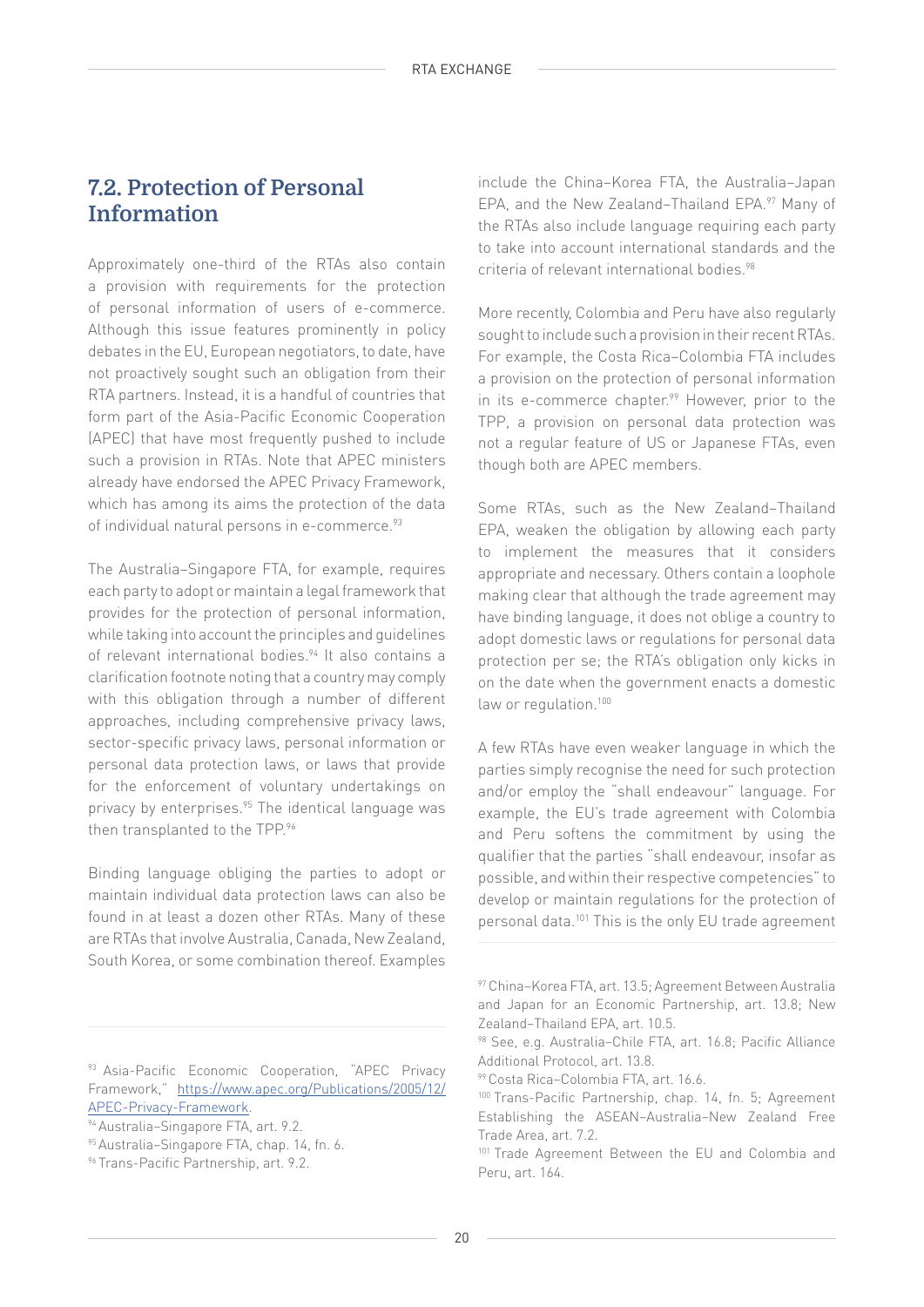with such a provision. In the EFTA trade agreements, the parties simply "recognise the need to create an environment of trust and confidence for users of electronic commerce which covers, inter alia: (i) protection of privacy of individuals in relation to the processing and dissemination of personal data; [and] (ii) protection of confidentiality of individual records and accounts."102

#### **7.3. Unsolicited Electronic Messages**

Slightly more than one-quarter of the RTAs examined also contain a provision aimed at stemming the proliferation of unsolicited electronic messages. This refers to spam and other marketing messages that annoy users of e-commerce and may undermine their willingness to engage in business digitally.

Many of the RTAs with provisions addressing unsolicited electronic messages are relatively weak. For example, the provision in EFTA trade agreements is simply a recognition of the problem by the parties. It states that the parties "recognise the need to create an environment of trust and confidence for users of electronic commerce which covers, *inter alia* . . . measures against unsolicited communications."103

The most frequent reference is found in the EU's trade agreements. The provision is consistent across agreements and relatively short. It is limited to maintaining a regulatory dialogue on "the treatment of unsolicited electronic commercial communications" and does not mandate the adoption of any particular measures.104 Similarly, the Japan–Switzerland EPA includes a provision in which the parties agree that they "shall endeavour to share information and experiences, including on related laws, regulations and best practices" in relation to the "fight against unsolicited commercial messages transmitted through the Internet such as electronic mails."105

Only a few RTAs include a binding commitment that obligates governments to establish a national legal framework to protect users against unsolicited electronic messages. Australia has served as the primary instigator of such a provision. The earliest RTA with a binding commitment was the Australia– Malaysia FTA in which the parties agree to adopt or maintain measures to "minimise unsolicited commercial electronic messages" and to cooperate bilaterally and in international forums.<sup>106</sup> In the Australia–Japan EPA, the provision is found in the telecommunications, rather than e-commerce, chapter. It requires each party "to take appropriate and necessary measures to regulate unsolicited electronic messages" "in accordance with its laws and regulations."107 A weaker "shall endeavour" provision can also be found in the Australia–Korea FTA which is limited to minimising unsolicited spam and telemarketing.108 The recently concluded Pacific Alliance Additional Protocol includes a binding commitment mandating that parties "shall adopt or maintain measures to protect users from unsolicited electronic commercial messages."109

By far, the most well-developed and advanced set of binding commitments on this issue are those found in the TPP. TPP countries must adopt or maintain measures regarding unsolicited electronic messages that meet certain specified guidelines. These include (a) requiring suppliers of unsolicited electronic messages to facilitate the ability of recipients to

<sup>102</sup> See, e.g. EFTA–Central America FTA, Annex II, art. 1; EFTA–Colombia FTA, Annex I, art. 1.

<sup>103</sup> See, e.g. EFTA–Central America FTA, Annex II, art. 1; EFTA–Colombia FTA, Annex I, art. 1.

<sup>104</sup> See, e.g. Economic Partnership Agreement Between the CARIFORUM States and the European Community, art. 120; Agreement Establishing an Association Between Central America and the EU, art. 202; Association Agreement Between the EU and Georgia, art. 128; EU–Korea FTA, art. 7.49.

<sup>105</sup> Japan–Switzerland EPA, art. 82.2(b).

<sup>106</sup> Australia–Malaysia FTA, art

<sup>107</sup> Agreement Between Australia and Japan for an Economic Partnership, art. 10.20.

<sup>108</sup> Australia–Korea FTA, art. 15.9.

<sup>109</sup> Pacific Alliance Additional Protocol, art. 13.10.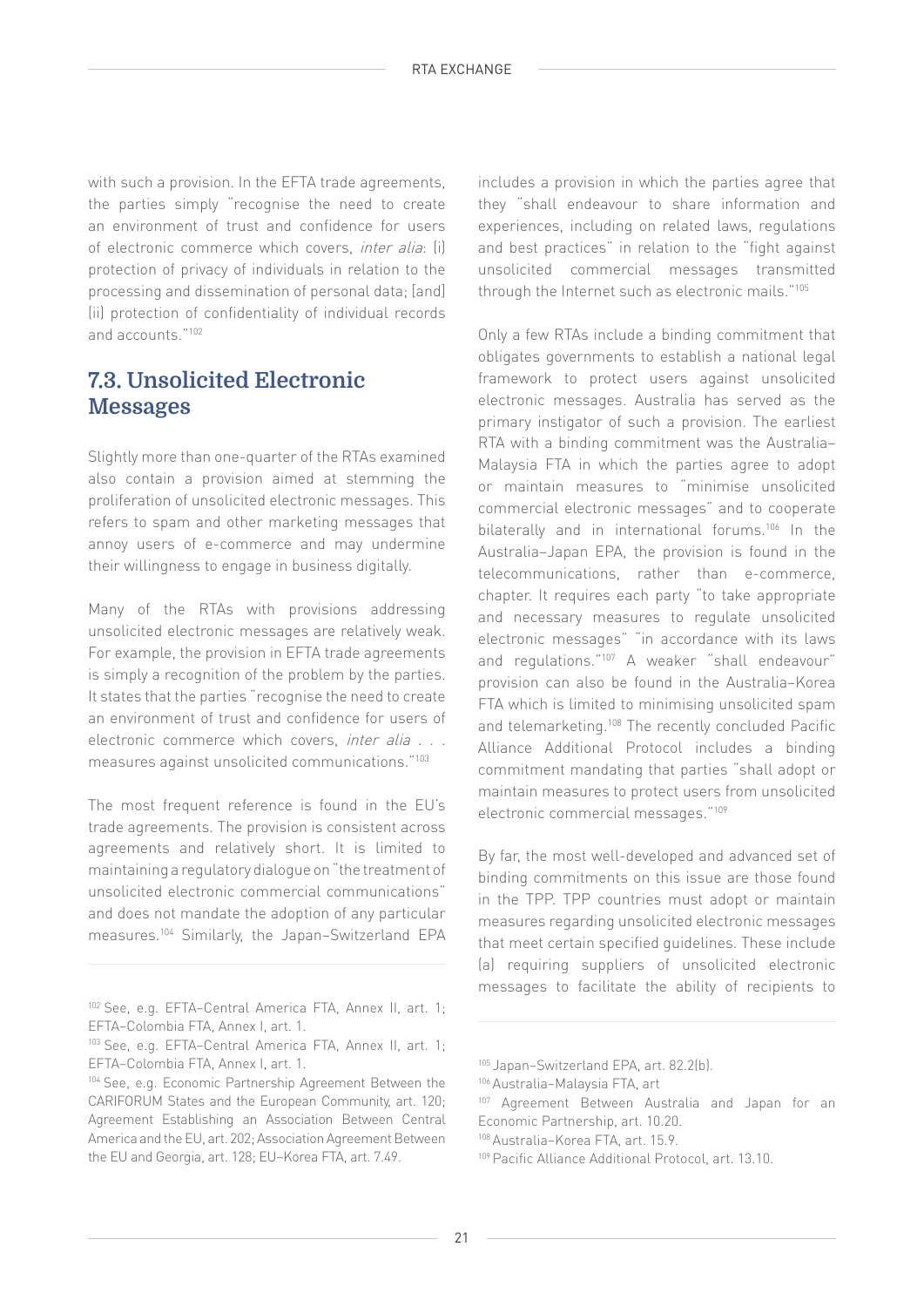prevent ongoing reception of those messages; (b) requiring the consent of recipients to receive commercial electronic messages; and (c) providing for the minimisation of unsolicited commercial electronic messages.110 In addition, each TPP party is obligated to provide recourse against suppliers of unsolicited commercial electronic messages that do not comply with the measures adopted or maintained.111

## **8. Other Cutting-Edge Issues**

In recent years, a handful of WTO members, led by the US and Japan, have begun introducing provisions in RTAs aimed at ensuring the free flow of information/ data across borders and curtailing practices that might foster digital protectionism. In particular, some WTO members have expressed concern that others may be implementing industrial policies for the digital realm similar to those enacted for traditional manufacturing in which they take advantage of the relative openness of their trading partners' markets while curtailing openness in their own markets so as to foster national champions. They seek to embed norms to guard against such practices. However, a key challenge has been to find ways to do so while balancing against legitimate governmental regulatory objectives.

#### **8.1. Cross-Border Information Flows**

The ability to transfer data across borders is vital to the functioning of e-commerce and digital trade. Already its importance is increasing as more producers and consumers of digital services rely upon cloud services, where data storage moves across jurisdictions. In addition, data flows are taking

on increased importance with the rise of the Internet of Things and with advances in artificial intelligence, virtual reality, autonomous vehicles, and other datadriven machinery.

The US–Korea FTA was the earliest to have a specific provision aimed at ensuring free flow of information across borders. The two sides agreed to language in which each "shall endeavour to refrain from imposing or maintaining unnecessary barriers to electronic information flows across borders."112 Because the provision is not written with binding language, the agreement does not spell out what constitutes a necessary restriction on information flows.

The TPP contains the state-of-the-art RTA provision seeking to guarantee cross-border data flows. TPP countries agreed that each party "shall allow the cross-border transfer of information by electronic means, including personal information, when this activity is for the conduct of the business of a covered person."113 The term "covered person" encompasses a covered investment as defined in the TPP's investment chapter, an investor of a TPP party other than a financial institution, or a service supplier of a party as defined in the TPP's services chapter.<sup>114</sup> The provision notes that each government retains the right to enact measures to regulate information flows for "a legitimate public policy objective" but requires that such a measure not "constitute a means of arbitrary or unjustifiable discrimination or a disguised restriction on trade" and that it "does not impose restrictions on transfers of information greater than are required to achieve the objective."115 It draws from the familiar language principles of GATT Article XX and GATS Article XIV.

Among RTAs concluded between developing countries, the Mexico–Panama FTA stands out for having a binding commitment on cross-border data

<sup>110</sup> Trans-Pacific Partnership, art. 14.14.

<sup>111</sup> Trans-Pacific Partnership, art. 14.14.

<sup>112</sup> US–Korea FTA, art. 15.8.

<sup>113</sup> Trans-Pacific Partnership, art. 14.11.2.

<sup>114</sup> Trans-Pacific Partnership, art. 14.1.

<sup>115</sup> Trans-Pacific Partnership, art. 14.11.3.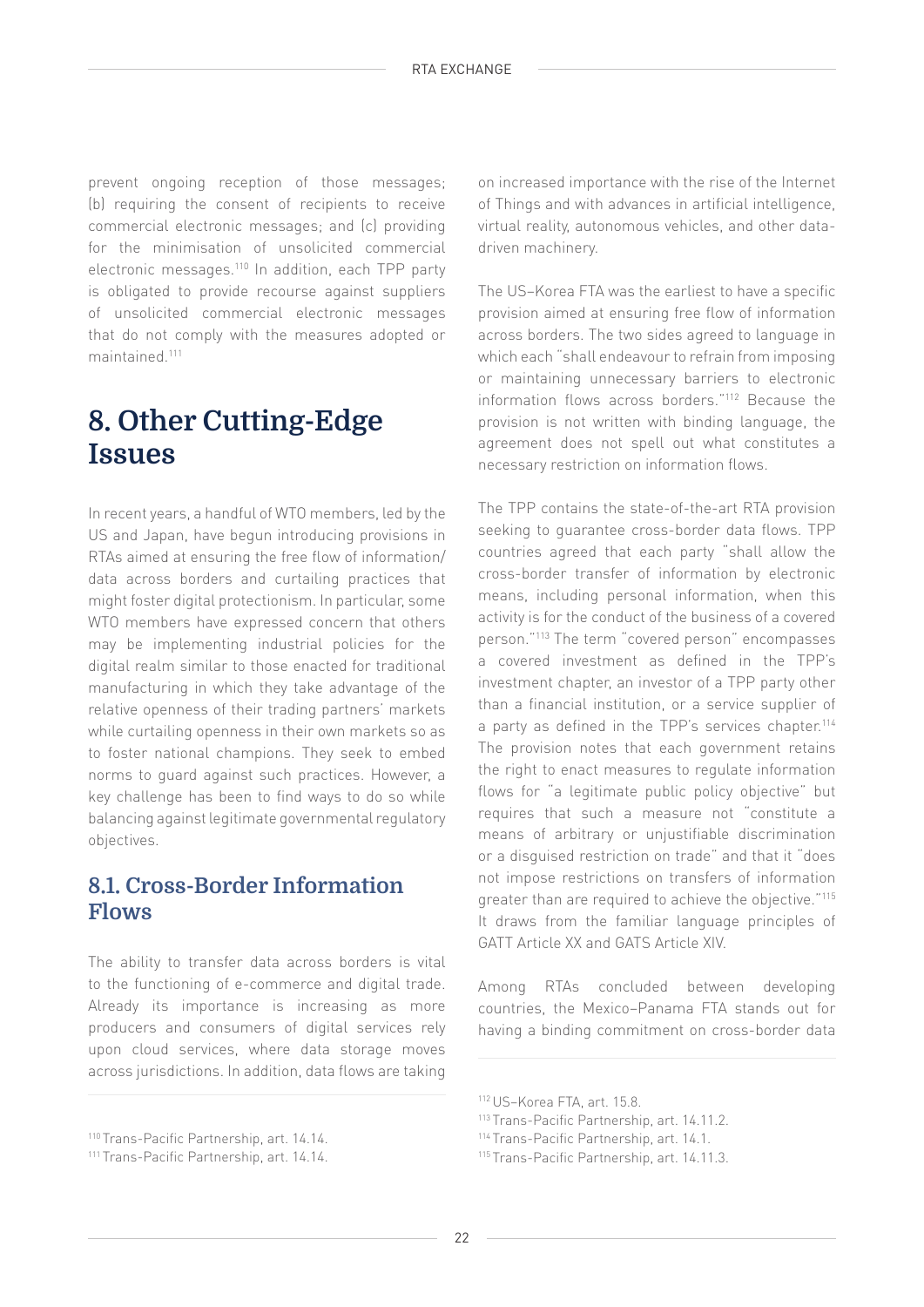flows, albeit with qualifications. The two countries agreed to "allow its persons and persons of the other Party to transmit electronic information to and from its territory" in accordance with personal data protection and international practices.116

Most other RTAs that address cross-border information flows simply seek to promote regulatory cooperation on this issue. In Canada's FTAs with Colombia, Honduras, Peru, and South Korea, the two parties "affirm the importance of . . . working together to maintain cross-border flows of information as an essential element in fostering a vibrant environment for electronic commerce."117 Language emphasising regulatory cooperation to maintain cross-border flows of information can be found in a number of recent Latin American FTAs, especially those involving Colombia. Examples include Costa Rica–Colombia FTA, the Chile–Colombia FTA, and the Colombia– Northern Triangle FTA.118 Several RTAs between Latin American countries and APEC members also contain similar language on cooperation. Examples include the US–Chile FTA, the Panama–Singapore FTA, and the Peru–Korea FTA.119 The Pacific Alliance Additional Protocol simply commits the parties to "consider" negotiating a cross-border flow of information provision at a later date.<sup>120</sup>

It should be noted that one controversy that has arisen out of the TPP is the fact that its provision governing cross-border flow of information does not cover financial institutions because of the TPP's definition of "covered person." This has drawn the ire of financial services providers, including digital payment services necessary for online transactions.

119 Panama–Singapore FTA, art. 13.4; Peru–Korea FTA, art. 14.9; US–Chile FTA, art. 15.5.

Any future trade agreement seeking to address digital flows will likely need to address this gap.

Although not formally an RTA, ongoing TiSA negotiations between some WTO members offer a preview of how this might be addressed as well as potential flashpoints between the parties. The leaked TiSA draft of November 2016 for the financial services chapter includes possible language stating that "Each Party shall allow a financial service provider of another Party to transfer information in electronic or other form, into and out of its territory when this activity is for the conduct of business within the scope of the license, authorization, or registration of that financial service supplier."121 As of this writing, however, TiSA negotiations remain stalled and reports have emerged of possible differences between the US, the EU, and others over the exact language.<sup>122</sup>

#### **8.2. Data Localisation**

By prohibiting data from being transferred out of its territory, a government can enact a particular form of restriction on data flows. Some governments do not bar data transfer altogether but simply require that a copy of the data be stored within its territory. Both types of requirements can impede the conduct of business, raising costs for firms and possibly even dissuading them from offering particular services within a given country. Among the reasons that governments offer for enacting such restrictions are a desire to protect citizens' data and ensuring access to data for law enforcement purposes. Yet, some governments worry that data localisation requirements operate as a protectionist policy akin to a local content requirement to benefit national firms, especially as data take on increasing value with big data services and the growth of artificial intelligence. 116 Mexico–Panama FTA, art. 14.10.

<sup>117</sup> Canada–Colombia FTA, art. 1507; Canada–Honduras FTA, art. 16.5; Canada–Korea FTA, art. 13.7; Canada–Peru FTA, art. 1508.

<sup>118</sup> Costa Rica–Colombia FTA, art. 16.7; Chile–Colombia FTA, art. 12.5; Colombia–Northern Triangle FTA.

<sup>&</sup>lt;sup>120</sup> Pacific Alliance Additional Protocol, art. 13.11.

<sup>&</sup>lt;sup>121</sup> See the proposed and bracketed text of the Nov. 2016 leak of the Trade in Services Agreement text, art. X.10.

<sup>122</sup> Brett Fornam, "Leak Reveals TISA Parties at Odds over Language on Cross-Border Data Flows," Inside U.S. Trade, 30 Jan. 2017.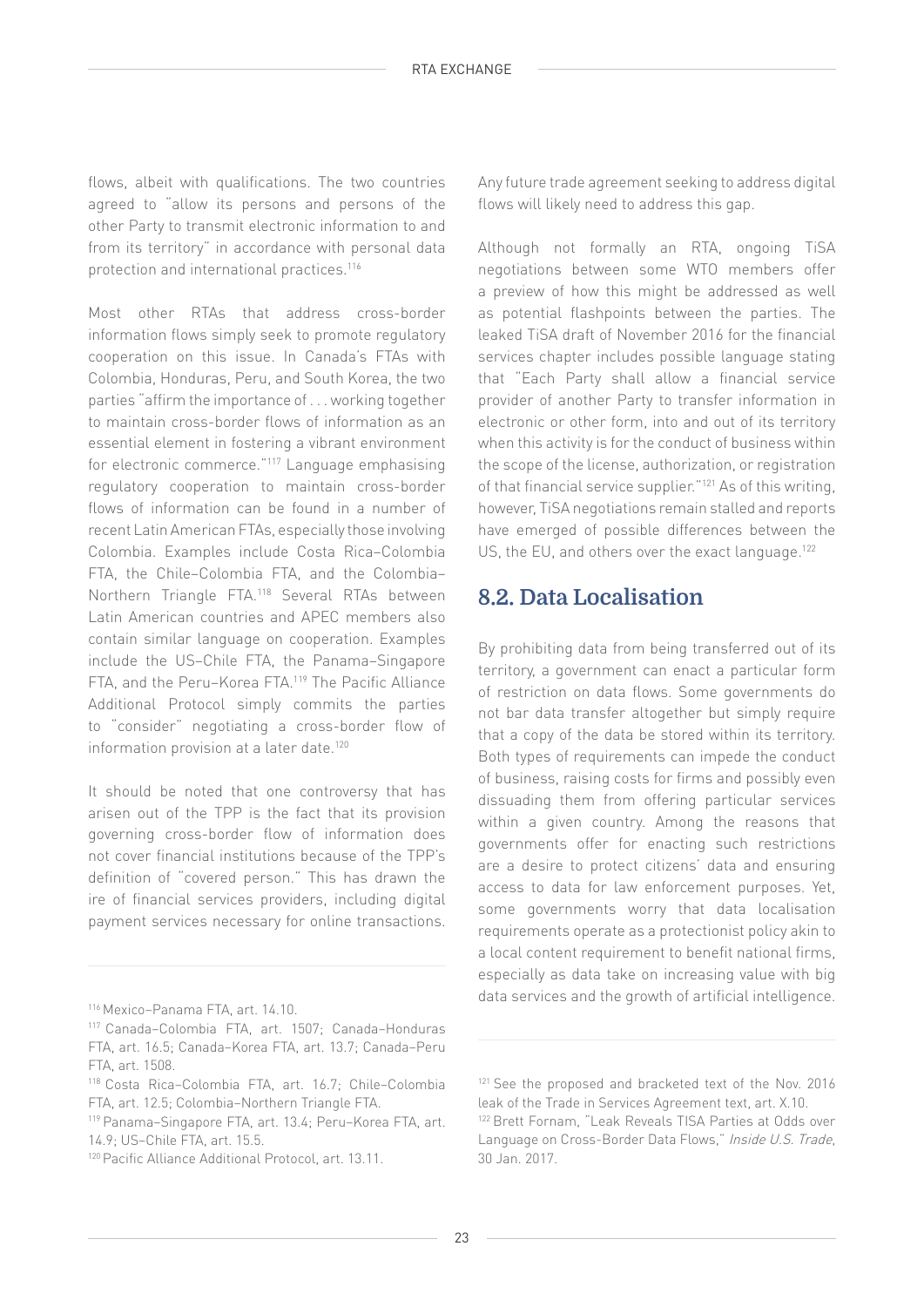They therefore have sought to use trade agreements to curb the ability of their trading partners to enact data localisation requirements.

Note that specific language barring data localisation requirements is not absolutely necessary to combat this practice. General language prohibiting a party from imposing or maintaining unnecessary barriers to information flows can serve as a means to combat illegitimate data localisation requirements. Nevertheless, a few relatively recent RTAs have specific disciplines on enacting data localisation requirements.

The TPP's provision governing the location of computing facilities states: "No Party shall require a covered person to use or locate computing facilities in that Party's territory as a condition for conducting business in that territory." The provision includes two further clarifications. The first states that "each Party may have its own regulatory requirements regarding the use of computing facilities, including requirements that seek to ensure the security and confidentiality of communications." A second makes clear that "Nothing in this Article shall prevent a Party from adopting or maintaining [inconsistent measures] to achieve a legitimate public policy objective, provided that the measure: (a) is not applied in a manner which would constitute a means of arbitrary or unjustifiable discrimination or a disguised restriction on trade; and (b) does not impose restrictions on the use or location of computing facilities greater than are required to achieve the objective."123 This language draws from the balancing principles found elsewhere in the WTO agreements, including the GATT and GATS exceptions as well as the TBT agreement.

The third revision of the Australia–Singapore FTA contains language identical to that of the TPP.124 In addition, the Japan–Mongolia EPA also includes a provision prohibiting a data localisation requirement

123 Trans-Pacific Partnership, art. 14.13.

as a condition for conducting business in its territory along similar principles.125

Note that, as drafted, a prohibition against data localisation extends only to investors and service suppliers of the RTA partner, as well as covered investments of investors who are nationals of the RTA partner. It does not necessarily prohibit a government from enacting a data localisation requirement against service suppliers, investors, or covered investments of other countries that are not part of the RTA.

#### **8.3. Treatment of Source Code**

The three RTAs with provisions addressing data localisation also contain a provision seeking to limit governments from enacting requirements that a firm disclose its source code for review as a condition of doing business in its territory. Some governments have enacted or are considering such requirements, due to fears of potential backdoors embedded into certain technology products that may compromise national security or citizens' privacy. The worry is that such a requirement could also facilitate illegitimate technology transfer and IPR theft.

The TPP provision on source code states "No party shall require the transfer of, or access to, source code of software owned by a person of another Party, as a condition for the import, distribution, sale or use of such software, or of products containing such software, in its territory." This limitation applies only to "mass-market software or products containing such software," but not "software used for critical infrastructure." What is deemed "critical infrastructure" is left undefined in the treaty. Furthermore, the provision makes clear that it does not affect the terms and conditions of commercially negotiated contracts, requirements to modify software to comply with laws and regulations not inconsistent with the agreement, and requirements related to patents.126

125 Japan–Mongolia EPA, art. 9.10.

126 Trans-Pacific Partnership, art. 14.17.

<sup>124</sup> Australia–Singapore FTA, art. 15.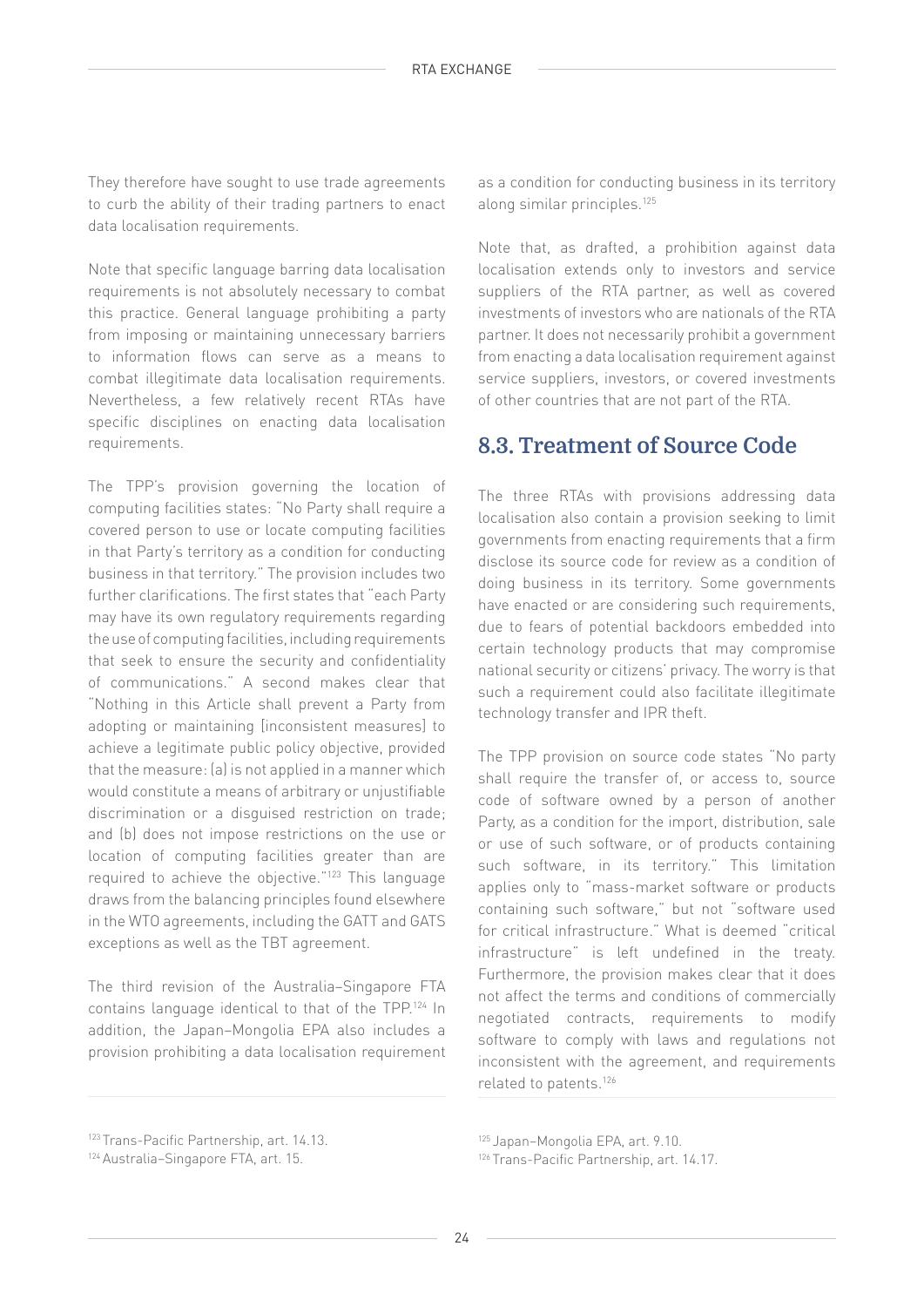The revised Australia–Singapore FTA again has language identical to the TPP.127 The provision in the Japan–Mongolia EPA is based on a similar principle but does not elaborate on clarifications of what falls outside of its scope beyond software for critical infrastructure.<sup>128</sup> Note, once more, that the benefits of this discipline extend only to the RTA partner.

## **9. Cooperation and Dispute Settlement of E-Commerce Chapters**

## **9.1. Cooperation**

A provision specifically dedicated to areas of cooperation between RTA partners can be found in nearly two-thirds of RTAs with a standalone e-commerce chapter. Placing an emphasis on regulatory dialogue is a key attribute of several RTAs, including, most notably, several of those negotiated to date by the EU and EFTA countries. The EU agreements commonly call out important policy areas in which cooperation is relevant, in contrast to the more general cooperation provisions found in many agreements.

Already mentioned in the sections described are several instances where parties have agreed to cooperate either bilaterally or through international fora. Two additional areas are worthy of attention.

First, several RTAs in the Asia-Pacific region include a provision that affirms the importance of working together to facilitate the use of e-commerce by micro, small, and medium-sized enterprises. Several Canadian RTAs with Latin American countries include this provision, such as the Canada–Colombia FTA, the

Canada–Honduras FTA, and the Canada–Peru FTA.129 Other examples of FTAs with a similar provision include the Australia–Japan EPA, the Panama– Singapore FTA, Korea–Peru FTA, and Japan–Mongolia Economic Partnership Agreement.130 For those that find inclusion of such a provision appealing, it may be worth following up with the respective governments to investigate the specific cooperative activities that have followed from this provision.

Second, several RTAs also emphasise the importance of governments collaborating with the private sector to develop initiatives to govern crossborder electronic transactions. The language is often framed around working together to encourage the private sector to adopt codes of conduct, model contracts, guidelines, and enforcement mechanisms. Again, these are most frequently found in RTAs in the Asia-Pacific region. In a few instances, the language is drafted more broadly to include nongovernmental organisations rather than simply the private sector.131

To the extent that capacity building efforts are embedded within e-commerce chapters, most often, it is indirect. Most RTAs simply mention the importance of ensuring that the relevant regulatory authorities exchange information and share experiences with each other. Through such exchanges, the capabilities of various officials are enhanced.

In a small number of RTAs, however, there is a provision directly addressing the delivery of technical assistance and capacity building from an advanced economy to its RTA partner. For example, the EU– CARIFORUM Economic Partnership Agreement commits the parties to providing support for technical assistance, training, and capacity building

<sup>127</sup> Australia–Singapore FTA, art. 19.

<sup>128</sup> Japan–Mongolia EPA, art. 9.11.

<sup>129</sup> Australia–Japan EPA, art. 13.10; Canada–Colombia FTA, art. 1507; Canada–Honduras FTA, art. 16.5; Canada–Peru FTA, art. 1508.

<sup>130</sup> Panama–Singapore FTA, art. 13.4; Japan–Mongolia EPA, art. 9.12.3.

<sup>131</sup> See, e.g. Australia–Japan EPA, art. 13.10.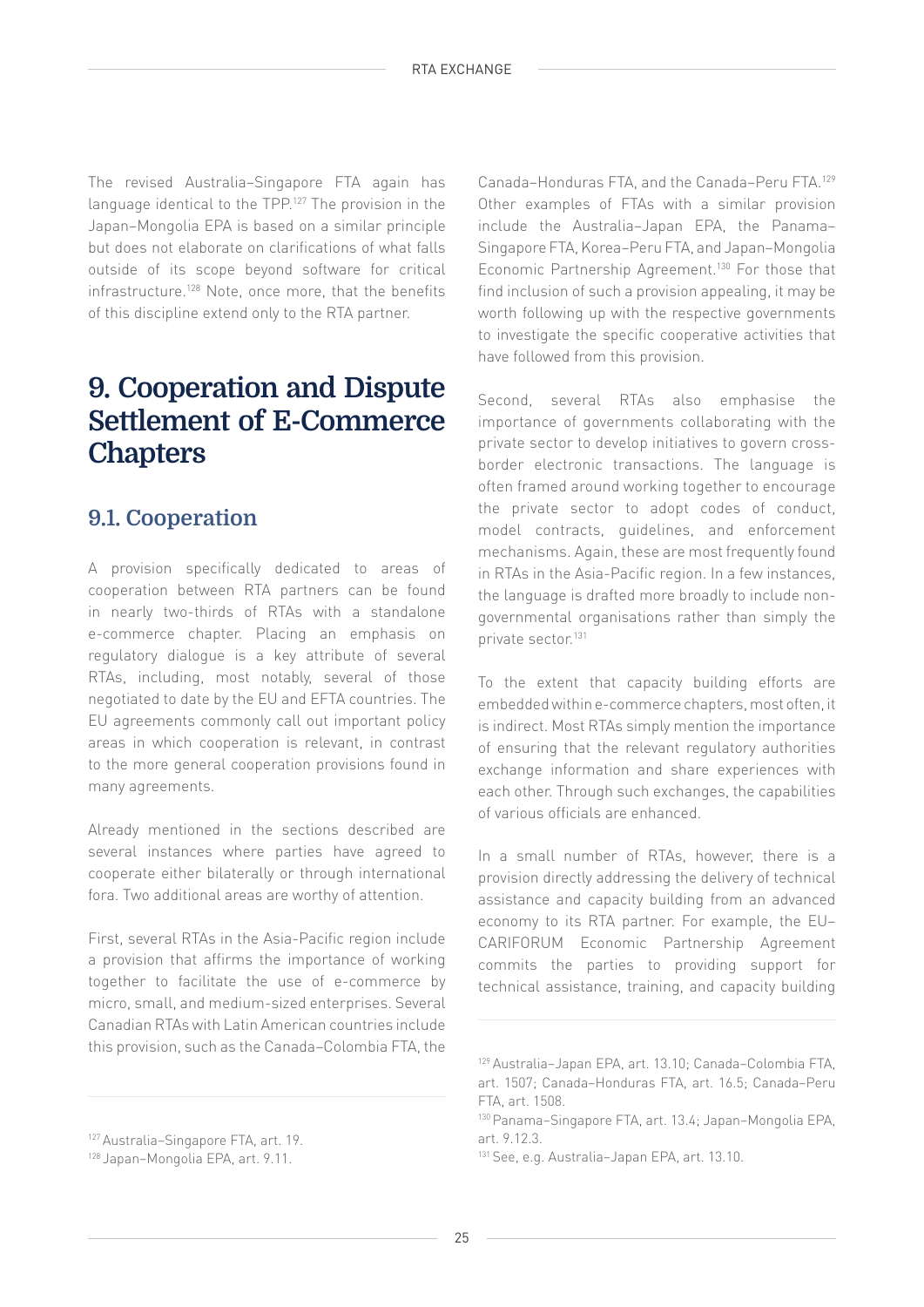for a number of designated areas. Among these are improving the ability of service suppliers of CARIFORUM states to gather information to comply with EU regulations and standards, improving the export capacity of service suppliers of CARIFORUM states particularly with respect to tourism and cultural services, and developing and implementing regulatory regimes for specific service sectors at the CARIFORUM regional level and in CARIFORUM countries.132

## **9.2. Dispute Settlement**

At least eight of the RTAs make clear that certain, if not all, of the provisions of the e-commerce chapter are not subject to dispute settlement provisions of the RTA. Trade agreements that declare RTA dispute settlement to be non-applicable for the entire chapter include the Australia–China FTA, ASEAN–Australia– New Zealand FTA, China–Korea FTA, Hong Kong– New Zealand EPA, and the Agreement between New Zealand and Taiwan on Economic Cooperation.<sup>133</sup> Other agreements carve out certain portions, but not the entire chapter, from dispute settlement. For example, in Thailand's FTAs with Australia and New Zealand, everything other than the commitment on customs duties is not subject to dispute settlement.134

In the TPP, Malaysia and Vietnam are given a transition period in which existing measures concerning non-discriminatory treatment of digital products and cross-border transfer of information by electronic means are not subject to dispute

settlement.<sup>135</sup> A similar transition period is also provided to Vietnam for existing data localisation measures.<sup>136</sup>

Note that in several RTAs, the commitments made in the chapter may be relatively soft commitments, relatively limited in scope, or relatively uncontroversial. This may obviate the need to include an explicit carve-out from dispute settlement via the RTAs.

## **10. Intellectual Property Provisions**

Although this study focuses primarily on the provisions impacting digital trade found in standalone e-commerce chapters of RTAs, a spate of provisions in the IPR chapter of RTAs also impact digital trade. Among the areas worth noting are the following.

• **WIPO internet treaties:** WIPO forged two international treaties in 1996 to update and supplement existing international law on protection of copyright and related rights in cyberspace. As more creative content moves online and is consumed across borders through downloads on the internet, ensuring that such works remain protected and their owners are compensated for any use and enjoyment of the works takes on increasing importance. The WIPO Copyright Treaty and the WIPO Performances and Phonogram Treaty, which are collectively known as the WIPO internet treaties, confirm that existing rights persist in the digital environment and require countries to provide a legal framework that ensures adequate protection when the works are disseminated through new technologies. The treaties also require countries to provide adequate legal protection against and effective remedies for the circumvention of

<sup>&</sup>lt;sup>132</sup> Economic Partnership Agreement Between the CARIFORUM States and the European Community, art. 121. 133 Australia–China FTA, art. 12.11; ASEAN–Australia–New Zealand FTA, chap. 10, art. 10; China–Korea FTA, art. 13.9; Hong Kong–New Zealand EPA, chap. 10, art. 5; Agreement Between New Zealand and the Separate Customs Territory of Taiwan, Penghu, Kinmen, and Matsu on Economic Cooperation, chap. 9, art. 6.

<sup>134</sup> Australia–Thailand FTA, art. 1109; New Zealand– Thailand EPA, art. 10.8.

<sup>&</sup>lt;sup>135</sup> Trans-Pacific Partnership, art. 14.18. 14.18. 136 Trans-Pacific Partnership, art. 14.18.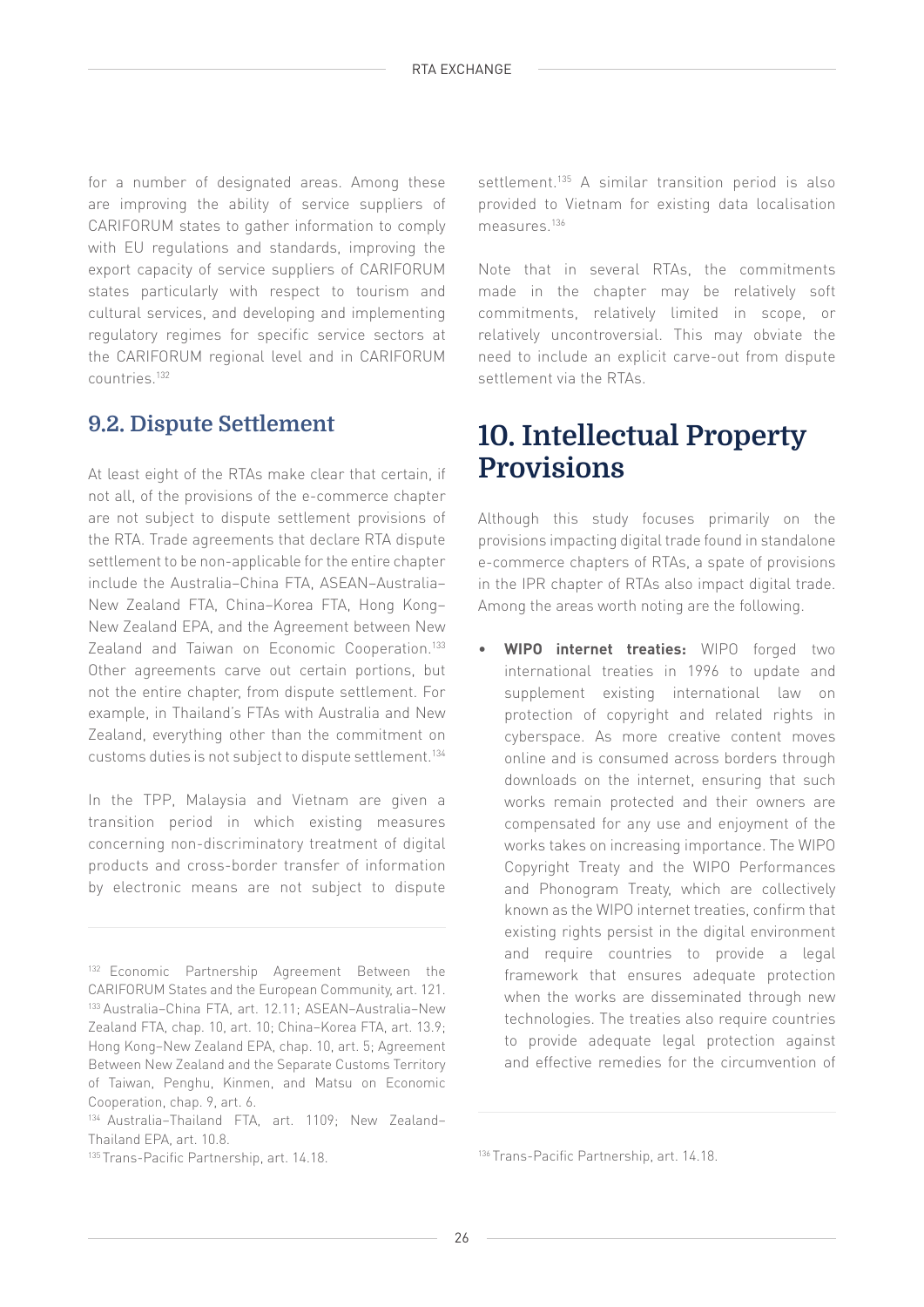technological protection measures (TPMs) (such as encryption) used by rightsholders to safeguard against hacking or other unauthorised use. In addition, the treaties also require countries to prohibit the deliberate alteration or deletion of electronic rights management information (RMI) that accompanies a protected work. Several RTAs require the parties to ratify and/or accede to the WIPO internet treaties.<sup>137</sup> They may also simply affirm the parties' existing commitments to these treaties.

- **Domain names:** RTAs may also impose requirements on countries for their management of the country-code top-level domain (ccTLD) domain names, such as requiring that they adopt a procedure for the settlement of disputes over domain names in line with international principles established by the Internet Corporation for Assigned Names and Numbers.<sup>138</sup> Furthermore, the RTA may provide that remedies be made available by a country in its ccTLD management system for instances when an individual is found to have registered or held a domain name in bad faith with intention to profit.<sup>139</sup>
- **Technological protection measures:** Several recent RTAs contain detailed provisions on the protection of TPMs that go beyond what is required in the WIPO internet treaties.<sup>140</sup> This could include mandating that particular enforcement mechanisms and legal remedies be made available against those that seek to circumvent TPMs. Again, this seeks to safeguard online works that authors, performers, and other rightsholders have made available for electronic distribution from hacking and illegal downloads.
- **Rights management information:** Similarly, recent RTAs might also contain detailed provisions on the protection of RMIs that go beyond what is required in the WIPO internet treaties.<sup>141</sup> This could include mandating certain enforcement mechanisms and remedies against those that knowingly remove or alter RMI or knowingly distribute digital products that have had their RMI altered, such as ensuring that offenders can be punished through the criminal system.
- **Intermediary liability:** Several RTAs also contain detailed provisions concerning what must be required of internet service providers (ISPs) in terms of their cooperation in addressing IPR infringement in exchange for limitations on ISP liability.142 This may involve, for example, requiring adoption of a "notice and take down" system by the ISP once it has been informed of the infringing product. Given the key role that ISPs play in serving as a channel or platform for certain types of digital products, the proliferation of such rules can play an important role in spurring digital trade in certain sectors. The EU, in particular, has included detailed provisions outlining differing requirements for different types of internet service providers, including those that are involved as a "mere conduit," caching, and hosting of content. Note that the location of the provisions addressing intermediary liability can vary depending on the RTA. In certain RTAs, they are found within the section on e-commerce/services rather than in the IPR chapter.<sup>143</sup>

<sup>137</sup> See, e.g. US–Colombia TPA, art. 16.2; Trans-Pacific Partnership, art. 18.7.

<sup>138</sup> See, e.g. Trans-Pacific Partnership, art 18.28.

<sup>139</sup> Trans-Pacific Partnership, art 18.28.

<sup>140</sup> See, e.g. Trans-Pacific Partnership, art 18.68; EU–Korea FTA, art. 10.12.

<sup>141</sup> See, e.g. Trans-Pacific Partnership, art 18.69; EU–Korea FTA, art. 10.12-10.13.

<sup>142</sup> See, e.g. Trans-Pacific Partnership, art. 16.11.29.

<sup>143</sup> See, e.g. EU–Georgia Association Agreement, arts 129– 133.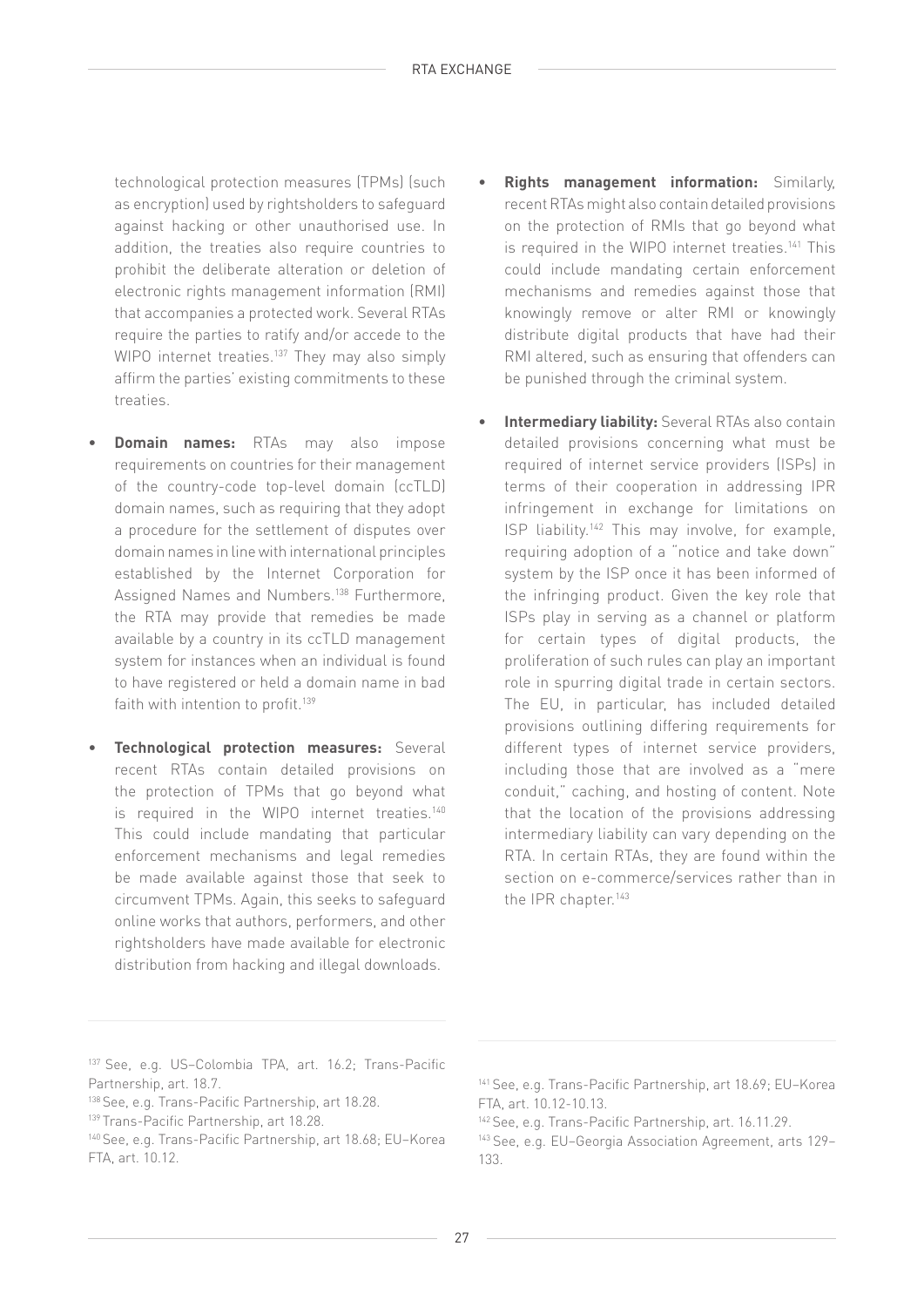## **11. Looking Ahead: Prospects for Greater Convergence through Multilateralism**

While a sizeable number of WTO members have agreed to some provisions related to digital trade in one or more of their RTAs, significant challenges exist in terms of extending these provisions into any form of a future WTO multilateral agreement. Several important points emerge from the analysis of the digital trade-related provisions of existing RTAs.

First, the area where there is likely to be greatest acceptance among WTO members for the WTO to address digital trade is that of customs duties and market access. This topic, of course, already falls within the scope of the existing WTO's Work Programme on Electronic Commerce. However, once we look to expand the scope beyond the question of customs duties, it is unclear that any form of meaningful consensus exists among WTO members.

Second, several of the most elaborate and extensive provisions governing various digital trade-related issues arise out of RTAs negotiated by WTO members in the Asia-Pacific region. This includes the TPP countries as well as others such as South Korea and Colombia. However, it remains unclear to what extent other WTO members view these models as possible best practices and models that can serve as building blocks for future multilateral rules.

In particular, the approaches to date taken by two major digital trading powers—the EU and China differ from that of the TPP and other Asia-Pacific countries. The EU's approach to digital trade in bilateral RTAs traditionally has placed a greater emphasis on regulatory dialogue and not addressed as wide a scope of issues as those advanced by Australia, Japan, Singapore, South Korea, or the US. While the EU–Japan FTA could serve as a potential mechanism for greater convergence, whether this

will actually be the case remains to be seen. China has participated in relatively few RTAs with extensive digital trade provisions. However, the China–Korea FTA which entered into force in 2015 does signal China's willingness to consider a broader spate of commitments on digital trade. Ongoing RCEP negotiations offer another possible mechanism for greater convergence as well.

Third, it is clear that there is not yet broadbased support within the WTO membership for a comprehensive multilateral agreement to address issues concerning digital trade. Some WTO members, such as India and most of the CARIFORUM countries, have engaged in only a single RTA with very limited provisions related to digital trade. As noted, no country in sub-Saharan Africa to date has agreed to an RTA with a standalone e-commerce chapter. Only two African countries (Kenya and Nigeria) have joined the Friends of E-Commerce for Development.

Therefore, if any formal or informal efforts to tackle digital trade arise out of MC11 (or a future WTO Ministerial meeting), it will likely focus on negotiating a plurilateral agreement to which WTO members can, but are not obliged to, opt in. This raises the question of whether there are certain digital trade preferences that a party would wish to extend on a non-MFN basis only to other signatories of a plurilateral agreement. This examination of RTAs has identified a select number of areas where preferences are extended on a non-MFN basis; in many instances, they extend across the board. It is worth further considering how exactly a plurilateral agreement would operate for particular issues, including which would allow for non-application to WTO members that are not part of the plurilateral arrangement.

Fourth, there will likely be significant differences among WTO members as to the scope of any future plurilateral digital trade agreement. One possibility is for the discussions to expand to encompass issues related to digital trade facilitation. This is especially promising, given that trade facilitation already falls within the negotiating scope but that many of the issues most critical to digital trade are not covered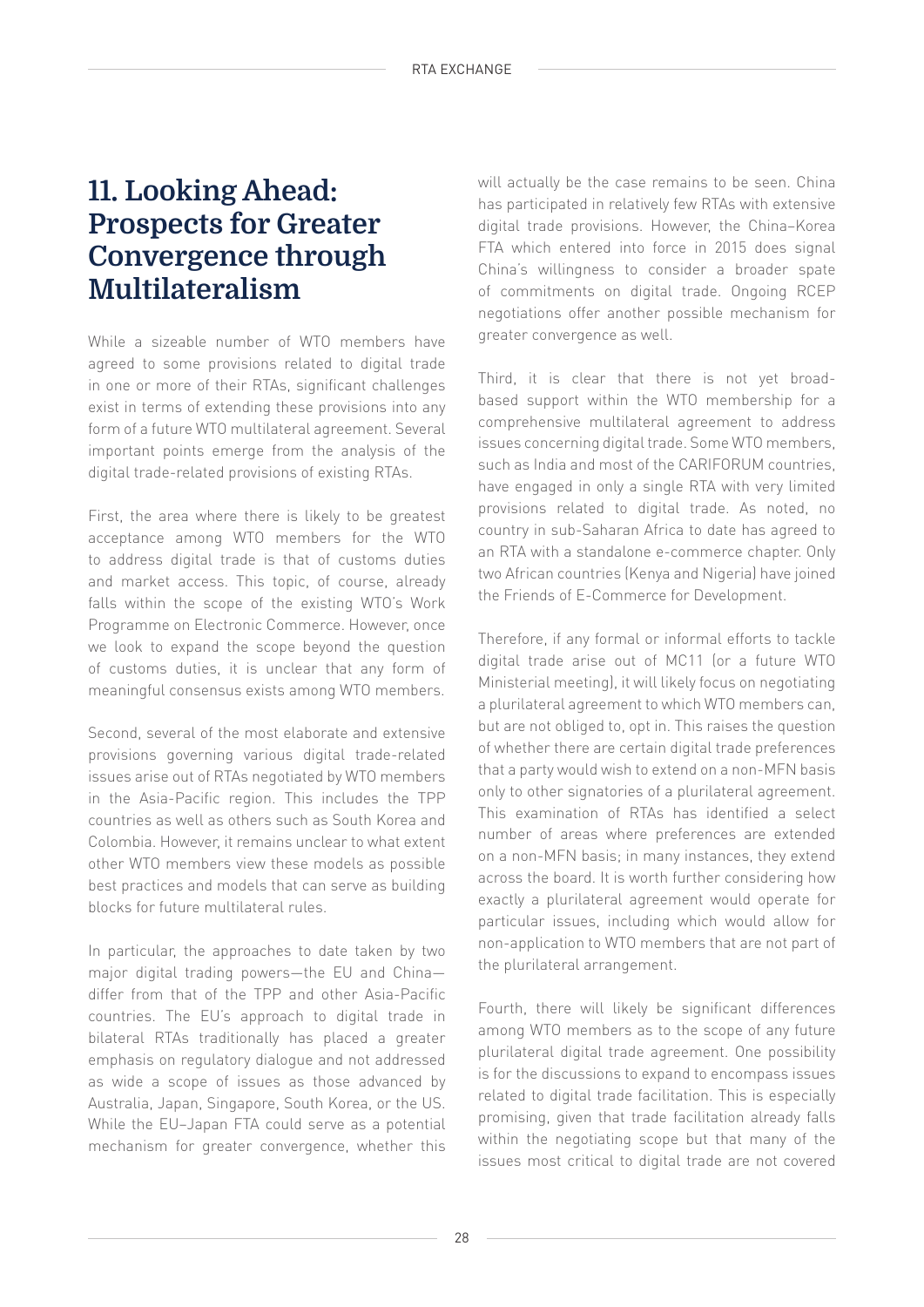under the existing TFA. However, on some digital trade facilitation issues, such as paperless trading, there is not yet a clear consensus as to what forms of binding commitments would prove most useful in a trade agreement. Furthermore, some WTO members may demand that other issues, such as provisions aimed at consumer and personal data protection, be included within the scope. Still others may be unwilling to consider facilitation issues alone unless certain emergent issues, such as data flows, are also included as part of the mandate. This is likely to involve trade-offs between WTO members across issue areas. Existing RTAs simply highlight the disparities in WTO members' existing views as to what constitutes the applicable scope.

Fifth, the practices of existing RTAs highlight tensions inherent in trade agreements that will simply extend to the digital realm. One is the question of whether the role of the rules-based system is simply to foster interoperability between different legal frameworks managed at the national level versus seeking greater harmonisation and convergence on a common framework across states. Some elements of both approaches can be seen in existing RTAs, with a greater emphasis on the former rather than the latter. Nevertheless, businesses and other players may find the latter to be preferable in terms of managing complexity and lowering costs. If that is the case, then a related question is the extent to which development and management of these frameworks should be left to industry-led standard-setting organisations, international organisations, or relevant bodies. Again, such questions are not new. They have been addressed extensively in other WTO agreements such as the GATS, TBT, and SPS agreements, but will need to be considered once more for the digital context.

Finally, it is clear that legal concepts and text from other WTO agreements can serve as inspiration for how to resolve the tensions between ensuring that governments have sufficient sovereign flexibility and policy space to regulate activities within their jurisdiction versus preventing such measures from becoming quasi-protectionist measures. This examination of existing RTAs has highlighted how

RTA negotiators have drawn from legal concepts tied to the exceptions language found in the GATT, GATS, and other WTO agreements such as "legitimate policy objective" or a "disguised restriction on trade" to manage these tensions. Nevertheless, given that several digital trade regulations relate to sensitive issues concerning national security, law enforcement, privacy, and cultural/moral issues, careful consideration needs to be given as to how such sensitivities are addressed. In particular, negotiators should focus on the degree to which they are willing to skirt their differences and leave interpretation of these concepts to future WTO adjudicators to elucidate through case law versus needing to spell out these concepts in detail so as to prevent the exception from swallowing the rule.

While the need for WTO members to update multilateral trade agreements to take account of developments in digital trade may be clearly obvious, these issues highlight why it will likely prove difficult to do so on a practical level. Consequently, RTAs are likely to remain the laboratories through which updated digital trade rules evolve for the foreseeable future. Any convergence through the WTO multilateral system is likely to be limited and may still be years away.